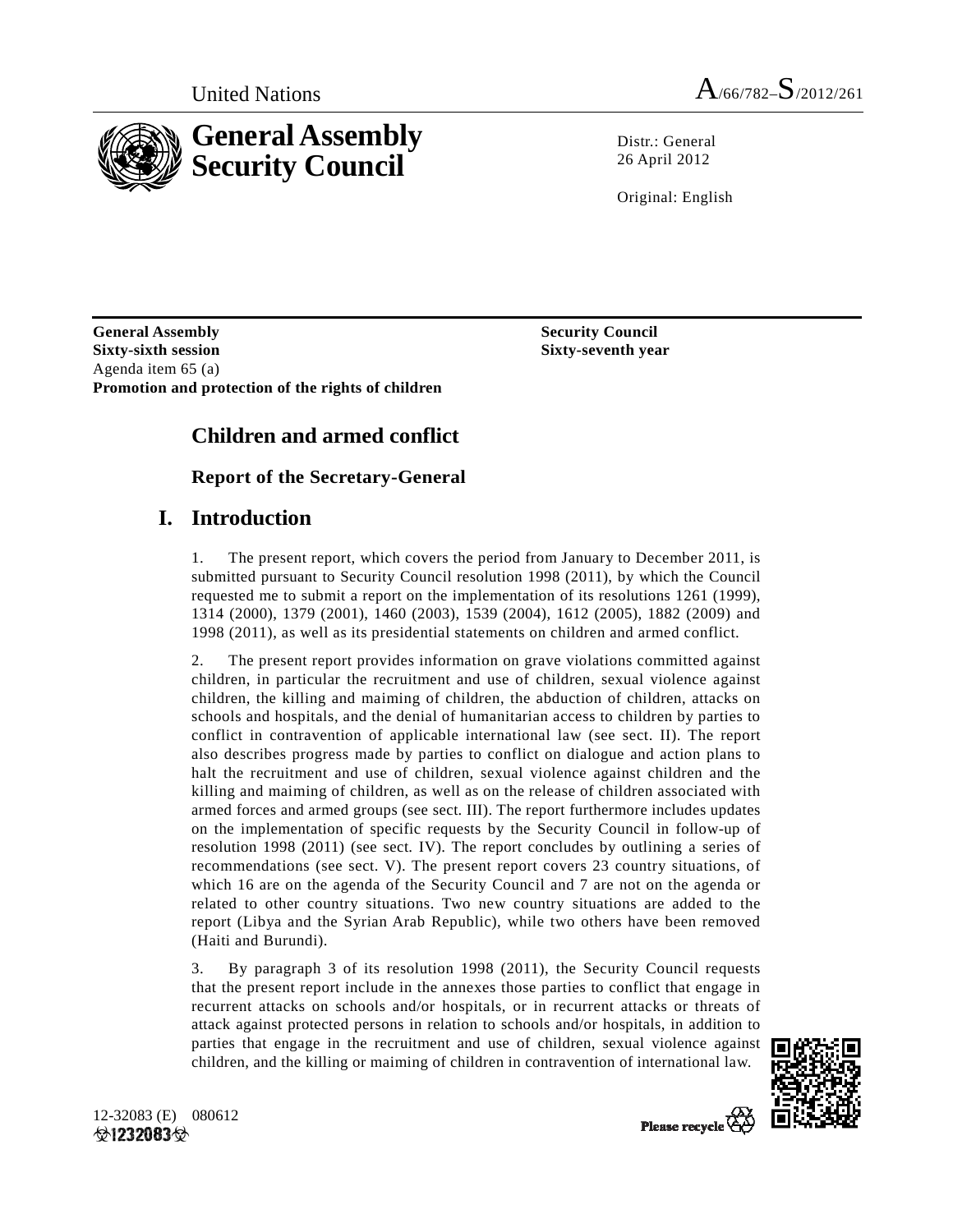4. The preparation of the present report involved broad consultations within the United Nations, in particular with the Task Force on Children and Armed Conflict at Headquarters, the country task forces on monitoring and reporting, peacekeeping and political missions and United Nations country teams, as well as with concerned Member States and non-governmental organizations. The Office of my Special Representative for Children and Armed Conflict also works closely at Headquarters with all relevant United Nations departments and agencies as well as special representatives.

5. References to reports, cases and incidents in the present report refer to information that is gathered, vetted and verified for accuracy. In situations where the ability to obtain or independently verify information received is hampered by factors such as insecurity or access restrictions, it is qualified as such.

6. Pursuant to Security Council resolution 1612 (2005), in identifying the situations that fall within the scope of her mandate, my Special Representative for Children and Armed Conflict is guided by the criteria for determining the existence of an armed conflict found in international humanitarian law and international jurisprudence. In the performance of her mandate, my Special Representative has adopted a pragmatic and cooperative approach to this issue, with a humanitarian emphasis, aimed at ensuring broad and effective protection for children exposed to and affected by conflict in situations of concern. Reference to a situation is not a legal determination, and reference to a non-State party does not affect its legal status.1

## **II. Information on grave violations committed against children in armed conflict and response**

## **A. Information on grave violations committed against children in situations on the agenda of the Security Council**

## **Afghanistan**

**\_\_\_\_\_\_\_\_\_\_\_\_\_\_\_\_\_\_** 

7. In 2011, 316 cases of underage recruitment were reported in Afghanistan, of which the majority was attributed to armed groups notably the Taliban forces, including the Tora Bora Front, the Jamat Sunat al-Dawa Salafia and the Latif Mansur Network, as well as the Haqqani network and the Hezb-e-Islami. Children were recruited and used by armed groups to conduct suicide attacks and plant improvised explosive devices, as well as for transporting goods. In 2011, 11 children, including one 8-year-old girl, were killed while conducting suicide attacks. Some children unknowingly carried explosive packages. At least 20 reports of crossborder recruitment of Afghan children to Pakistan by armed groups, including the Taliban, were received. The boys were reportedly taken to Pakistan for training, and returned to Afghanistan to conduct military operations.

8. Although there has been notable progress on implementation of the Action Plan, the use of children by units of the Afghan National Police and the Afghan

<sup>1</sup> See, for example, common article 2 of the 1949 Geneva Conventions; article 1 of Additional Protocol II of 1977 thereto; International Committee of the Red Cross, J. Pictet (ed.), *Commentary on the Geneva Conventions of 1949* (1958); and *Prosecutor v. Duško Tadi*ć, Case No. IT-94, International Criminal Tribunal for the Former Yugoslavia Appeals Chamber (2 October 1995).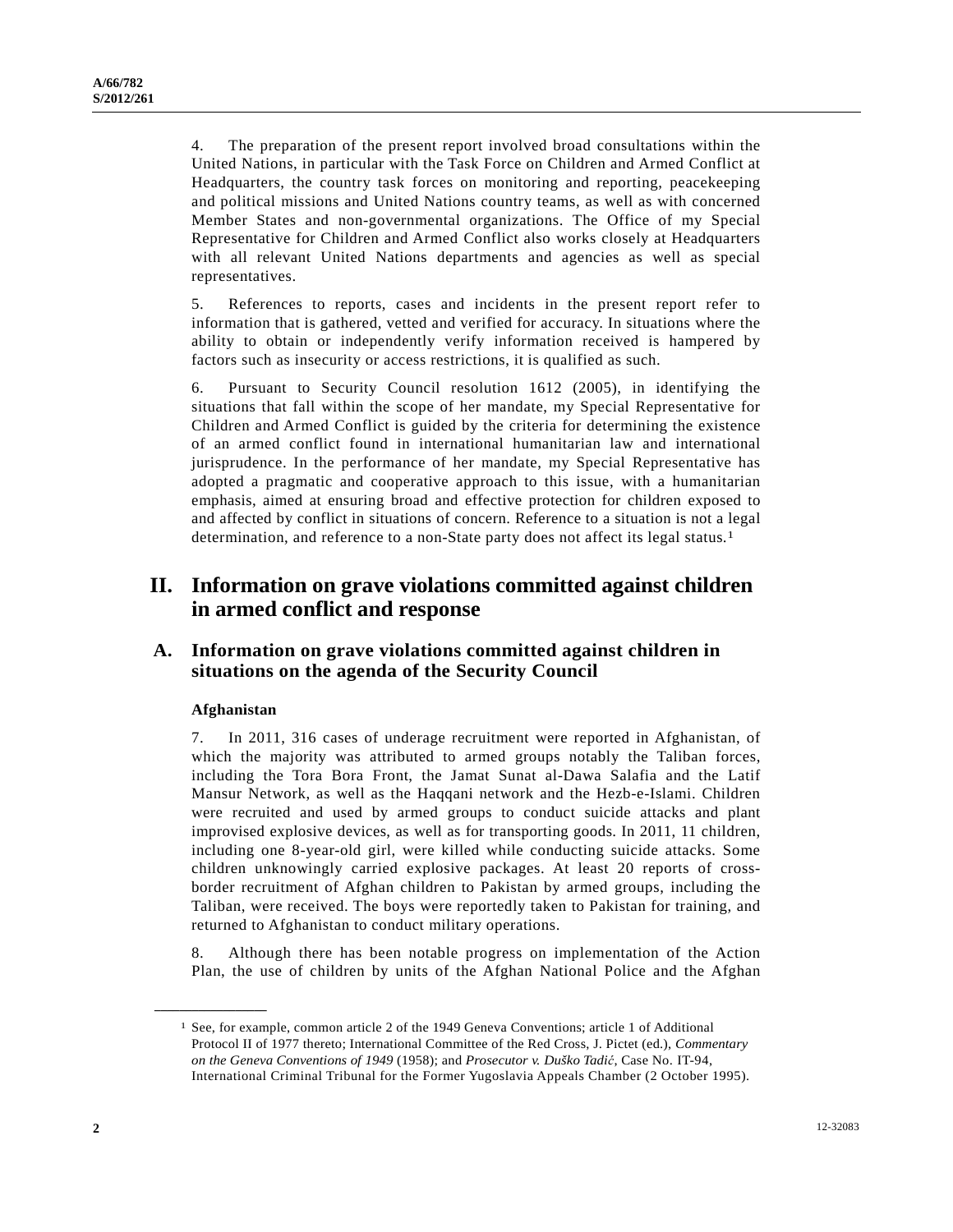National Army at checkpoints, including as messengers and tea boys, in contravention of Afghan law, remains to be fully addressed. Children were also recruited, mostly in the eastern and southern regions, into the Afghan Local Police, including through intimidation.

9. Verification of all reports of recruitment and use of children remained a serious challenge owing to the ongoing conflict and security constraints.

10. In 2011, 204 incidents of detention of children (all boys, including one 10-yearold) for alleged support to armed groups were documented. In several instances, children were initially detained by the International Military Forces, transferred to the National Directorate for Security, and subsequently to the juvenile rehabilitation centres. While the exact number of children held in International Military Forces detention facilities is unknown, concerns remain about the duration of detention and the handover to national authorities, particularly those held at the Parwan detention facility.

11. Through direct interviews with underage detainees, the United Nations documented incidents of ill-treatment during detention, including beatings, electrical shocks and threats of sexual violence. For example, the United Nations received one verified report of a 16-year-old boy, arrested and detained by the International Military Forces for alleged association with the Taliban, and transferred to a National Directorate for Security detention facility in Kandahar province, where he was raped in January 2011. There were no reports of abuse of children in detention by the International Military Forces.

12. The country task forces on monitoring and reporting documented that a total number of 1,325 children were killed or injured during the reporting period. Thirty per cent of child casualties were caused by improvised explosive devices placed by armed groups, killing 123 children and injuring 262. These incidents also include the use of suicide attacks. On 2 December 2011, for instance, a suicide attack in Mohammad Agha district, Logar province, resulted in the injuring of at least 28 children. In another attack, on 6 December 2011, the Lashkar i Jhangvi-Al-Alami, a Pakistan-based armed group, killed at least 10 children and injured at least 12 in an attack on a religious ceremony in Kabul. Children also continued to be victims of rocket, artillery and mortar attacks. The majority of incidents were attributed to the Taliban forces, including Tora Bora Front, Jamat Sanat al-Dawa Salafia, the Latif Mansur network, the Haqqani network and Hezb-i-Islami, killing 43 children and injuring 159. A total of 129 children were killed or injured in crossfire between the Afghan National Army and armed groups.

13. The number of child casualties attributed to airstrikes conducted by pro-Government forces, including the Afghan National Security Forces and the International Military Forces, doubled compared with the last reporting period, with 110 children killed and 68 injured in 2011.

14. Furthermore, 431 child casualties were caused by mines and explosive remnants of war from previous decades of conflict. The eastern region was the most affected and the majority of casualties were boys between the ages of 8 and 15 years.

15. Reports of sexual violence against girls and boys by armed elements continued to be received in 2011. Four incidents involving Afghan National Police elements were reported, including two verified cases. In one case of an attempted rape of a 9-year-old girl, the Afghan National Police officer was sentenced to six years'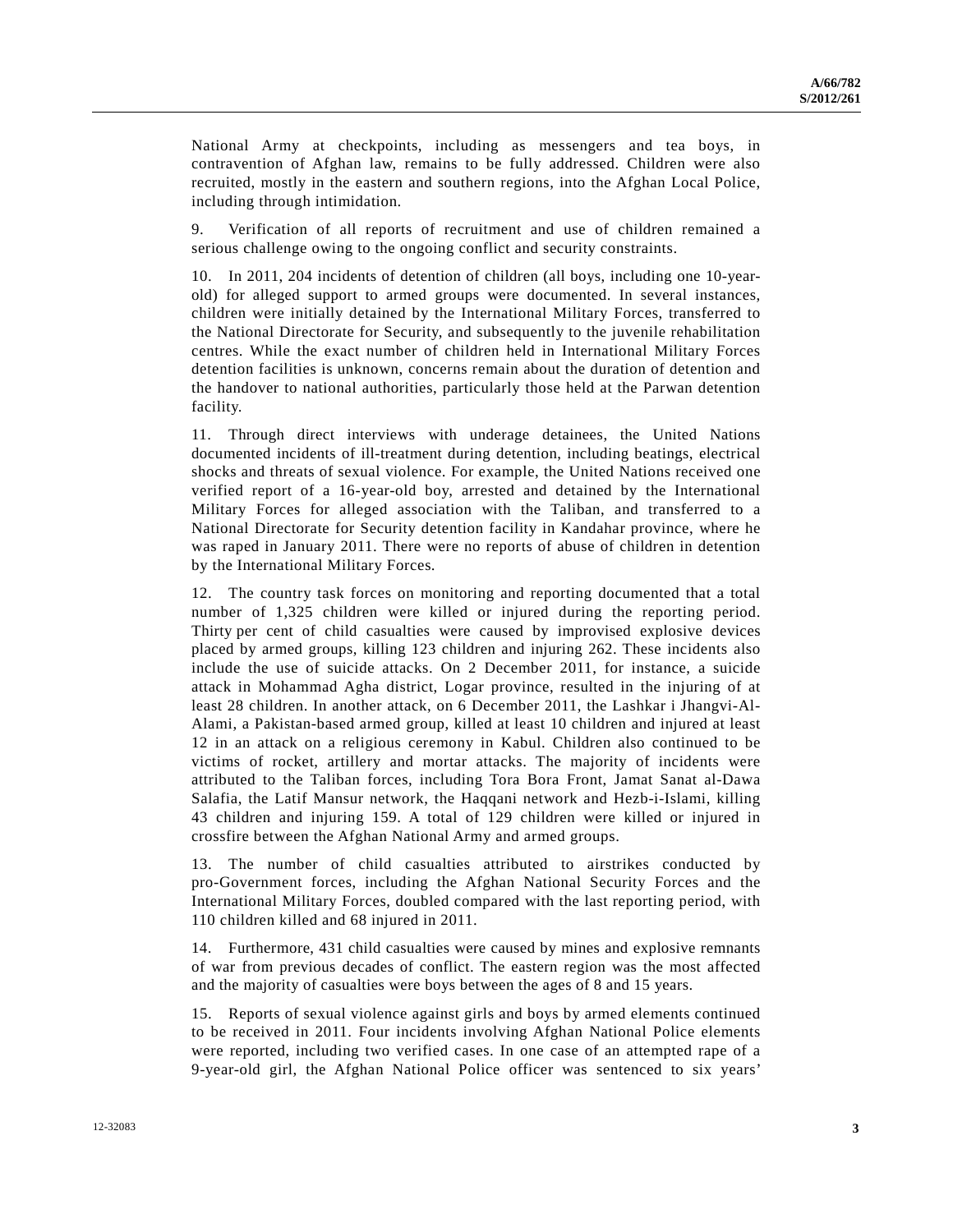imprisonment by the regional military prosecutor. Of 76 interviewed boys detained in juvenile rehabilitation centres on national security-related charges, 10 reported sexual violence or threats of sexual violence upon their arrest. Reports also continued to be received of sexual abuse of boys by elements of armed groups.

16. During the reporting period, the country task forces on monitoring and reporting documented 185 incidents of attacks on schools and hospitals in the central, northern, south-eastern and eastern regions, including improvised explosive device and suicide attacks (51), burning of schools (35), intimidation of educational personnel (34), forced closures of schools (32), killing of educational personnel (25), abduction of educational personnel (7) and looting (1). Of these reported incidents, the majority was attributed to armed groups, including the Taliban, opposed to girls' education. It should be noted that in 2011 the Taliban reportedly issued a directive forbidding attacks on schools and teachers. Although this could not be confirmed by the United Nations, accounts suggested that Taliban members at the provincial level publicly denounced attacks against schools. In addition, 31 incidents of military use of schools were documented during the reporting period, of which 20 cases were attributed to armed groups and 11 cases to pro-Government forces.

17. The United Nations also received reports of 58 incidents of attacks against health facilities and personnel. Incidents attributed to unidentified armed groups included killings, abduction, suicide attacks, intimidation and the use of an ambulance in a suicide attack.

18. During the reporting period, 31 incidents of abduction of children by armed groups were documented. All cases involved boys and were motivated by recruitment, kidnap-for-ransom, retaliation and intimidation for suspected association with pro-Government forces. Five of these incidents indicated a link to armed groups located in Pakistan, and involved the movement of children across the Afghanistan-Pakistan border.

## **Central African Republic**

19. The recruitment and use of children by the armed groups the Convention des patriotes pour la justice et la paix (CPJP) and the Union des forces démocratiques pour le rassemblement (UFDR) continued to be reported, especially in the north of the country. Children were seen fighting in the ranks of CPJP and UFDR during armed clashes in September and October 2011 in Vakaga and Haute-Kotto provinces. Children were also reportedly seen in the ranks of the Mouvement des libérateurs centrafricains pour la justice (MLCJ) in Birao (Vakaga prefecture), and in the ranks of the Front démocratique du peuple centrafricain (FDPC) in Kabo (Nana-Gribizi prefecture). According to information received, a small number of children continued to be present in the ranks of the Armée populaire pour la restauration de la république et la démocratie (APRD). The Chadian Front patriotique pour le redressement (FPR) also recruited children in 2011. Of the 1,700 FPR combatants reportedly active in 2011, 15 per cent were estimated to be children, including children from neighbouring countries.

20. During the reporting period, attacks on towns and villages, as well as armed clashes by CPJP, UFDR and the Lord's Resistance Army (LRA) predominantly in the north-east and south-east of the country, resulted in the killing of civilians,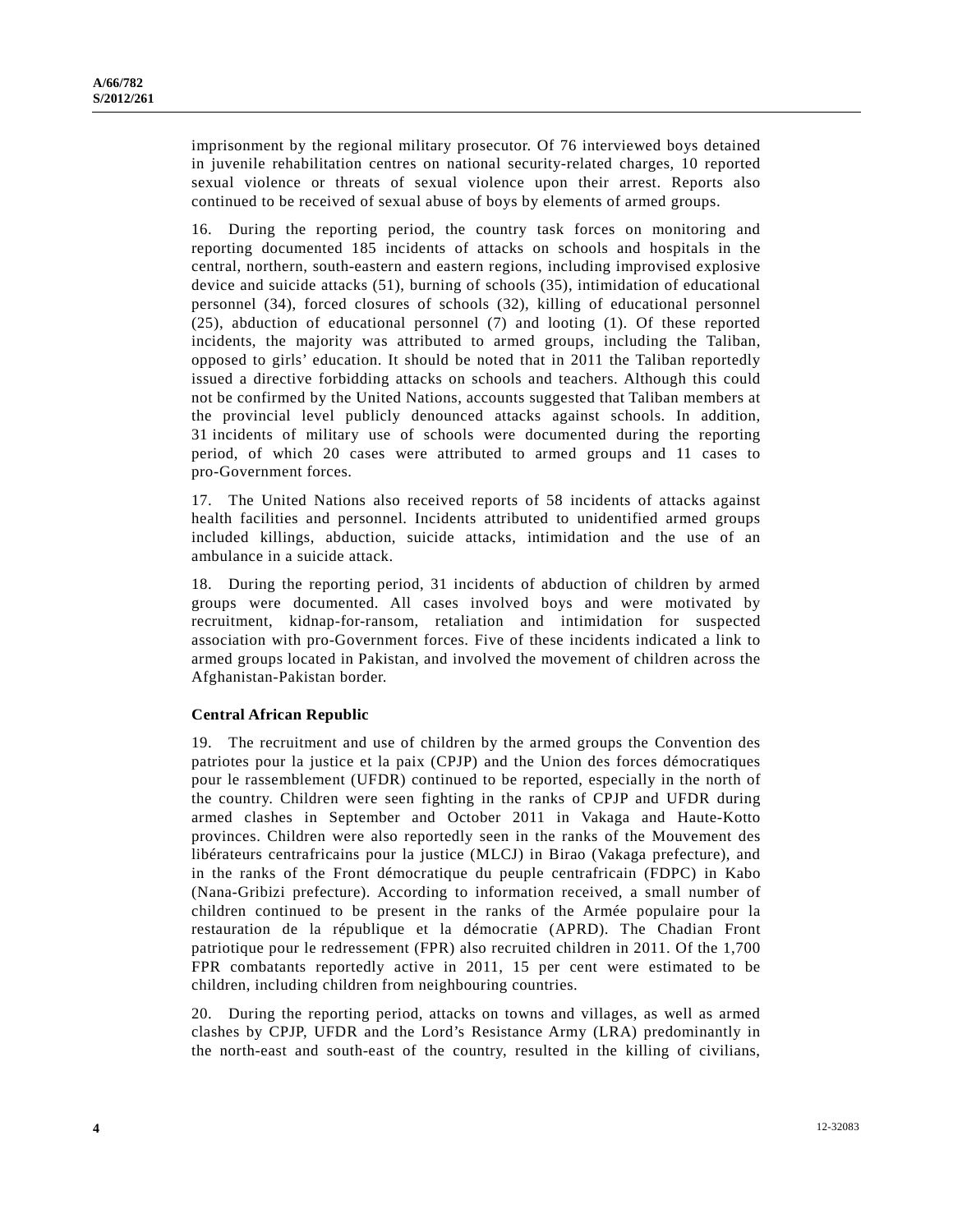including children. Of a total of 88 children killed in 2011 (63 boys and 25 girls), 63 were killed in armed confrontations between CPJP and UFDR.

21. Incidents of rape and other grave sexual violence, although underreported, continued to be of concern in 2011. For example, on 21 February, CPJP rebels attacked two villages in Haute-Kotto province and raped a 13-year-old girl.

22. Attacks on schools and the use of schools by armed groups continued to have a negative impact on the education system in the Central African Republic. During the reporting period, 12 schools were used, attacked or destroyed during confrontations between CPJP and UFDR, as well as during FPR attacks, affecting a total of 1,500 children. In the town of Bria (Haute-Kotto prefecture), teachers were directly targeted and assaulted by different armed groups because the schools were located in areas controlled by rival armed groups.

23. Humanitarian access continued to be limited in the north and south-east of the country, especially in Bamingui-Bangoran, Haute-Kotto, Mbomou and Haut-Mbomou, Nana-Gribizi and Vakaga prefectures, owing to the activities of local (CPJP and UFDR) and foreign (FPR) armed groups. It is estimated that during the reporting period, some 40,000 children in affected areas were deprived of humanitarian assistance owing to widespread insecurity in these provinces. Humanitarian access was complicated by lack of clarity in the chain of command, in particular with FDPC in Kabo (Ouham prefecture).

## **Chad**

24. A general improvement in the security situation in the country in 2011, as well as the demobilization and reintegration of the Armée nationale tchadienne during the second half of 2011, contributed to a significant decrease in the number of reported cases of child recruitment in Chad. The presence of children was not registered during the restructuring operations of the Armée nationale tchadienne, which were monitored by the regional delegation of the Ministry of Social Action and the United Nations Children's Fund (UNICEF) in Moussoro. Although the Armée nationale tchadienne has stopped recruiting children as a matter of policy, concerns exist that a small number of children may still be associated with it. Five Sudanese refugee minors are still alleged to be serving in the Armée nationale tchadienne in different locations. The Government denies any possibility of participation of refugee children in the Armée nationale tchadienne.

25. The presence of the Justice and Equality Movement (JEM) in refugee camps in eastern Chad has significantly decreased, and no new cases of child recruitment by JEM were reported in 2011. Potential attempts of re-recruitment of Sudanese refugee children by armed forces or armed groups cannot, however, be excluded and requires monitoring by the country task forces on monitoring and reporting. Children also allegedly remain associated with the Front démocratique populaire (FDP), whose forces are deployed in the border area between Chad, the Central African Republic and the Sudan.

26. During 2011, and since the creation of the joint Chad/Sudan monitoring force, there has been a significant decrease in security incidents. The Government of Chad has assumed full responsibility for the protection of humanitarian workers and finalized a joint United Nations-Government protection of civilians strategy. The Détachement intégré de sécurité (DIS) has expanded its operational area from the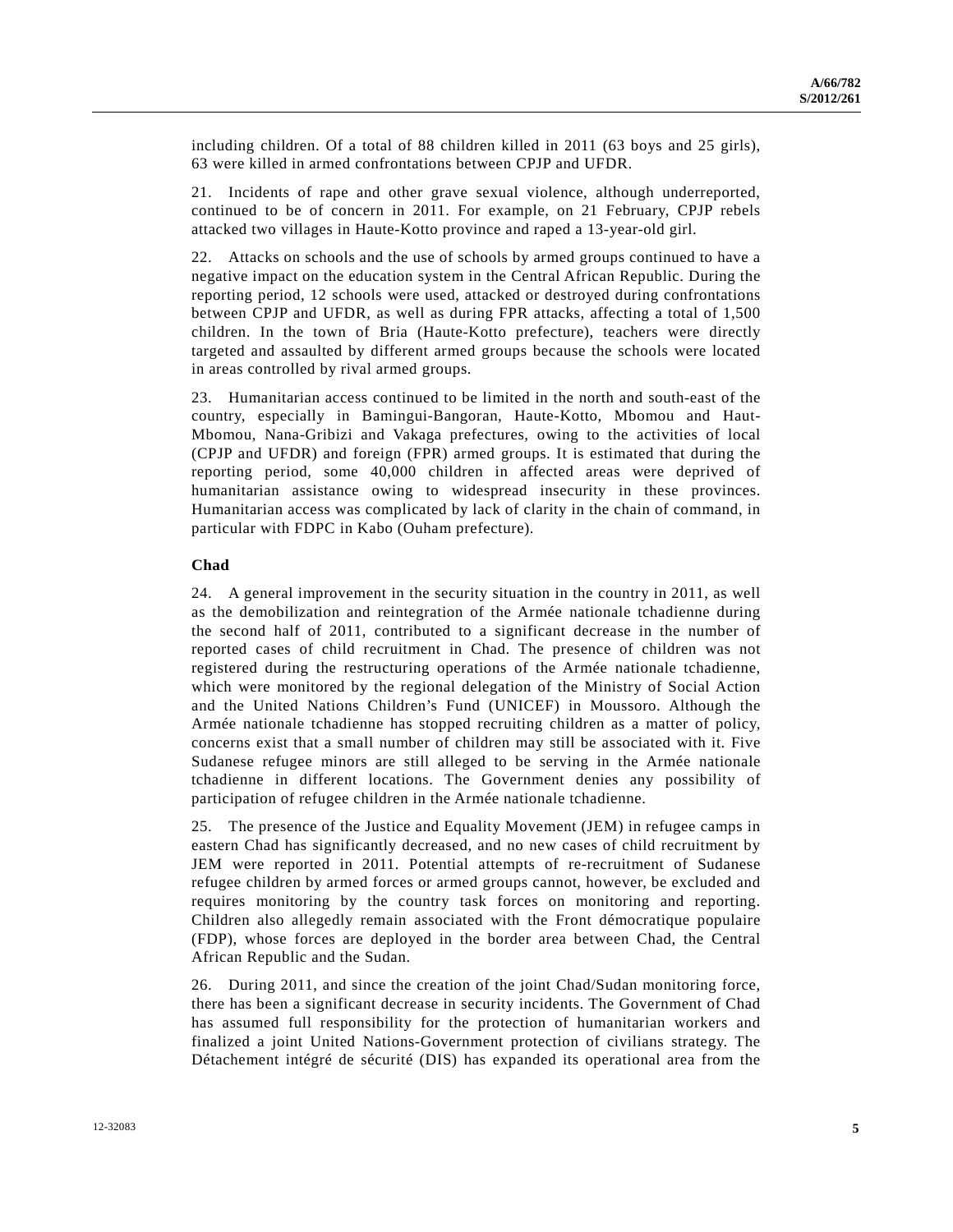east of the country to provide coverage in the southern and south-eastern part. Nevertheless, United Nations system agencies and partners were obliged to use armed escorts for their movements in eastern and southern Chad.

#### **Côte d'Ivoire**

27. The post-election crisis in early 2011 was directly associated with a rise in the commission of grave violations against children. The end of hostilities led to a subsequent decrease in the number of violations registered. However, some violations against children continued to be committed after the end of fighting, particularly in the west.

28. Cases of child recruitment and use were documented during the reporting period, and peaked during the post-election crisis. During the run up to the 2010 election, a worrying trend of involvement of children in campaigning activities and political demonstrations had been observed, which exposed them to violence and culminated in public statements and recruitment drives targeted at youth. Subsequently, between January and May 2011, many youths joined various armed groups, including the Jeunes patriotes and the Commando Invisible.

29. Thirty-seven cases of recruitment and use were verified by the country task forces on monitoring and reporting, although the total is believed to be higher. Children and youth participated in self-defence groups instituted by supporters of both sides. Children were seen manning checkpoints in collaboration with the Jeunes patriotes and elements of the Forces républicaines de Côte d'Ivoire (FRCI) in the period covering January to April 2011. The majority of children associated with armed groups during the crisis have been released, although their formal reintegration remains a challenge in the absence of a national disarmament, demobilization and reintegration programme during the reporting period. Since the end of hostilities in May 2011, no new cases of recruitment and use of children were reported.

30. The killing and maiming of children in crossfire and shelling peaked during the period between January and May 2011, mainly in Abidjan and in the west. A total of 42 cases of children killed and 66 of children maimed by armed elements were registered by the United Nations in 2011, although the number of actual cases is likely to be higher. In Abidjan, some cases were attributed to elements of the Forces de défense et de sécurité (FDS). Cases of maiming of children by explosive remnants of war have also been reported.

31. The prevalence of rape and other forms of sexual violence against children continued to be of great concern. A total of 271 cases of sexual violence were registered by the country task forces on monitoring and reporting, affecting 265 girls and 6 boys. Of these cases, 24 per cent were perpetrated by armed groups. For example, on 28 March 2011, a 16-year-old girl was gang-raped at gunpoint in her home by three FRCI elements in the Carrefour neighbourhood of Duekoue. The situation was particularly serious in the west where armed groups continued to enjoy freedom of movement and impunity. Victims are generally reluctant to file a complaint for fear of stigmatization and/or retaliation.2

**\_\_\_\_\_\_\_\_\_\_\_\_\_\_\_\_\_\_** 

<sup>2</sup> For information on parties in Côte d'Ivoire listed as responsible for patterns of rape and other forms of sexual violence during the reporting period, see the report of the Secretary-General on conflict-related sexual violence (S/2012/33).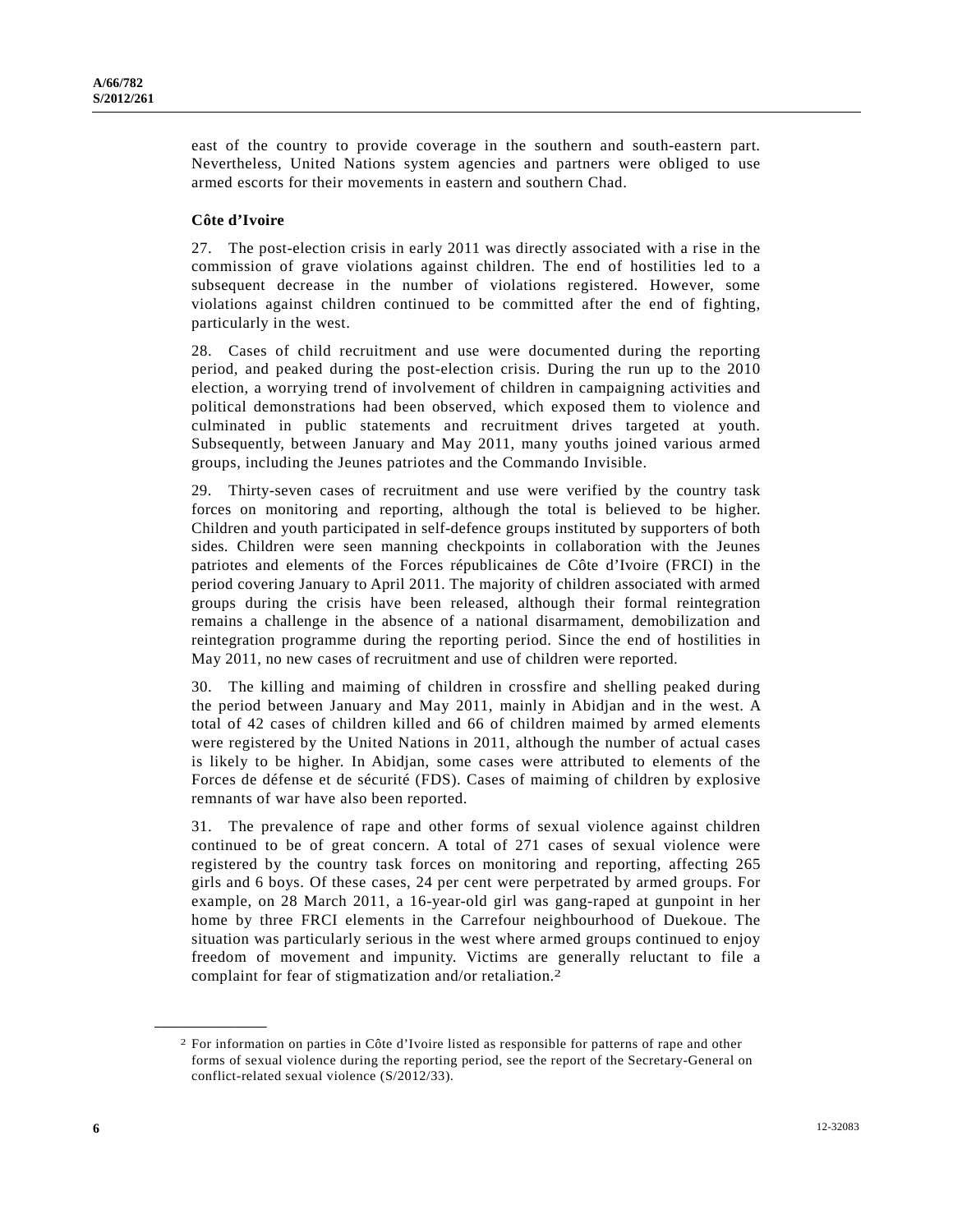32. During the reporting period, a total of 477 schools were reported as being damaged, looted and/or used by armed groups, depriving an estimated 67,500 children of education. Of these cases, 23 schools were used, 3 of them as storage for weapons and 4 as collective graves. In addition, seven medical facilities were attacked. These incidents were mostly attributed to FRCI, especially in the west of the country. In addition, one case of military use of schools in the Yopougon neighbourhood of Abidjan by Liberian mercenaries and pro-Gbagbo elements, including the Jeunes patriotes, was reported.

33. In August, the Government ratified the Optional Protocol to the Convention on the Rights of the Child on the involvement of children in armed conflict. The Government has also drafted a national strategy for the fight against gender-based violence. The document is still pending approval by the Ministry of Family, Women and Children.

#### **Democratic Republic of the Congo**

34. Child protection actors documented 272 cases of recruitment and use of children (259 boys and 13 girls) during the reporting period. Of these, 266 cases reportedly occurred in North and South Kivu, four in Orientale Province and two in Maniema. The Forces armées de la République démocratique du Congo (FARDC) was allegedly responsible for the largest number, followed by Mai-Mai groups and the Forces démocratiques de libération du Rwanda (FDLR). Other alleged perpetrators include the Ugandan armed group the Allied Democratic Forces/National Liberation Army of Uganda (ADF/NALU) and the Forces républicaines fédéralistes (FRF). Other cases of child recruitment were attributed to new local defence groups and non-integrated units of the Congrès national pour la défense du peuple (CNDP). Most children were used as escorts, cooks and/or porters. A majority of the children were between the ages of 11 and 17 years at the time of recruitment; 12 children were under age 10.

35. Ten cases of killing and 14 cases of maiming of children were documented in 2011. Most were allegedly perpetrated by FARDC (six cases of killing and nine cases of maiming). Three cases of maiming were attributed to the Police nationale congolaise, one case of killing to a Mai-Mai group, and the remaining cases were attributed to unidentified armed elements.

36. Sexual violence against children was committed by all parties and continued to be a serious concern in 2011. The majority of documented cases were perpetrated by Government security forces. A total of 108 cases of rape (including 3 cases against boys) were documented. Of these, 86 cases occurred in North and South Kivu and 22 in Orientale Province. Sixty-seven cases were attributed to FARDC, 17 to various Mai-Mai groups, 10 to the Police nationale congolaise, 4 to FDLR and 2 to the Front de résistance patriotique en Ituri/Front populaire pour la justice au Congo (FRPI/FPJC). Twelve cases of rape against children allegedly occurred during mass rape incidents in Mutongo/Walikale, North Kivu, between 8 and 10 and 22 and 23 June 2011. The perpetrators were allegedly affiliated to the Alliance des patriotes pour un Congo libre et souverain (APCLS). Most of the child victims were between the ages of 8 and 17 years; five victims were under the age of 6.3

**\_\_\_\_\_\_\_\_\_\_\_\_\_\_\_\_\_\_** 

<sup>3</sup> For information on parties in the Democratic Republic of the Congo listed as responsible for patterns of rape and other forms of sexual violence during the reporting period, see the report of the Secretary-General on conflict-related sexual violence (S/2012/33).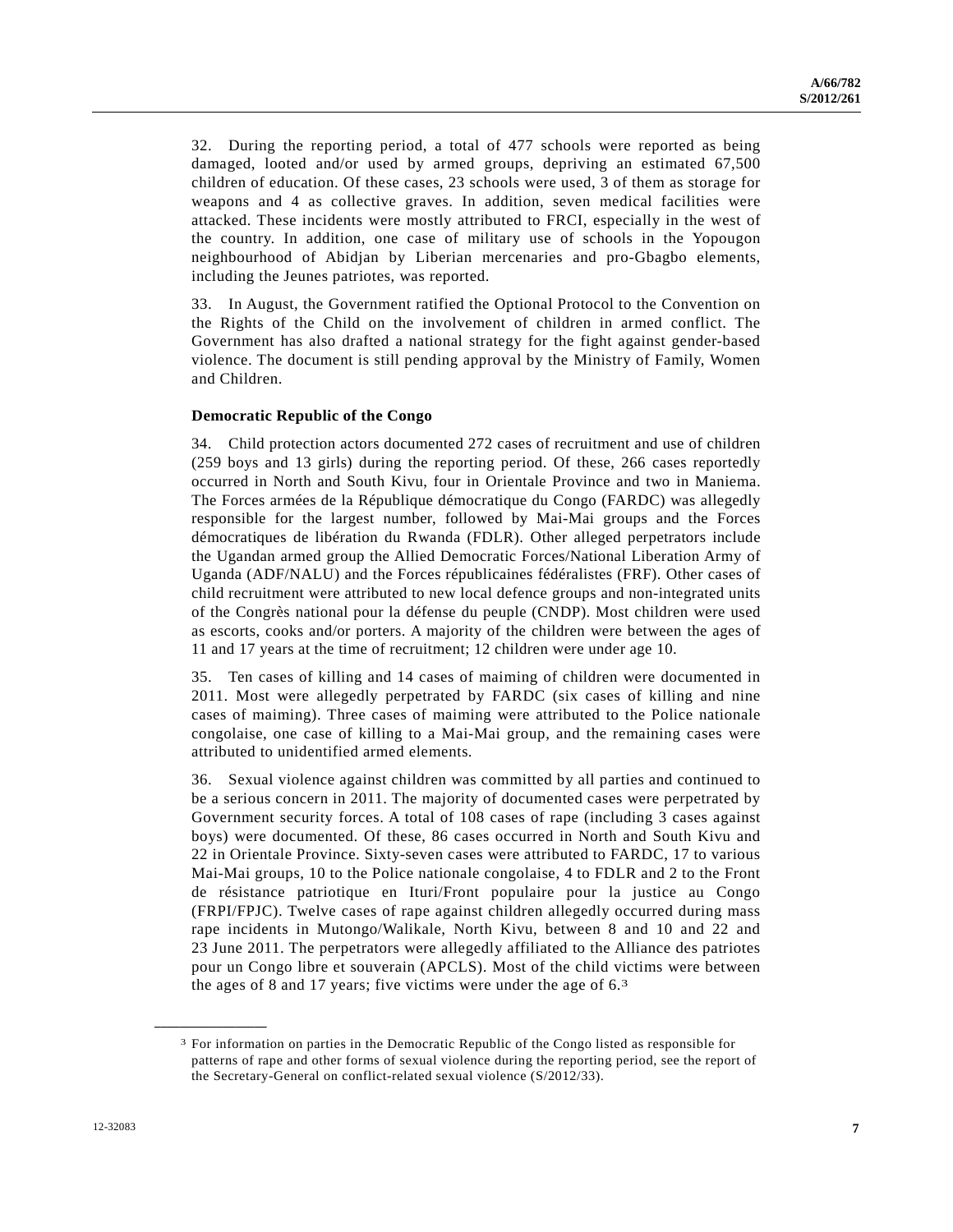37. The number of attacks against schools and health centres increased in 2011, with 53 incidents against schools and health centres taking place in the Kivus and Orientale Province, compared with 23 incidents in 2010. FDLR was responsible for 21 cases of destruction and looting of schools and health centres in 2011. Mai-Mai groups were responsible for six cases and ADF/NALU for one case. FARDC was responsible for several incidents, mainly involving looting, and in two cases the use of schools.

38. Humanitarian access continued to be hampered in eastern Democratic Republic of the Congo throughout 2011. For instance, five humanitarian workers were killed during an attack allegedly carried out by Mai-Mai elements in South Kivu in October. Cases of kidnappings of humanitarian workers were also reported. Goma, Masisi and Rutshuru territories in North Kivu and Bukavu, and Uvira territory in South Kivu, were the most affected. The security vacuum that followed the temporary redeployment of FARDC in the context of the regimentation process was exploited by armed groups, including FDLR and various Mai-Mai groups, to re-establish their position in vacated areas, preventing humanitarian access.

39. Three years after the adoption of the Child Protection Law in January 2009 and the criminalization of child recruitment, no perpetrators of recruitment and use of children were prosecuted and convicted, despite the fact that many of them including at the senior level — were clearly identified. Perpetrators such as Bosco Ntaganda, Innocent Zimurinda and Baudoin Ngaruye, remain in the FARDC command structure, and some, such as Biyoyo Josue, have received promotions. Others who have been tried and sentenced remain at large. For example, Mai-Mai chief Kyungu Mutanga, alias Gedeon, sentenced to death in March 2009 for crimes against humanity and for recruitment and use of children, escaped from prison in September 2011 and resumed activities in North Katanga. Despite advocacy efforts, no action was taken by the FARDC "Amani Leo" hierarchy in South Kivu to investigate the looting of 10 schools by FARDC elements between August and September 2011.

40. A positive development was the arrest and prosecution of FARDC and Police nationale congolaise suspects who allegedly perpetrated acts of sexual violence against children: 44 FARDC and Police nationale congolaise elements allegedly involved in 77 cases of rape perpetrated in 2011 were arrested, and 18 were tried. Two were acquitted owing to a lack of evidence and 16 were imprisoned and obliged to pay financial compensation to the victims.

## **Iraq**

41. In the reporting period, armed groups, including Al-Qaida in Iraq and Islamic State of Iraq (ISI), continued to carry out violent attacks targeting security forces, Government buildings and civilians. The most affected governorates were Baghdad, Kirkuk, Ninewa, Diyala, Anbar and Salahaddin. From January to December, a total of 341 incidents affecting children were reported, of which 117 were verified by the country task forces on monitoring and reporting.

42. Throughout 2011, armed groups such as Al-Qaida in Iraq and ISI, continued to recruit, train and use children to take part in hostilities. The exact number of children recruited and used by armed groups remains difficult to ascertain owing to the security context. However, incidents were documented in Anbar, Babil, Baghdad, Diyala, Kirkuk, Ninewa and Wassit. Children were used to spy and scout,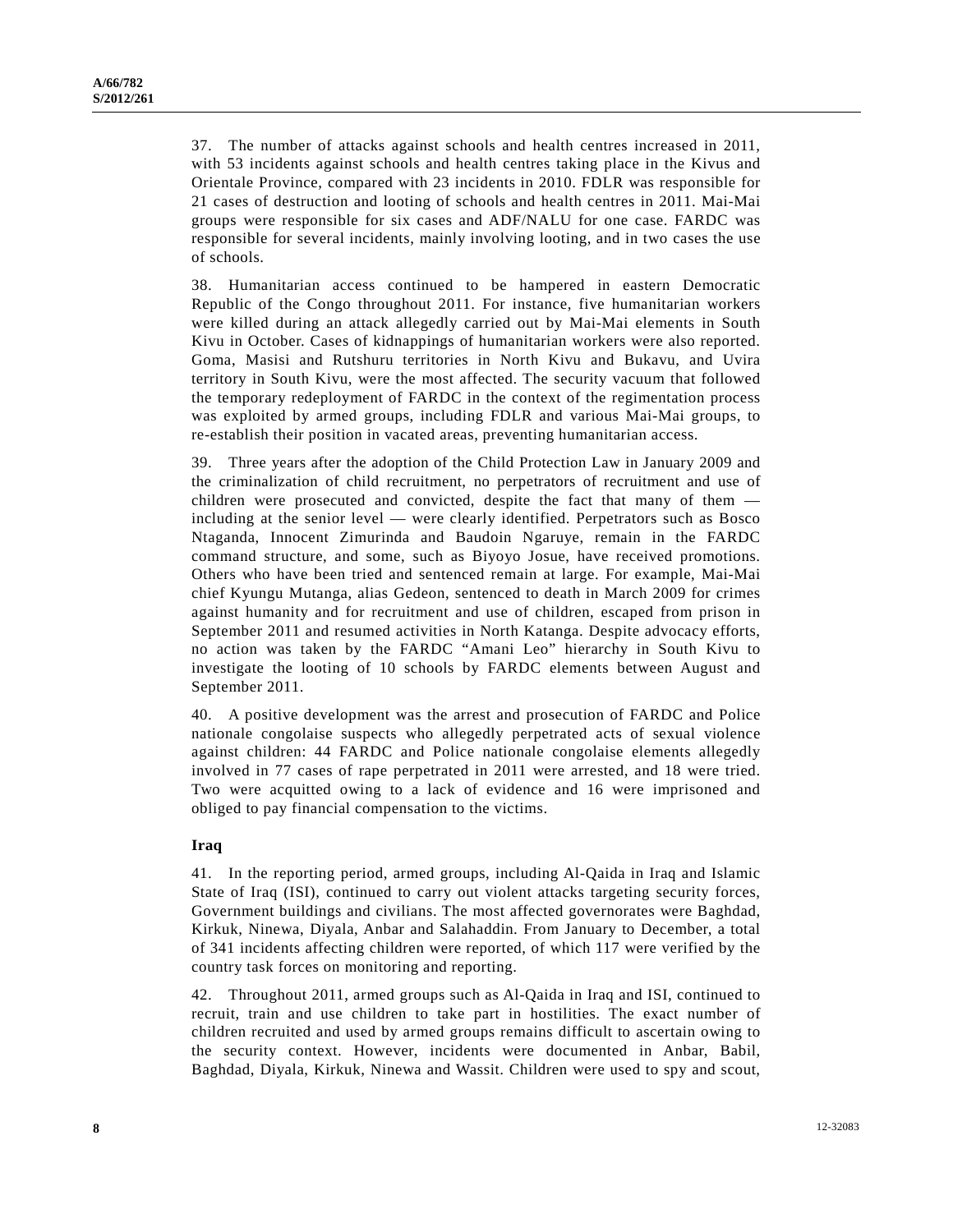transport military supplies and equipment, videotape attacks for propaganda purposes, plant improvised explosive devices and actively engage in attacks against security forces and civilians. Children were also reportedly seen manning checkpoints of the Awakening Councils, mainly in Diyala, Babil, Salahaddin and Anbar. It should be noted that the Al-Qaida in Iraq's youth wing "Birds of Paradise", listed in my previous report for recruitment and use of children, was no longer active in the current reporting period.

43. During the reporting period, 294 children, including an unknown number of girls, were indicted or convicted of terrorism-related charges under article 4 of the Anti-Terrorism Act (2005). The last three months of 2011 saw a spike in the percentage of children charged with alleged association with armed groups with terrorism-related offences held in pretrial detention facilities.

44. At least 146 children were reportedly killed and 265 injured as a result of the continued violence in 2011. The majority of these incidents took place in the governorates of Baghdad, Ninewa, Kirkuk and Salahaddin. Verification of incidents remained limited owing to the security risk associated with independent monitoring.

45. The killing and maiming of children was attributable mainly to indiscriminate attacks, including suicide attacks, as well as targeted executions and crossfire incidents. In the reporting period, there was also an emerging practice of complex attacks in Iraq. In 2011, 20 of these attacks (14 between October and December 2011 alone) killed at least 20 children and injured 33 others.

46. Armed groups, including Al-Qaida in Iraq and ISI, caused the large majority of casualties. ISI, for example, claimed responsibility for the bombing on 25 July 2011 near a restaurant in Kirkuk that killed and injured 14 people, including five girls and four boys. Al-Qaida in Iraq claimed responsibility for a series of coordinated attacks in Baghdad on 22 December 2011, including a vehicle-borne improvised explosive device that targeted a Government building in Rufasa district that claimed the lives of 7 children and injured another 28.

47. The reporting period saw a significant increase in the number of children abducted, with 27 cases of abduction of boys and 10 cases of abduction of girls documented. Although the motives of most incidents could not be ascertained, a strong nexus between the cases of abduction of children and the funding of non-State armed group activities in Iraq was suspected. For instance, in Kirkuk, an 11-year-old boy was abducted near his house in June 2011 by perpetrators claiming to be members of ISI. The boy was later released after the payment of a ransom.

48. Access to school and health services was also impacted by improvised explosive devices planted in or in the vicinity of schools and medical facilities, indiscriminate firing and targeted attacks against education and health personnel. Fifty-four incidents affecting schools and 40 incidents affecting hospitals were reported in 2011, which in both cases represents an increase compared with 2010. Twenty-seven education personnel and 17 medical workers were killed or injured in different incidents that included direct shooting and improvised explosive devices, mostly in Baghdad, Kirkuk, Ninewa, Salahaddin and Anbar. Other incidents related to the abduction of medical staff and attacks against health facilities or civilian ambulances. Armed groups, including Al-Qaida in Iraq and ISI, were responsible in all reported cases.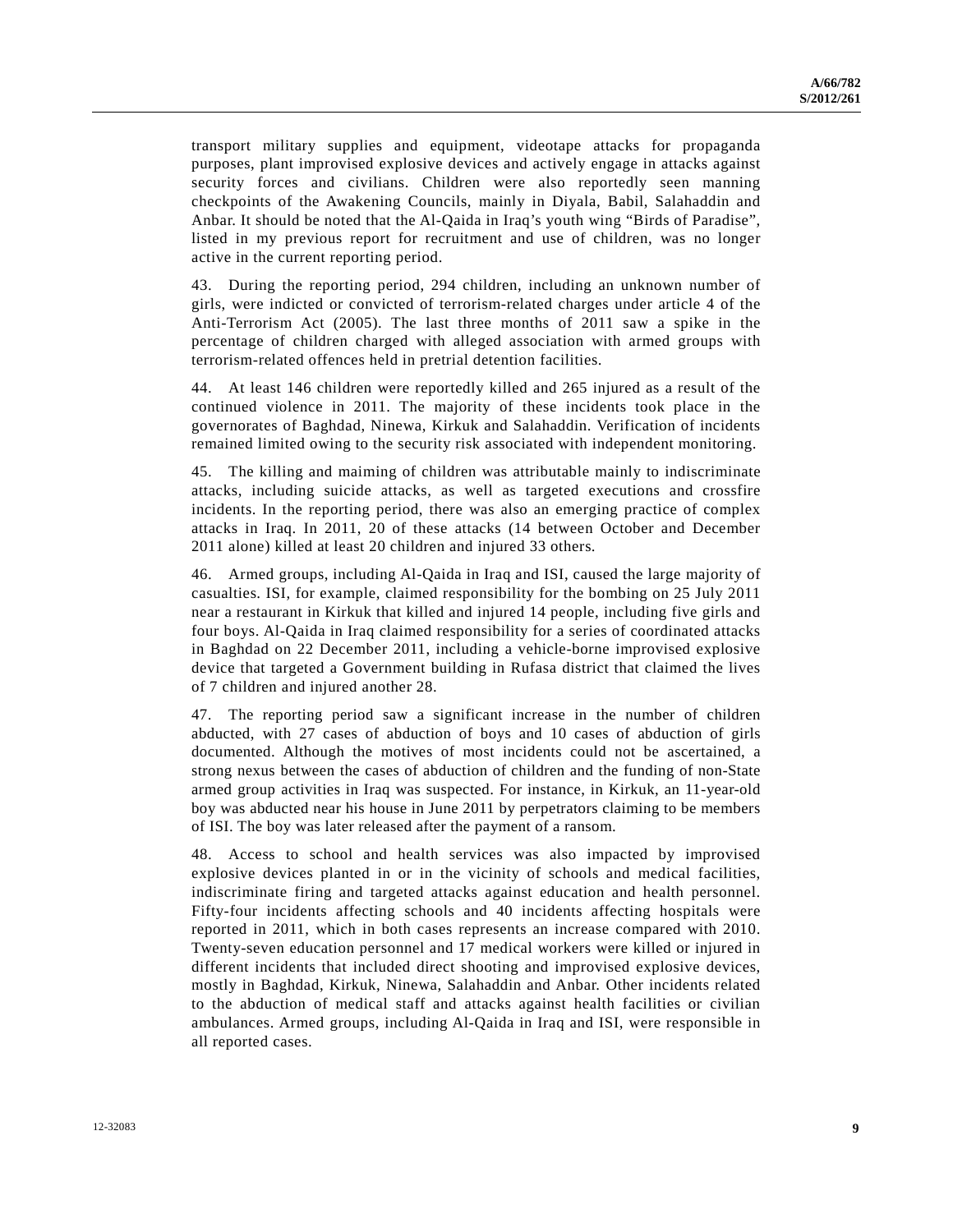49. In 2011, sustained efforts were made by the United Nations to encourage the Government of Iraq to put in place a mechanism to address the issues affecting children in the context of the armed conflict. Following a meeting held in January between the Ministry of Foreign Affairs and the co-chairs of the country task forces on monitoring and reporting, the Ministry of Human Rights committed to establishing an interministerial committee composed of representatives of the Ministries of the Interior, Defence, Education and Labour and Social Affairs and, on 19 October 2011, the Ministry requested the Council of Ministers to approve the establishment of that committee. As at 31 December 2011, no progress was noted.

#### **Lebanon**

50. The situation in Lebanon has been included in my previous annual reports. Despite the general calm along the Blue Line since the cessation of hostilities in 2006, occasional incidents of violence affected children, including the killing and maiming of children in sporadic incidents of violence. On 15 May 2011, Palestinian demonstrators moved towards the Blue Line in southern Lebanon, prompting an armed response by the Israeli security forces in the area of Maroun al-Ras. This resulted in seven civilian casualties, including two boys, aged 16 and 17 years, and the injuring of 111 persons, including four boys and two girls as young as 6 years old.

51. In relation to the situation in the Syrian Arab Republic, Lebanon witnessed an influx of over 6,200 Syrian refugees, half of whom were children, between April and December 2011. Increased military manoeuvres on the Syrian side of the border and the planting of landmines along the Lebanese border have made entry into Lebanon through unofficial crossing points increasingly risky and contributed to unease among displaced populations and host communities. Two Lebanese boys, aged 14 and 16 years, were wounded by gunfire originating from the Syrian side in the northern area of Wadi Khaled. One Lebanese child aged 13 years, was also maimed by a landmine planted along the Lebanese border on the Syrian side.

52. In the Ain El Helweh camp, Sidon district, at least two separate violent clashes between political factions occurred in 2011 killing one child and causing serious injuries to two other children. These incidents also led to a disruption of schooling.

#### **Libya**

53. Since the conflict began in mid-February 2011, the United Nations has received numerous reports of grave violations against children in Libya throughout the reporting period. Owing to fighting, the lack of access to affected populations, especially in Sirte and Misrata, and the absence of systematic monitoring and reporting, grave violations against children, including child casualties, were not systematically documented. As a result, even though a total of 129 cases of killing and 247 cases of maiming of children were recorded, mostly in Misrata, Tawargha, Bani Walid and Tripoli, 53 incidents of killing of children (16 girls and 37 boys) and 96 incidents of maiming (18 girls and 78 boys) were verified, mostly in Benghazi, Tripoli, Misrata, Brega, Tawargha, Ajdabiya and Nafusa. The main causes of death and injury were shelling by former Government forces (in particular in Misrata) and crossfire between former Government forces and opposition groups. For example, between mid-February and mid-August 2011, Brega Hospital admitted 24 children, 15 of whom had been shot and 9 injured by explosions. According to medical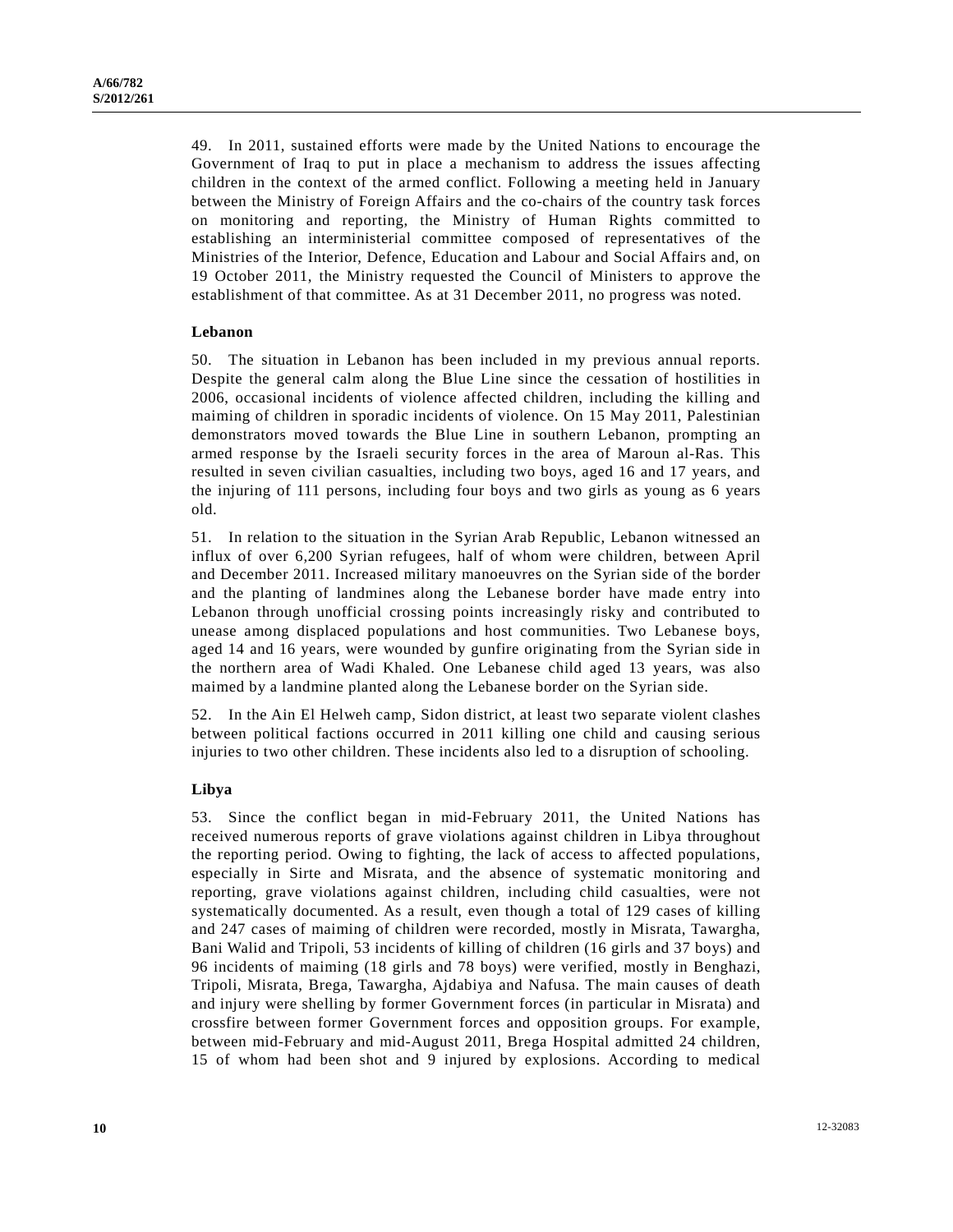personnel in Misrata, Benghazi and Zlitan, in addition to shelling, the association of boys with armed groups was also reported as a cause of killing and maiming. Explosive remnants of war contamination also led to a significant number of child casualties. The most affected areas were Ajdabiya, Nalut, Zinten, Sirte and Bani Walid, especially as displaced populations returned to their homes.

54. Child casualties were also reported in the context of military operations of the North Atlantic Treaty Organization (NATO) in Libya. The Commission of Inquiry on Libya stated that NATO "conducted a highly precise campaign with a demonstrable determination to avoid civilian casualties" (A/HRC/19/68, para. 812). However, it documented at least 10 deaths of children in the course of NATO operations in Majer, Tripoli, Zlitan and Sirte. For example, the Commission found that at least seven children were killed in an airstrike in Majer on 8 August 2011. In addition, the United Nations gathered information on 11 cases of deaths (three boys and eight girls) and a further 11 cases of injuries (four boys and seven girls) related to NATO operations in Brega.

55. The presence of children in armed forces and armed groups was broadly reported in the context of the conflict in Libya, including by the Commission of Inquiry, but the constraints for monitoring and reporting mentioned above prevented the United Nations from verifying all reported incidents. The Commission found strong evidence that, during the fighting, former Government forces recruited and used children. The Commission was also very concerned about the reports of children who had formed part of the opposition forces/brigades associated with the National Transitional Council, also known as the "thuwar", in the Nafusa Mountains. Seventeen cases of recruitment of boys were verified in 2011, which represents only a portion of the actual scope as estimated by witness accounts. Reports indicated that children associated with former Government forces undertook military training and were engaged in fighting alongside adult combatants.

56. Verified information was also received on the presence of children in opposition forces and brigades associated with the National Transitional Council during the conflict. Children were spotted undertaking military training, carrying weapons, wearing uniforms and performing various tasks in support of combat operations. At the end of 2011, children were seen manning checkpoints and providing security, which remains a concern. On 20 May 2011, the National Transitional Council reportedly issued directives to all front-line troops not to recruit children. The United Nations has not been able to confirm this claim at the time of writing. The current Government of Libya is working with the Office of my Special Representative for Children and Armed Conflict to address the issue of children remaining associated with some brigades.

57. Concerns remain over the detention of children for alleged association with armed forces of the former regime. The Commission of Inquiry documented four cases of boys who were detained by brigades, together with adults, for association with former Government forces. In addition, five separate cases of abduction and detention of boys, aged 15 to 17 years, were documented by the United Nations. The boys, from the Tawargha community, were taken from internally displaced persons camps by opposition forces/brigades to military bases or security facilities for interrogation. Detention lasted from one day (four cases) to five days (one case). All boys reported being victims of ill-treatment and acts tantamount to torture during their detention.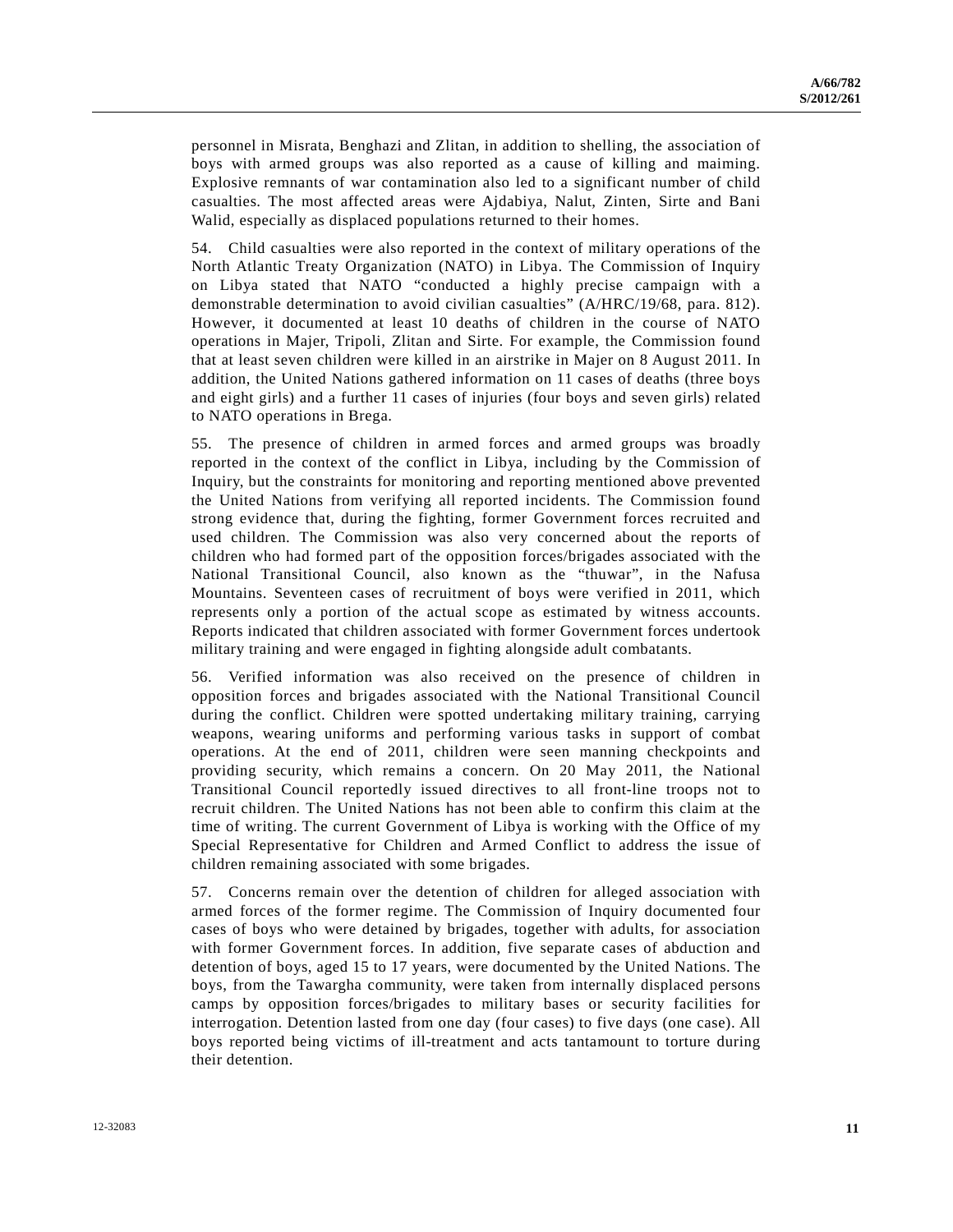58. Twenty-seven attacks on schools and four attacks on hospitals were documented in 2011, in particular in Zlitan, Ajdabiya, Misrata, Nalut, Zinten and Sirte. For reasons mentioned above, this number reflects only a portion of all incidents that took place. A majority of these cases were attributed to former Government forces and opposition forces and brigades. One case was attributed to NATO. These attacks included shootings at schools and hospitals, shelling, airstrikes, improvised explosive devices, looting of medical supplies and the use of facilities by the military. This resulted in partial or total destruction of health and education facilities and in disrupted provision of services. During an airstrike, NATO hit the Institute of Health in Tigi, in August 2011, on the basis of intelligence assessment that it was a missile and ammunition storage site for the former Government forces.

59. At the end of 2011, the continued presence of armed brigades and sporadic clashes between these brigades posed a challenge to the Libyan authorities in their efforts to contain the overall security situation. In this context, children remained vulnerable to association with these brigades, displacement and exposure to explosive remnants of war and the widespread presence of small arms and light weapons.

## **Lord's Resistance Army and the Central African region (the Central African Republic, the Democratic Republic of the Congo, South Sudan and Uganda)**

60. Grave violations against children by LRA in the Central African region remained a major concern in 2011. The armed group continued to operate in the Democratic Republic of the Congo, the Central African Republic and South Sudan. While no violations have been reported in Uganda since 2006, Uganda continued military operations against LRA in the region.

61. In the Central African Republic, 101 children (63 boys and 38 girls) were reportedly abducted by LRA in 2011, mostly in Mbomou, Haut-Mbomou and Haute-Kotto prefectures. Out of these, 43 cases were verified by the country task forces on monitoring and reporting. All but one of the abducted girls were released. A Congolese girl who had escaped from LRA in December 2010 was repatriated to the Democratic Republic of the Congo and reunified with her family in January 2011; five boys and four girls were reunified with their families in the Central African Republic. Twenty-four LRA attacks against civilians were documented in 2011, resulting in the killing and injuring of children in Mbomou and Haut-Mbomou. In 2011, over 22,523 civilians were displaced by attacks or fear of attacks by LRA. Access to humanitarian assistance continued to be restricted in LRA-affected areas during the reporting period.

62. In the Democratic Republic of the Congo, 211 LRA attacks were documented in 2011. In the Uélé districts of Orientale Province, 124 children (59 girls and 65 boys) were abducted by LRA and escaped a few days to months after their abduction. Thirty-nine children reported that they had been used as combatants, while 51 children reported that they had been used for forced labour. Nine of the 59 girls were abducted for a longer period and reported that they had been used as forced wives. A total of 180 children escaped from LRA in 2011. Six cases of killing and nine cases of maiming of children were attributed to LRA in 2011. Humanitarian assistance continued to be hampered by LRA activity, in particular in Faradje and Dungu in Orientale Province. In total, eight foreign children, five from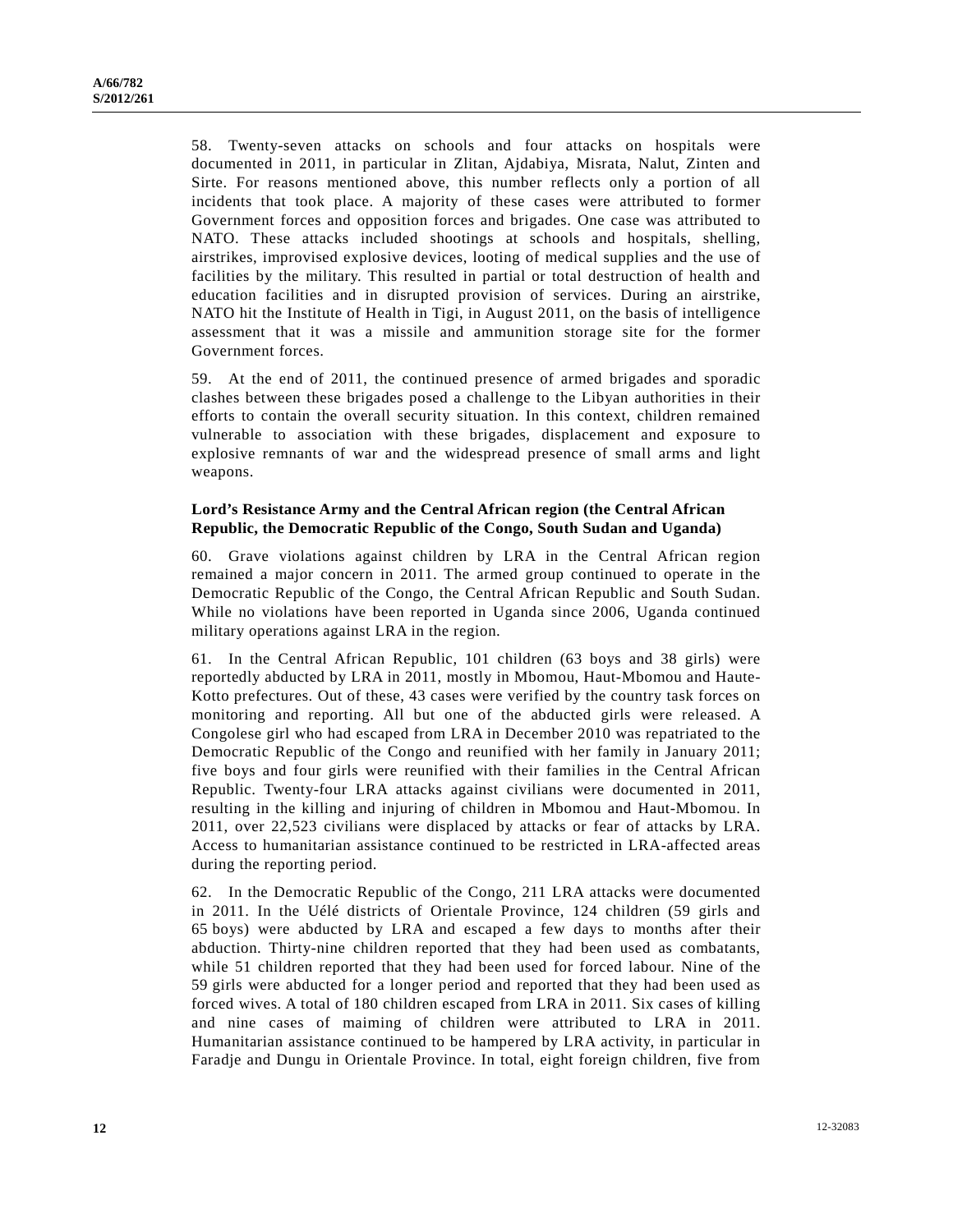the Sudan and three from Uganda, were repatriated in 2011, and 18 Congolese children were repatriated from neighbouring countries to the Democratic Republic of the Congo.

63. In South Sudan, LRA carried out eight attacks against civilians, directly affecting children. In Western Equatoria and Western Bahr el Ghazal States, 13 children were reportedly abducted by LRA in 2011. Six cases of killing of children were confirmed, four of whom died while in captivity. Eighteen girls, between 12 and 17 years of age, separated from LRA by the Uganda People's Defense Force (UPDF) and the "home guards", reported that they had been sexually abused while abducted. One health centre in Western Equatoria State was looted by LRA.

64. In 2011, nine Ugandan mothers (aged 20 to 21) and their children (12 girls and eight boys, all below the age of 6) formerly associated with LRA were received at a reception centre in Gulu, Uganda. The young mothers and children were subsequently reunited with their families.

65. In May 2011, UPDF established standard operating procedures for the reception and handover of children and women separated from LRA in the Democratic Republic of the Congo, the Sudan and the Central African Republic. The procedures stipulate that child protection actors shall be alerted immediately to the presence of children in LRA custody, and in any case no later than 48 hours, and that all children separated from LRA in UPDF custody, regardless of their nationality, must be handed over to child protection actors in the shortest time possible, in any case no later than within seven days. UPDF, in cooperation with the United Nations, has trained 450 troops on the implementation of the standard operating procedures. To ensure full implementation of the standard operating procedures, all troops participating in counter-LRA operations should undergo comprehensive predeployment training on the procedures. The UPDF is encouraged to enforce full compliance within its ranks, to ensure that all children, including Ugandan nationals, are handed over to child protection actors and within the time frame set out in the standard operating procedures.

66. The weak presence of the Government security forces in LRA-affected areas continued to have an impact on insecurity and impunity and contributed to the establishment of unregulated community-based self-defence groups, such as the "home guards" in South Sudan, and "milices d'auto-défence" in the Central African Republic. Where Government security forces were present, concerns were raised over human rights violations and lack of discipline. For example, a 14-year-old boy who escaped in May 2011 was held hostage for three months by a soldier of the Sudan People's Liberation Army (SPLA) who demanded payment for services given to the boy following his release. In the Central African Republic, the Forces armées centrafricaines (FACA) reportedly used children for various purposes, including checkpoint duty.

## **Myanmar**

67. The number of complaints of underage recruitment, including children under 15 years of age, continued to rise, from 194 in 2010 to 243 in 2011, reflecting an increased awareness of the age of recruitment by the Tatmadaw, and the existence of reliable vetting mechanisms, including the International Labour Organization forced labour complaints mechanism and community-based structures for complaints about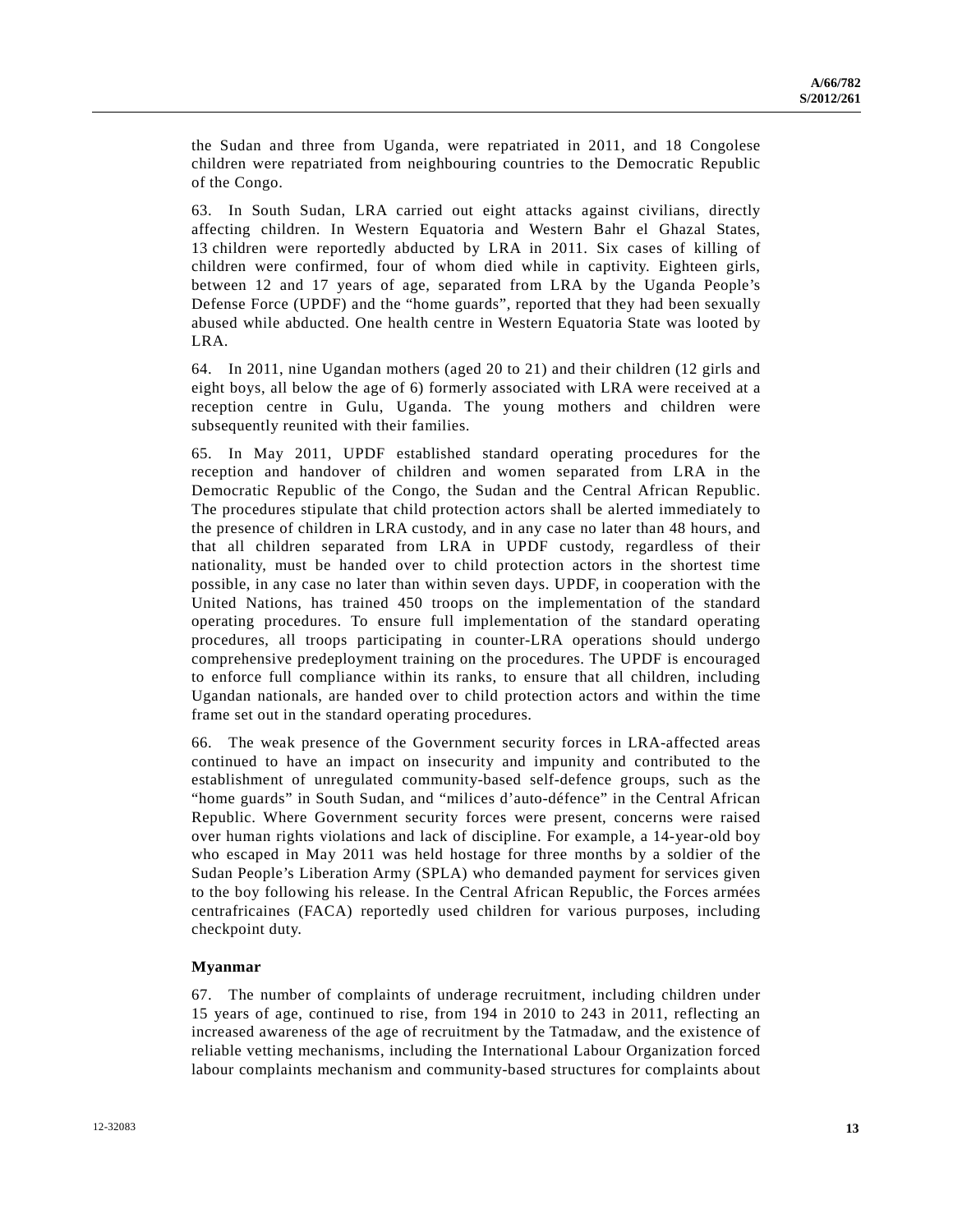underage recruitment. The Committee for the Prevention of Recruitment of Underage Children in Myanmar received more complaints than in previous years as a result of its extensive public awareness campaign. The vast majority of complaints in 2011 reflected recruitment in Yangon, Ayeyarwaddy and Mandalay regions.

68. Children continued to be recruited by the Tatmadaw. The majority of underage recruits interviewed after release stated that their recruiter had not asked their age, or had falsified age documentation for presentation at the recruitment centre. Reports continued to indicate that, in addition to children who were formally recruited into the Tatmadaw, children were also used by the Tatmadaw for forced labour, including as porters. In Kachin State, there were verified reports in late 2011 of children being used by the Tatmadaw alongside adults as porters on the front line.

69. Reports of recruitment and use of children by non-State actors in Myanmar also continued to be received. In 2010, the Democratic Karen Buddhist Army (DKBA) split into two factions, with the majority joining the Tatmadaw as a border guard force, and the remainder allying itself with the Karen National Union/Karen National Liberation Army (KNU/KNLA). In 2011, with respect to both the DKBA border guard force and the separatist DKBA troops, reports were received of forced recruitment of children, unless payment in lieu of recruitment was received. The country task forces on monitoring and reporting was able to verify this practice in Kayin State, Ta Nay Cha and Thandaunggyi townships, in April and August 2011. Reports of increased recruitment by the Kachin Independence Army (KIA) were also received in the second half of 2011, as tensions mounted in Kachin and northern Shan State. The country task force also received allegations of children joining KIA purportedly to avoid being used by the Tatmadaw as porters on the front line. The country task force also confirmed one report of a 15-year-old boy recruited by the Kachin Defense Army (KDA) in northern Shan State.

70. As conflict escalated in Shan State in 2011, reports of Shan State Army South (SSA-S) perpetrating underage recruitment increased. Children are also reportedly present in the ranks of the KNU/KNLA, Karen National Union/Karen National Liberation Army Peace Council, Karen Peace Front (KPF), Karenni National Progressive Party/Karenni Army (KNPP/KA), and the United Wa State Army (UWSA). However, the country task force was unable to verify information about these armed groups owing to travel restrictions imposed on it by the Government.

71. The country task force verified that 43 children had been killed or maimed as a result of conflict-related violence in 22 separate incidents. During the reporting period, children continued to be victims of landmines, explosive remnants of war, mortar and rocket-propelled grenade attacks, and of crossfire between non-State armed groups and the Tatmadaw.

72. There were a number of verified cases of children killed in retaliatory actions by members of the Tatmadaw in villages where non-State armed groups were based, or in villages considered aligned to non-State armed groups. For example, in October 2011 the country task force verified an incident where, after having sustained a severe beating, a one-year-old child in a village in Hsipaw township in northern Shan State died by drowning, when soldiers of the Shan State Army-North (SSA-N) threw the child and his parents into a pit filled with water.

73. Of the 22 verified incidents, a total of 9 occurred in Kachin State as a result of fighting between the Tatmadaw and KIA, during which 22 children were killed or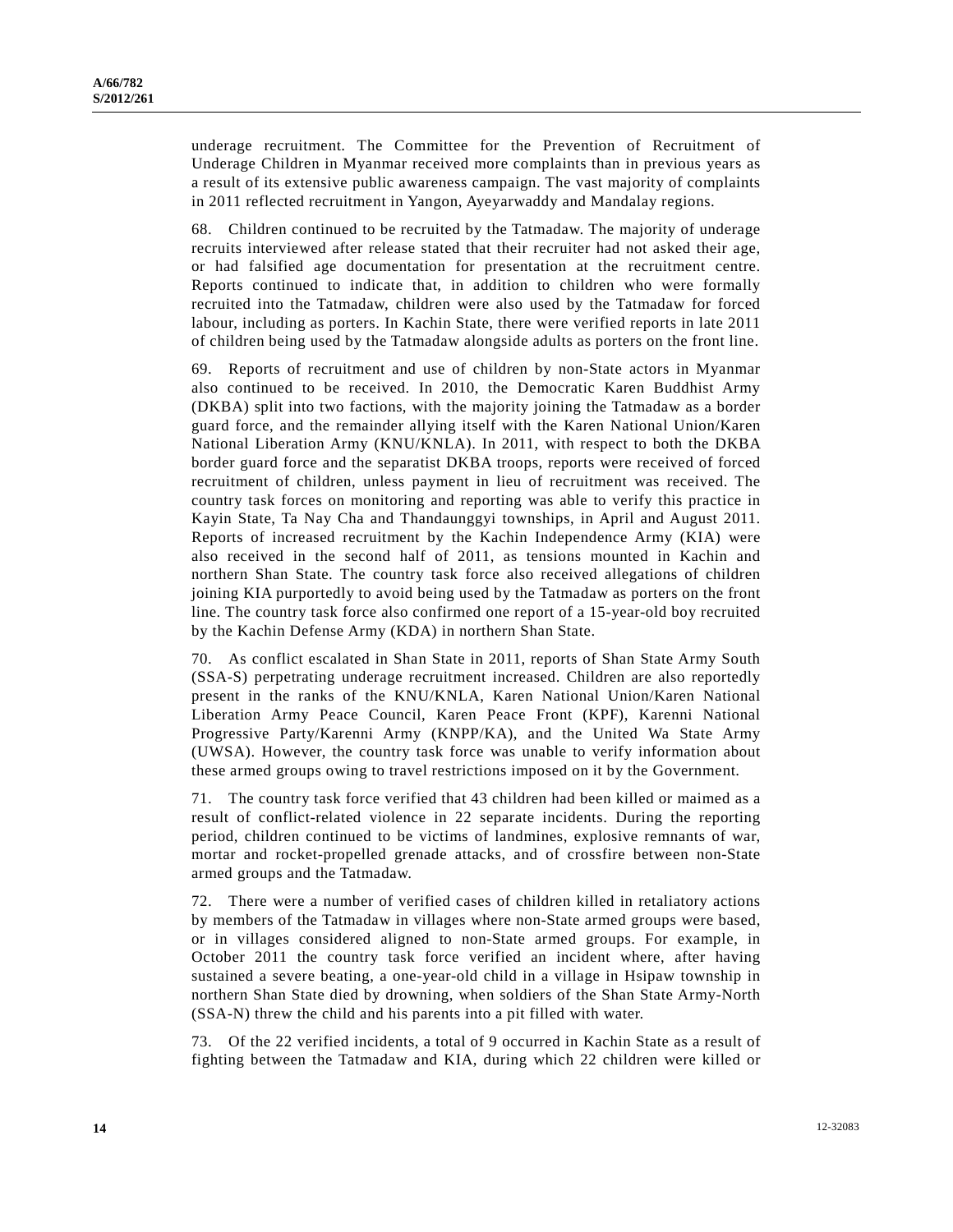maimed. In June 2011, for instance, a 16-year-old girl from Bamaw township was shot and killed in crossfire between the Tatmadaw and KIA. In another example, in August 2011, a 3-year-old boy was shot and killed in the crossfire while fleeing his village in Bamaw Township with his grandmother.

74. In 2011, both the Tatmadaw and non-State armed groups, such as KNU/KNLA, KNPP/KA, DKBA, UWSA, KIA and the Myanmar National Democratic Alliance Army (MNDAA) continued to use anti-personnel mines in order to restrict the movement of people, hinder the movement of troops, or to mark areas of operations.

75. The United Nations received a number of reports of attacks on schools or hospitals by the Tatmadaw and other non-State armed groups during the reporting period. The country task force verified that, during the fighting in May 2011 in Kayin State, the Tatmadaw and DKBA/KNLA allied forces had partially destroyed a hospital in Kawkareik.

76. During the reporting period, there were also a number of documented reports in Kachin and Kayin States of schools being closed for long periods and schools being damaged by shelling and mortar fire. In August 2011, the country task force verified one case of a school in Kawng Lwin village in Mansi Township being damaged by artillery fire in exchanges between the Tatmadaw and KIA. In July 2011, the country task force documented the incident of a school in Mone Hkawng village in Mansi Township, Kachin State, being damaged by a Tatmadaw mortar attack.

77. Access to vulnerable groups in many areas of the country, including children, remained limited for United Nations system agencies in Myanmar. The Government continued to restrict access to various parts of the country, citing security concerns as the main reason for limiting the presence and travel of international as well as national personnel of relief agencies. Access was particularly limited in ceasefire and non-ceasefire areas, including mixed administration areas. However, some progress was made when, in December 2011, a United Nations mission visited inaccessible areas along the Myanmar-China border where displacement was recorded.

## **Nepal**

78. The situation in Nepal was included in my previous annual reports. While conflict-related violations against children have significantly decreased in the reporting period, children continue to be at risk. The presence of armed groups operating with political and often criminal motives, primarily in the Terai districts (southern belt of Nepal) and the Eastern Hills, gave rise to general insecurity in those areas.

79. During the reporting period, 4 children were killed and 11 children sustained injuries caused by explosive remnants of war in different parts of the country. Out of the total number of cases documented, approximately half of the cases were related to explosive remnants of war planted before the peace process, while the remaining cases were the result of new contamination.

80. The United Nations Monitoring Team continued to monitor and follow up on the Unified Communist Party of Nepal-Maoist (UCPN-M) compliance with the Action Plan for the discharge of the disqualified Maoist army personnel (including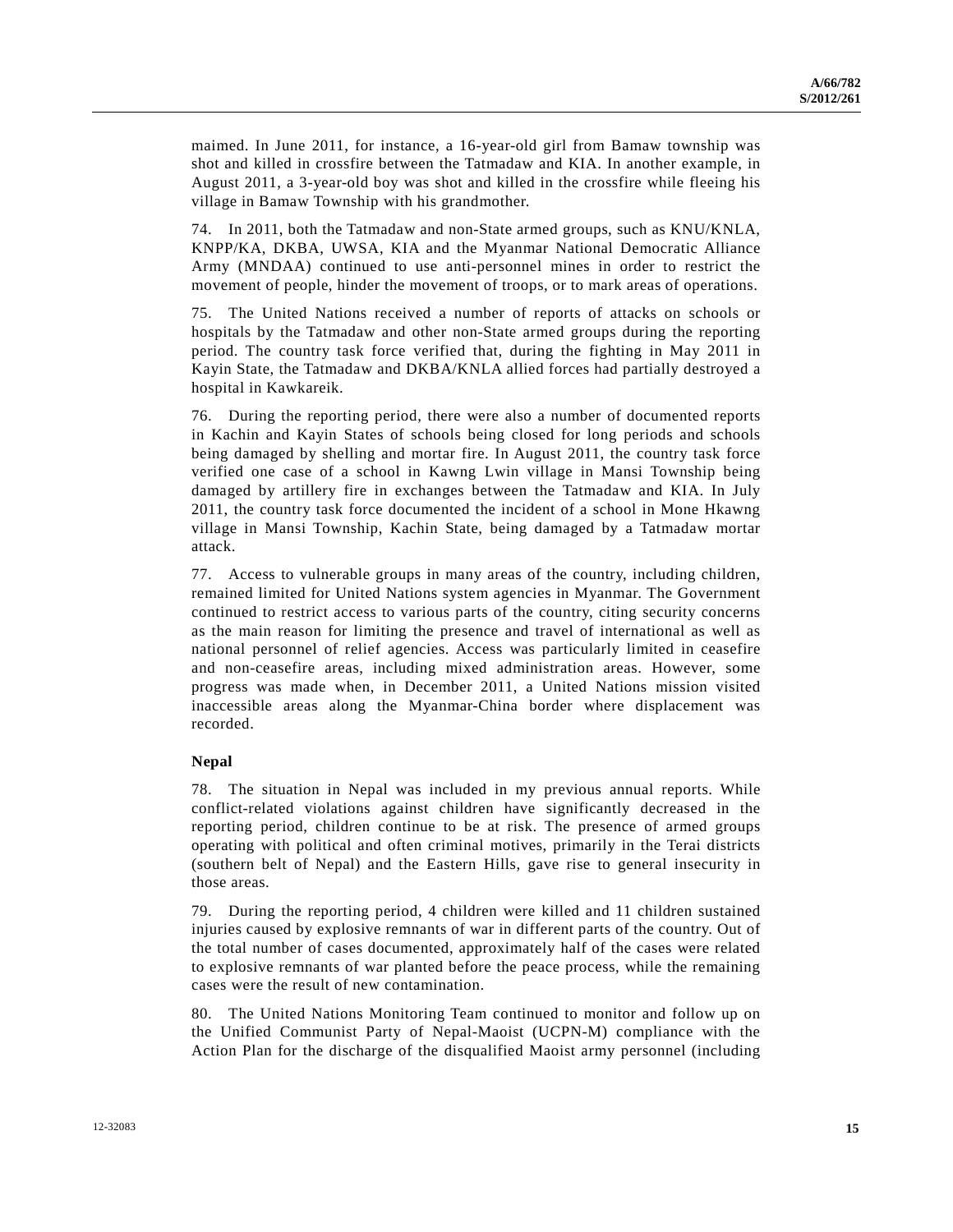verified minors) and related tasks, signed on 16 December 2009 between the Government of Nepal, the United Nations and UCPN-M.

81. Information collected and verified by the Monitoring Team indicates that at least one out of the seven Maoist army cantonment sites has ceased to distribute payments to the verified minors through the Maoist army commanders. In addition, three out of five Maoist army cantonment sites that previously provided shared accommodation to verified minors have now either dismantled them or are no longer using them to maintain a link between the verified minors and the Maoist army commanders. There were no verified cases of returns of verified minors to the cantonments.

#### **Occupied Palestinian Territory and Israel**

82. In 2011, Palestinian and Israeli children continued to suffer from the prevailing situation of conflict. Twenty Palestinian children (19 boys and one girl) were killed and 448 (393 boys and 55 girls) were injured in the Occupied Palestinian Territory, including East Jerusalem, and five Israeli children (four boys and one girl) were killed and two boys were injured in Israel in incidents related to the conflict, marking a significant increase compared with the previous year.

83. Among the 20 Palestinian children killed, 13 boys were killed by Israeli security forces, two boys and one girl by Palestinian armed groups, including the Izz al-Din Al Qassam Brigade and the Popular Resistance Committee in Gaza, two boys by explosive remnants of war and two boys by Israeli settlers. Out of the 448 Palestinian children who were injured, 89 were under the age of 12 years. A total of 384 children were injured by the Israeli security forces, 41 by Israeli settlers in East Jerusalem and the West Bank, 15 by unknown perpetrators owing to the detonation of improvised explosive devices and 8 by unidentified Palestinian armed groups. Sixty-nine per cent of the injuries occurred in the West Bank (including 20 per cent in East Jerusalem), and 31 per cent occurred in Gaza (including 15 per cent in the so-called buffer zone).

84. In the West Bank, there were serious concerns regarding incidents in which Palestinian children were killed or injured by Israeli settlers. In 2011, two boys were killed as a result of shooting attacks perpetrated by settlers, and another 35 boys and 6 girls were injured in incidents involving Israeli settlers, such as throwing stones at vehicles and attacks against Palestinian houses or farm land.

85. In 2011, 8 Palestinian children were shot and killed and 65 boys and 2 girls were injured by the Israeli security forces in the so-called buffer zone in Gaza that was established for security concerns. Thirty-four children were injured while collecting gravel and scrap metal, fishing, at home or playing in the so-called buffer zone. Thirty-four boys were also injured on 15 May 2011 during a demonstration at Erez crossing by live ammunition and tear gas fired by the Israeli security forces to dispel demonstrators near the border fence. All subsequent claims of excessive use of force during this incident are being investigated by the Israeli security forces.

86. Eight Palestinian children were injured as a result of rockets fired by Palestinian armed groups from Gaza that fell short and landed inside Gaza, or by explosives that detonated while preparing for an attack or being stored in populated areas.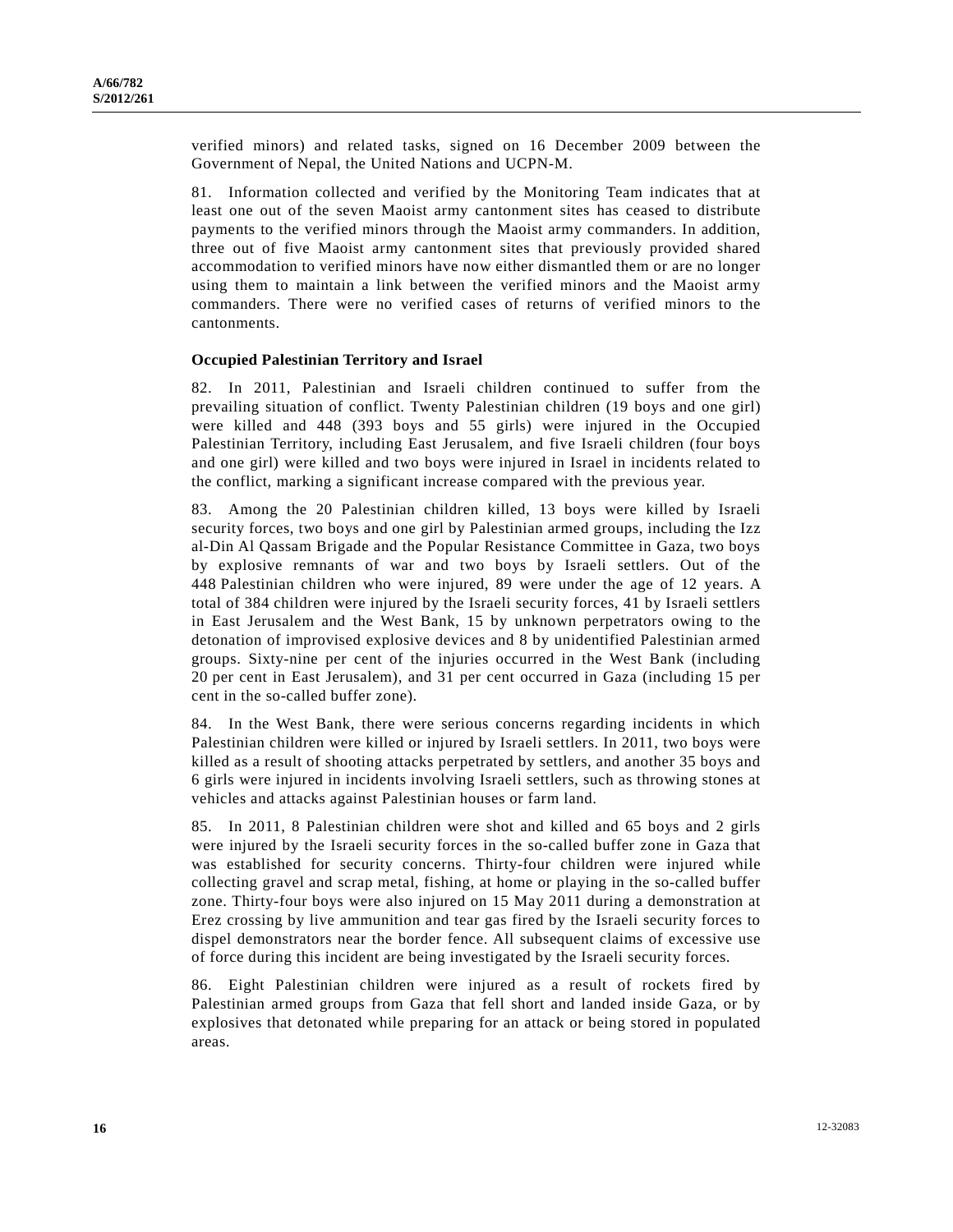87. In 2011, five Israeli children, four boys and one girl, were killed and two boys were injured in conflict-related incidents. A 1-year-old boy was killed in a car accident near Hebron caused by Palestinian stone-throwing. On 11 March, two boys and a three-month-old girl were killed in an attack on an Israeli family living in the Itamar settlement near Nablus, perpetrated by two Palestinian young people. In southern Israel near the border with Gaza, a 16-year-old boy was killed when a rocket fired by a Palestinian armed group hit a school bus on 17 April. Another two Israeli boys, aged 1 and 9 years, were injured when a rocket fired by a Palestinian armed group from the Gaza Strip hit the town of Ashkelon on 20 August.

88. One case of child recruitment by Izz al-Din Al Qassam Brigade was reported, when a 17-year-old Palestinian boy was killed on 11 August by the detonation of the explosives he was carrying while performing surveillance tasks in Rafah, southern Gaza.

89. Five separate cases of use of children by the Israeli security forces for military intelligence purposes were reported in 2011 in Meggido prison and Salem and Mescobiyya interrogation centres. These cases involved Palestinian boys aged 15 to 17 years who were arrested and offered money, entry to Israel and a car or a mobile telephone in exchange for intelligence on activities in their villages.

90. At the end of December 2011, 135 Palestinian children, 134 boys and 1 girl, aged 12 to 17 years, were detained in Israeli prisons for alleged security violations. This represents a steady decrease compared with 2010. It should be noted that on 18 December 2011, 55 children were released as part of the second stage of the prisoner swap for Israeli soldier Gilad Shalit. In 2011, two cases of administrative detention were reported. In the first case, the boy was released in February 2011, after 11 months in administrative detention. Another child was arrested and placed in administrative detention in December 2011. In 2011, 59 children from the West Bank were reportedly transferred to prisons inside Israel in contravention of the Geneva Convention relative to the Protection of Civilian Persons in Time of War.

91. In relation to the 135 cases of detention mentioned above, 116 cases were documented through affidavits. Sixty-two children were below the age of 16, including two 10 years of age and one 9 years of age. All of the 116 boys reported being subjected to cruel and degrading treatment by the Israeli security forces and Israeli police while in detention. Ninety-two per cent of the children interviewed reported the use of hand-ties in violation of Israeli security forces orders, 70 per cent reported having been blindfolded, 61 per cent reported having been beaten, 7 per cent reported solitary confinement, 21 per cent reported denial of access to toilets and 18 per cent reported denial of access to food and water.

92. In a positive development, on 27 September 2011, the Israeli Military Commander in the West Bank issued Order 1676 which raised the age of majority in the West Bank from 16 to 18 years. This amendment increases the level of protection given to children in the context of juvenile military courts in the West Bank by introducing new provisions that relate to the adequate and professional care of child detainees, the separation of child detainees from adults, notification of parents, access of parents to trials, appointment of a lawyer and so forth.

93. A significant number of attacks on schools and education facilities continued to be reported both in Israel and in the Occupied Palestinian Territory in 2011. These attacks resulted in damage to schools or interruption of education, and in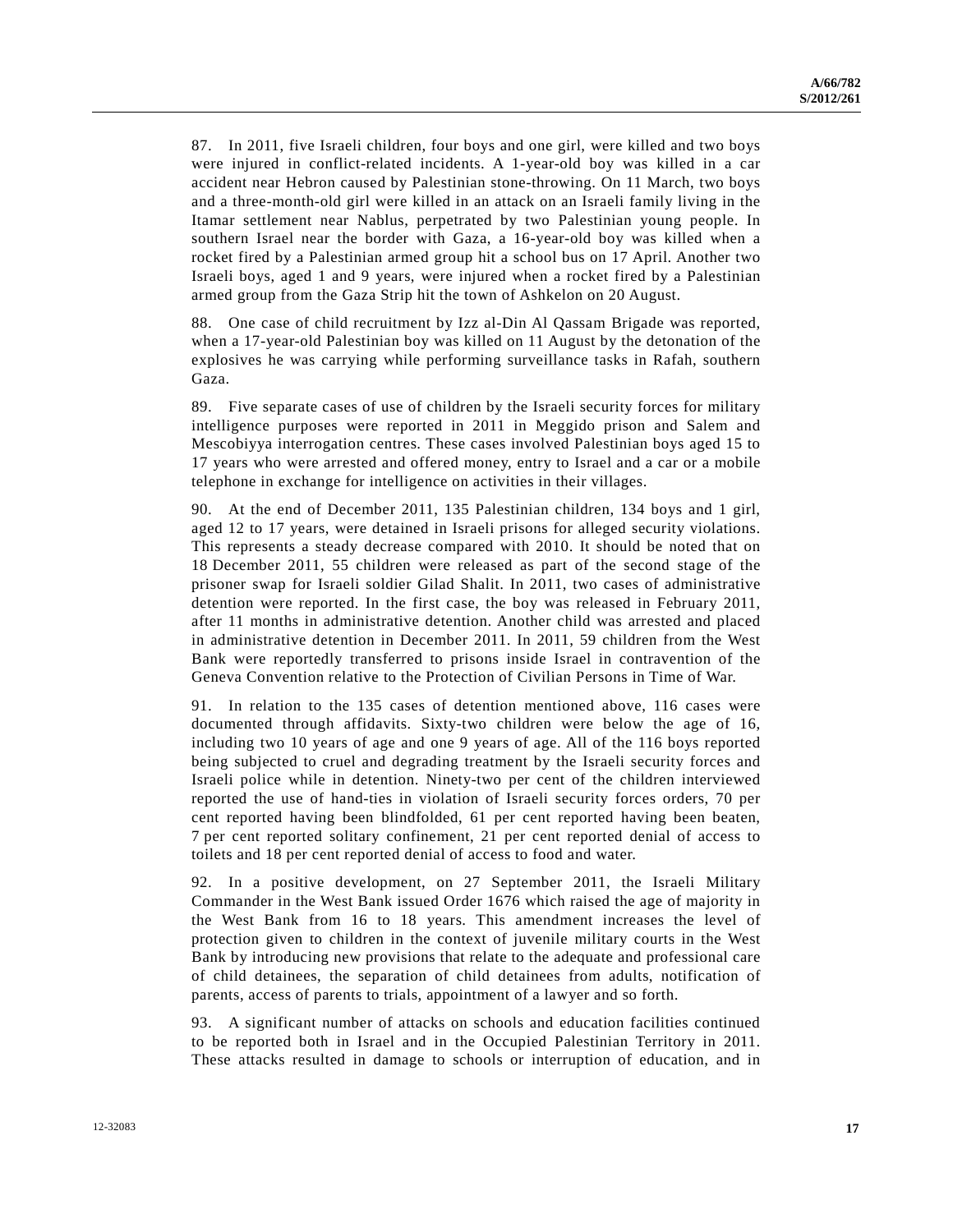some cases, in direct injury of children. Thirty-six cases were reported in the Occupied Palestinian Territory, compared with 20 cases reported in 2010. Four attacks were reported against Israeli schools, compared with one case in 2010.

94. Twenty-three cases of attacks on schools or military use of schools were reported in the West Bank, including 15 by the Israeli security forces and 8 by Israeli settlers. In five instances related to search operations in villages or to demonstrations, the Israeli security forces fired tear gas at Palestinian schools, resulting in students suffering from tear-gas inhalation. In several instances, direct attacks on schools or military use of schools were reported. In seven cases, Israeli soldiers entered school premises. In April 2011, the Israeli security forces converted a school into a military outpost for a few hours in Nablus. In another incident, the killing of five members of an Israeli family in a settlement near Nablus led to a curfew imposed by the Israeli security forces on the adjacent village of Awarta. During a period of five days, the military conducted search operations and used one school as a detention and interrogation centre. In addition, eight attacks were perpetrated by Israeli settlers, including by physically assaulting Palestinian children on their way to school, attacking schools by throwing rocks and empty bottles, or vandalizing schools. One incident involved Israeli settlers setting fire to a school prayer room in Huwwara (Nablus). In addition to these attacks, 10 schools located in Area C of the West Bank received demolition or stop-work orders issued by the Israeli authorities.

95. Fourteen incidents of attacks on schools were reported in Gaza. Eleven schools were damaged as a result of shooting or heavy firing near the schools, or by Israeli air strikes targeting Palestinian armed groups or suspected weapons and ammunition storage located in the vicinity of schools. Palestinian armed groups were responsible for damage caused to two schools in Gaza, when rockets allegedly fired at southern Israel fell short. In addition, an unidentified Palestinian armed group attacked a United Nations Relief and Works Agency for Palestine Refugees in the Near East summer games facility in Beit Lahiya.

96. Missiles or rockets fired from Gaza damaged four school facilities in Israel, including a day-care centre in the area of Eshkol in March 2011, a day-care centre and a high school in Beer Sheba in August 2011 and a school in Ashdod in October 2011.

## **Somalia**

97. In 2011, the United Nations documented 948 cases of recruitment of children, mostly by Al-Shabaab. There were also documented cases of recruitment and use by the Transitional Federal Government and allied militia. Separately, the Transitional Federal Government forces inadvertently recruited 86 children, who were identified and repatriated from Bihanga military training camp in Uganda in April and August 2011. While 11 of these children joined a United Nations-supported reintegration programme, a number of them were reportedly released without undertaking a formal release process, and others reportedly remain in the custody of Transitional Federal Government forces.

98. In June 2011, mass recruitment by Al-Shabaab in Kismayo, Lower Juba region, was reported by a victim of child recruitment, who indicated that the recruitment took place in Kismayo town and that over 80 children remained in the training camp from which he had escaped. Reports were also received of girls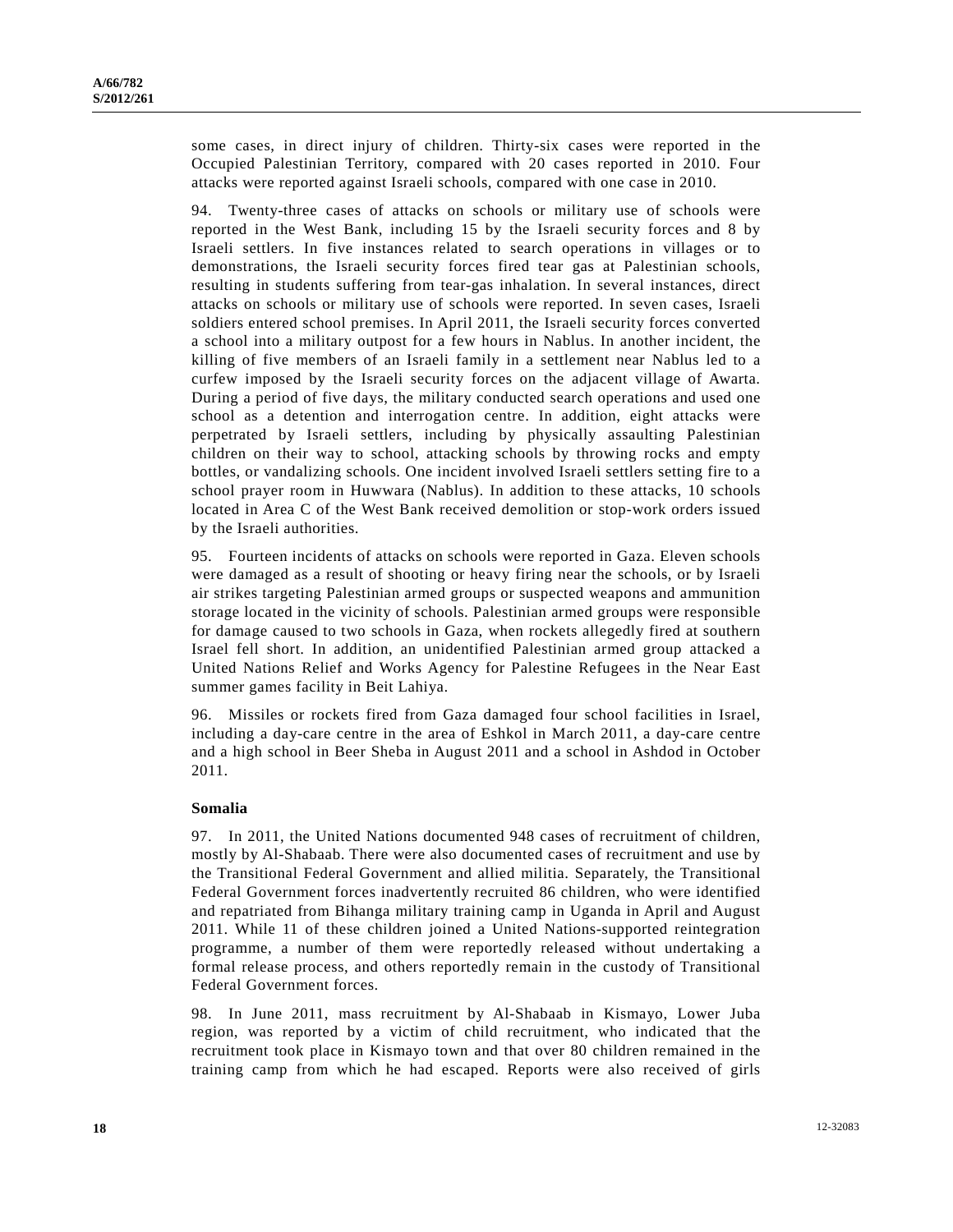recruited and forcibly married to Al-Shabaab combatants. Children were typically recruited by Al-Shabaab from schools and madrasas, particularly in internally displaced person settlements in Somalia and refugee camps in neighbouring Kenya. Forced recruitment increased in 2011 as a result of the escalation of military operations in Somalia.

99. In 2011, 127 cases of abduction were reported. Most abductions and detentions were carried out by Al-Shabaab in South Central zone.

100. In 2011, 7,799 child casualties of conflict were registered in the three main hospitals in Mogadishu. The main cause of death among children below the age of 5 were burns, chest injuries and internal haemorrhage caused by blasts, shrapnel and bullets. In addition, the United Nations verified the killing of at least 189 children and the injury of 362 as a result of conflict. For example, in October, in Mogadishu, Banadir region, Al-Shabaab conducted a suicide attack against the Ministry of Education using a vehicle-borne improvised explosive device. Hundreds of children waiting outside to apply for scholarships were affected; at least 15 children were killed and 18 were seriously wounded.

101. A total of 252 cases of rape and sexual violence were reported in 2011. Continued fighting has rendered children more vulnerable to rape and sexual violence, particularly in open and unprotected internally displaced person settlements and especially in Mogadishu. The Transitional Federal Government and allied militia were the main alleged perpetrators in Mogadishu and border areas. In August and September 2011, the United Nations noted a trend emerging where multiple perpetrators raped the same victims in a group setting. Cases of sexual slavery were also reported, with Al-Shabaab fighters reported to have taken girls as young as 9 years old for marriage. Sexual violence in Al-Shabaab-controlled areas was underreported, given the significant fear of reprisals.

102. In 2011, Al-Shabaab and militia groups continued to target schools. In May 2011, a teacher was killed by Al-Shabaab in the Hiiran region for opposing the recruitment of children. In August 2011, Al-Shabaab used a school in Elwak district, Gedo region, for military purposes, disrupting the education of over 500 children. Since February 2011, the school has been used intermittently. In December 2011, Al-Shabaab militia attacked and used a secondary school in Merka district, Lower Shabelle region, as an operations centre. Schools in Mogadishu have been reportedly closed or used by Transitional Federal Government forces.

103. The ongoing conflict continued to restrict humanitarian access and hamper the delivery of assistance, especially in areas controlled by Al-Shabaab. This was further complicated by military interventions in the fourth quarter of 2011. Humanitarian actors have experienced increasing difficulty in accessing South Central zone, particularly following the access ban against 16 humanitarian organizations issued by Al-Shabaab in November 2011. It is estimated that the access ban affected over 3.5 million people — half of them children. The ban affects regions that were critically affected by the famine of 2011.

## **South Sudan**

104. The United Nations verified 352 cases of recruitment or use of children in 2011. Of these, 253 were associated with SPLA, while 99 were associated with armed groups loyal to commanders David YauYau, Peter Gatdet and the late Gatluak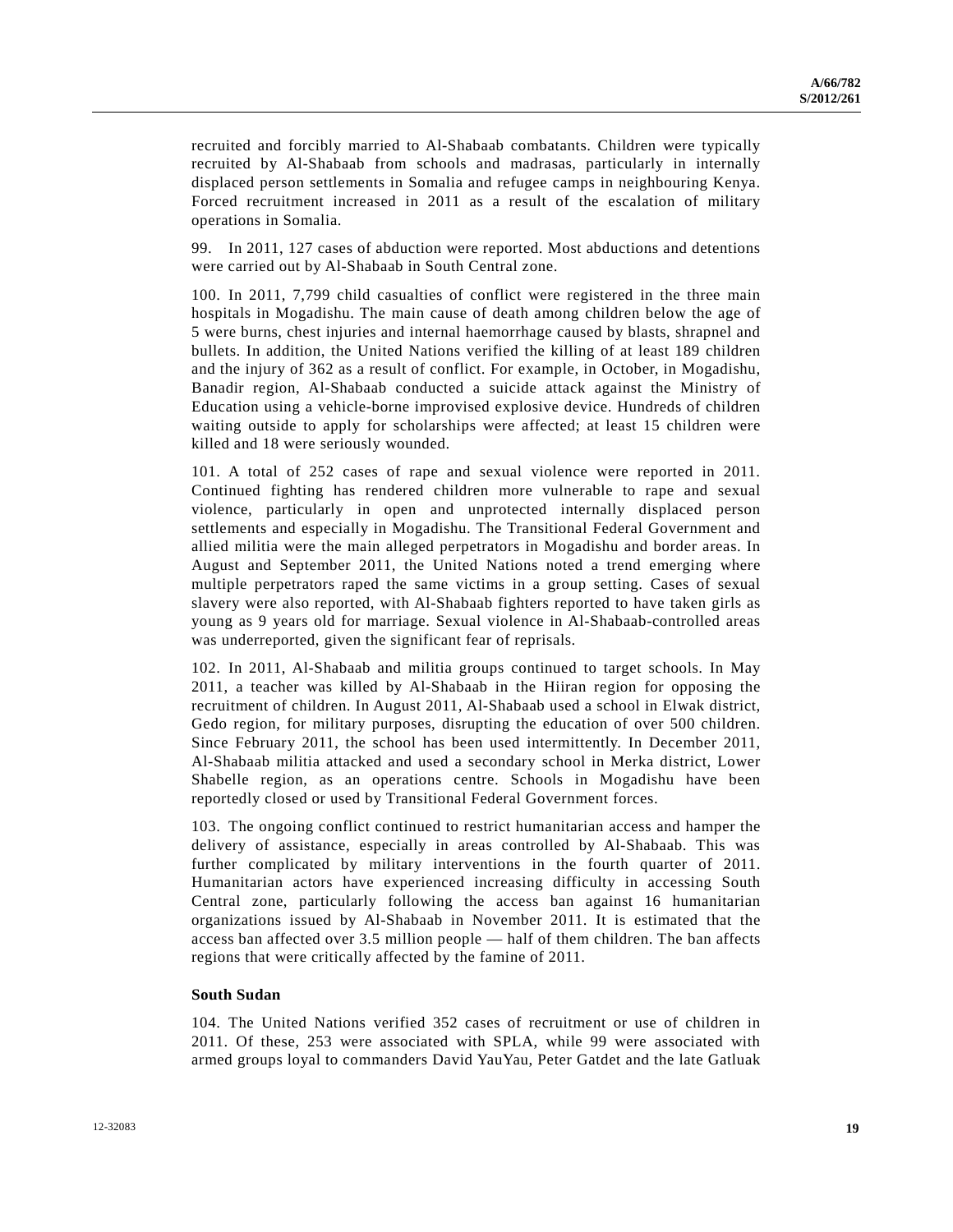Gai. In addition, 272 boys were released to the South Sudan Disarmament, Demobilization and Reintegration Commission from various armed groups.

105. In 2011, the country task forces on monitoring and reporting verified the killing of 104 children and the maiming of 78. In addition, 306 reports of killing and maiming were received. Thirty-three children were reportedly killed and 36 injured during five separate clashes between SPLA and armed groups (South Sudan Democratic Movement, South Sudan Liberation Army, an armed group led by Joseph Oloney, and an armed group led by Gabriel Tang). Air strikes by the Sudanese Armed Forces in Unity State resulted in the death of three children and injury of two.

106. In 2011, the country task force also verified the use of 21 schools by SPLA, resulting in the disruption of schooling for approximately 10,935 children. An additional 10 schools were damaged as a result of fighting among different armed groups. In addition, four primary schools in the counties of Uror and Bor were damaged during tribal fighting in Jonglei State, in August and October respectively. The SPLA Deputy Chief of Staff issued an order in December to all SPLA commanders to immediately vacate all schools used by their forces. Two schools were vacated after the issuance of the order.

107. A total of 602 children were reportedly abducted during 2011, of which 356 cases were verified by the United Nations. Most of the abductions took place in the context of tribal conflict in Jonglei State.

108. In 2011, 34 incidents of restriction of humanitarian access were reported, during which personnel of humanitarian organizations were harassed, robbed or blocked at military checkpoints: 8 incidents of looting or diversion of aid were reported; 10 humanitarian premises were raided for equipment and supplies, delaying the humanitarian response in certain areas; and 16 reports were received of humanitarian staff being exposed to violence, out of which two incidents were fatal. Hostilities in the border areas between South Sudan and the Sudan, mined roads in Unity State and tribal conflict in Jonglei continue to limit access to areas where violations are reported and hinder humanitarian assistance to affected populations.

#### **Sudan**

#### *Darfur*

109. In 2011, the country task forces on monitoring and reporting documented 45 cases of recruitment and use of children, representing a significant decrease from the 115 recorded in 2010. Of the 45 cases, 7 were perpetrated by the Sudanese police forces; 5 by the Border Intelligence Forces; 5 by Central Reserve Police; 14 by pro-Government militias; 5 by the Sudan Liberation Army (SLA)/Abdul Wahid; 3 by the Popular Defense Forces (PDF); 1 by the Sudanese Armed Forces; 1 by SLA/Minni Minawi; 1 by JEM; and 3 by unidentified armed groups. The majority of recorded incidents of recruitment and use of children took place in Government-controlled areas. Collection of information in areas that were not fully under the control of Government forces, such as parts of Jebel Mara and the border areas with South and North Kordofan, remained a challenge owing to restrictions and denial of access by both Government and armed groups.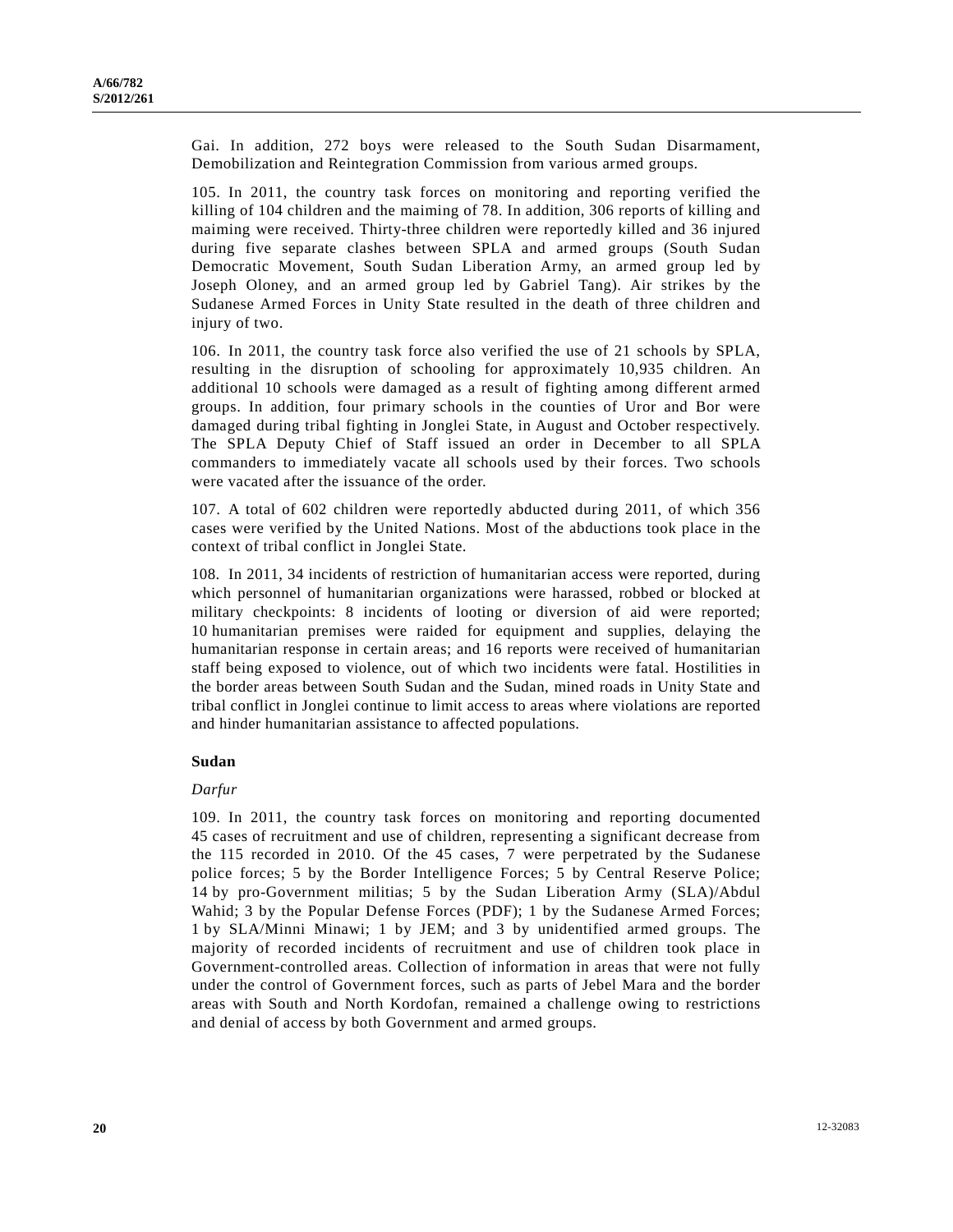110. The country task force verified 54 cases of maiming and 17 cases of killing of children. The 17 cases of killing included 7 attributed to crossfire, 5 attributed to the Sudanese Armed Forces air strikes and 5 to explosive remnants of war. Of the 54 cases of maiming, 23 children were shot, and 31 were injured by explosive remnants of war.

111. In 2011, the country task force verified 59 cases of rape of girls aged 6 to 17 years, an increase compared with the 22 cases recorded in 2010. Some of these cases were reported to the police or to the Sudanese Armed Forces. The alleged perpetrators included members of the Sudanese Armed Forces, unidentified armed men, armed nomads, pro-Government militia, Sudanese police forces, PDF and the Central Reserve Police. Limited access in areas controlled by armed groups and fear of being stigmatized affected the documentation of sexual violence cases.

112. One incident of looting of a school was reported, allegedly by the Sudanese Armed Forces in North Darfur in January 2011. The looting of a hospital in South Darfur by unknown armed elements was also reported.

113. Throughout 2011, humanitarian access continued to be seriously hampered in some areas of Darfur owing to fighting between Government forces and armed groups, as well as security restrictions imposed by the Government. Restrictions and denial of access delayed or prevented the delivery of essential drugs and vaccination for children in Darfur in April 2011.

#### *Three areas (Abyei, Blue Nile and South Kordofan)*

114. Cases of recruitment and use of children significantly increased in Abyei, Blue Nile and South Kordofan in 2011, with 52 verified cases compared with 8 in 2010. In South Kordofan and Abyei, 41 cases of recruitment of boys aged between 14 and 17 years were verified. Perpetrators included SPLA (12); the Sudan People's Liberation Movement-North (SPLM-N) (5); the Sudanese Armed Forces (2); PDF (5); and unidentified armed groups (17). In Blue Nile, 11 cases of recruitment of boys between 14 and 17 years were verified and attributed to SPLA (10) and the SPLM-N (1). The country task force received a number of credible allegations of abductions of children by SPLM-N with the aim of forcefully recruiting them.

115. From April to June 2011, the number of cases of killing and maiming increased with the resumption of conflict. At least 29 children were reportedly killed and 34 maimed in South Kordofan and Abyei during the reporting period. Of these, two children were killed and three were injured in incidents involving explosive remnants of war. The remaining children were killed or injured as a result of crossfire between the Sudanese Armed Forces, PDF and SPLM-N, or as a result of shelling and aerial bombings by the Sudanese Armed Forces. In addition, one 7-year-old boy was killed and two children aged 14 and 16 years were injured by Sudanese Armed Forces aerial bombing in Blue Nile. Lack of access impeded the verification of these incidents.

116. Monitoring cases of sexual violence against children in South Kordofan, Abyei and Blue Nile continued to be a challenge. One incident of rape of a 14-year-old girl by four PDF elements in South Kordofan was verified. The country task force received allegations of about 20 additional cases of rape targeting Nuba girls and women by unidentified armed elements, including one incident leading to the death of a girl.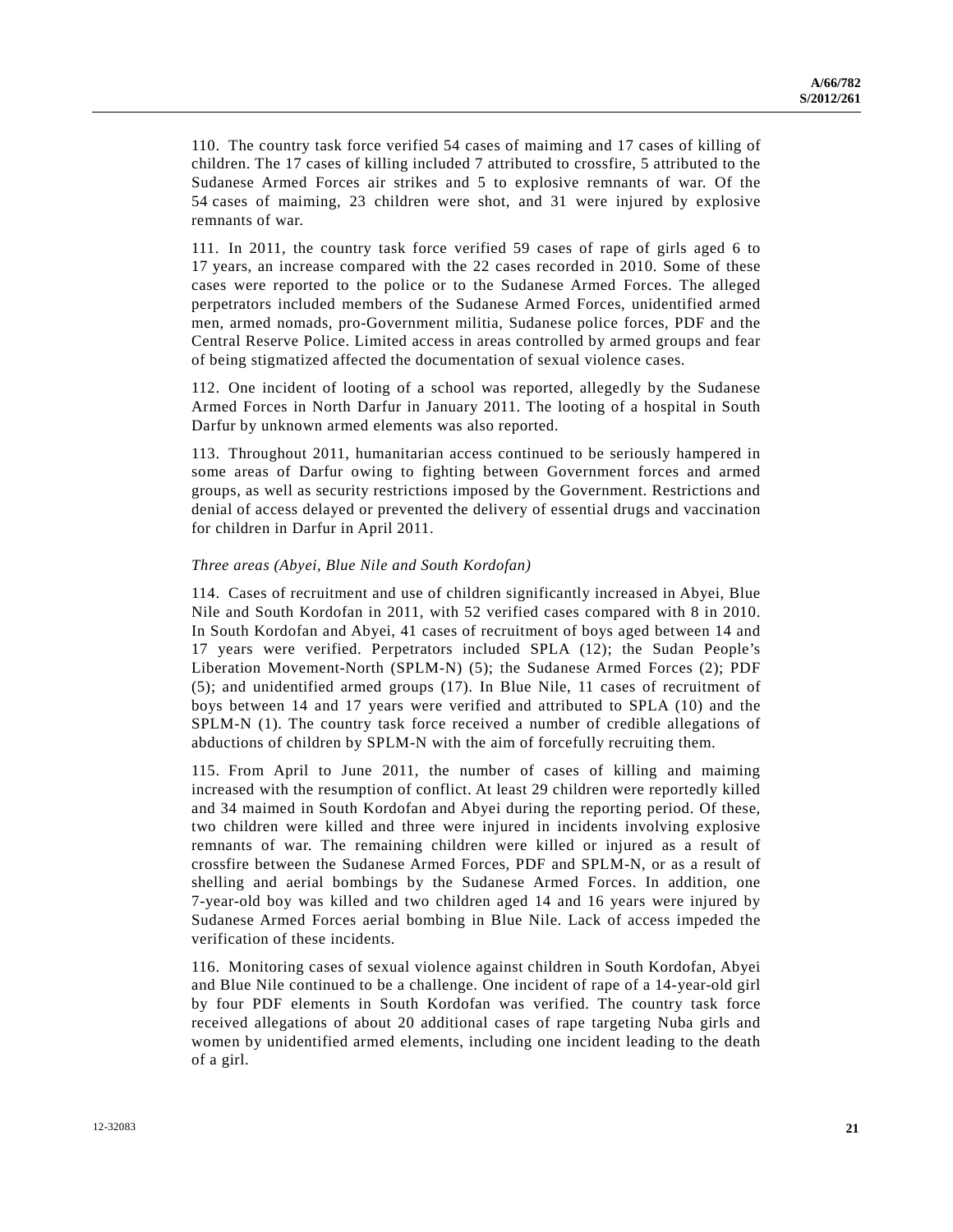117. The military use of schools and hospitals in El Buram localities, in South Kordofan, by the Sudanese Armed Forces before June 2011 continued. In addition, the functioning of at least 12 schools in South Kordofan was disrupted since fighting began in June 2011. As at December 2011, the education of an estimated 137,900 schoolchildren had been disrupted owing to schools being damaged or used by armed forces, inhabited by internally displaced persons or contaminated with explosive remnants of war. In Blue Nile, it is estimated that 35,335 children were prevented from attending school owing to the disruption of the functioning of 156 schools as a result of fighting between the Sudanese Armed Forces and SPLM-N in Bau, Geissan and Kurmuk localities.

118. Humanitarian access deteriorated in South Kordofan, Abyei and Blue Nile in 2011 owing to insecurity and Government-enforced restrictions of movement and new administrative measures. Although limited humanitarian access was granted in some areas of South Kordofan and Blue Nile, this was restricted to Governmentcontrolled areas. In addition, no international humanitarian staff has been allowed into South Kordofan and Blue Nile since early October 2011. Meanwhile, Abyei remained accessible for humanitarian actors only through South Sudan.

## **Syrian Arab Republic**

119. The United Nations has received reports of grave violations against children in the Syrian Arab Republic since March 2011 and throughout the reporting period, continuing into 2012. In response to the need for United Nations verified information, my Special Representative for Children and Armed Conflict sent a technical mission to the region to conduct interviews with victims and witnesses in refugee camps, villages and hospitals in the region in March 2012. In almost all recorded cases, children were among the victims of military operations by Government forces, including the Syrian Armed Forces, the intelligence forces and the Shabbiha militia, in their ongoing conflict with the opposition, including the Free Syrian Army (FSA). Children as young as 9 years of age were victims of killing and maiming, arbitrary arrest, detention, torture and ill-treatment, including sexual violence, and use as human shields. Schools have been regularly raided and used as military bases and detention centres. Information obtained by the technical mission is in line with the findings of the independent international commission of inquiry on the Syrian Arab Republic.

120. Interviews with former members of the Syrian Armed Forces and the intelligence forces indicated that civilians, including children, were targeted by Government forces if they were residing in villages where members of FSA or other armed opposition groups were believed to be present or where deserters were hiding, or if they were seen fleeing the country seeking refuge. In one instance, a former member of the Syrian Armed Forces stated that, during protests in Tall Kalakh in December 2011, he was given an order by his commander to shoot without distinction, although the soldiers were aware that there were women and children among the protesters. During the armed break-up of the demonstrations, the witness saw three girls between approximately 10 and 13 years of age who had been killed by the Syrian Armed Forces. In another similar incident in Aleppo in the fourth quarter of 2011, a former member of the intelligence forces witnessed the killing of five children in a secondary school during demonstrations.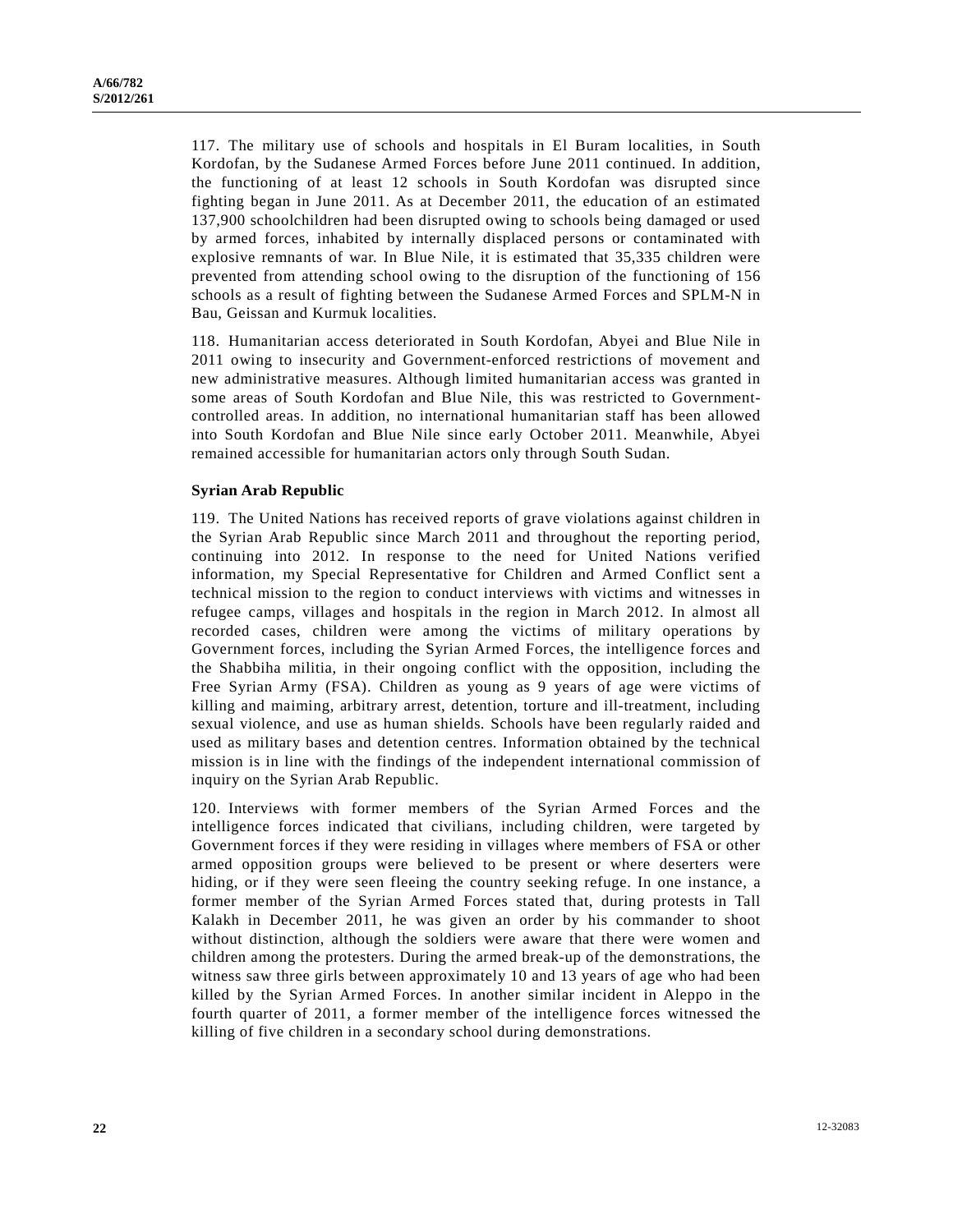121. The grave violations continued into 2012 and although this is beyond the reporting period, the gravity of the incidents requires their inclusion in the report. Witness accounts described a particularly grave incident in the village of Ayn l'Arouz in the Jabal Azzawiyah in Idlib province. On 9 March 2012, Syrian Armed Forces, together with the intelligence forces and the Shabbiha militia, surrounded the village for an attack that lasted over a period of four days. Government forces entered the village on the first day and killed 11 civilians, including three boys aged between 15 and 17 years. Thirty-four persons, including two boys aged 14 and 16 years, and one 9-year-old girl, were arrested for interrogation about the suspected presence of deserters. Eventually, the village was reportedly left burned and 4 out of the 34 detainees were shot and burned, including the two boys aged 14 and 16 years.

122. There is no evidence of Government forces formally conscripting or enlisting children under the age of 18 years. However, the Syrian Armed Forces and its associated Shabbiha militia used children as young as 8 years on at least three separate occasions within the reporting period. In the incident mentioned above in the village of Ayn l'Arouz in March 2012, a witness stated that several dozen children, boys and girls ranging between the ages of 8 and 13 years, were forcibly taken from their homes. These children were subsequently reportedly used by soldiers and militia members as human shields, placing them in front of the windows of buses carrying military personnel into the raid on the village.

123. The United Nations collected dozens of accounts of eyewitnesses of both children as young as 14 years of age who were tortured while in detention, as well as former members of the Syrian Armed Forces who themselves were forced to torture or witness torture. The Shabbiha militia was also involved in the detention and torture of children, especially during military operations and often in makeshift detention cells in schools. Most child victims of torture described being beaten, blindfolded, subjected to stress positions, whipped with heavy electrical cables, scarred by cigarette burns and, in one recorded case, subjected to electrical shock to the genitals. At least one witness said that he had seen a young boy of approximately 15 years of age succumb to his repeated beatings. Children were detained and tortured because their siblings or parents were assumed to be members of the opposition or FSA, or they themselves were suspected of being associated with FSA. On one occasion, in May 2011, a 15-year-old boy was taken into custody by intelligence forces in the municipal building in Jisr Ash-Shughur and repeatedly beaten with heavy electrical cables during interrogation. The boy stated that there were at least 20 other children his age or younger held in detention.

124. The United Nations has received some credible allegations of the recruitment and use of children by armed opposition, including FSA and other armed groups, although FSA has a stated policy of not recruiting any child under 17 years of age. Various sources reported on young children association with FSA carrying guns and wearing camouflage uniforms. My Special Representative for Children and Armed Conflict reminded all parties of their obligations under human rights and international humanitarian law.

125. The United Nations recorded multiple accounts of the use of schools by Government forces, including the Syrian Armed Forces, the intelligence forces and the Shabbiha militia as military staging grounds, temporary bases, detention centres, sniper posts and centres for torture and the interrogation of adults and children. Several witnesses stated that the intelligence forces and the Shabbiha militia had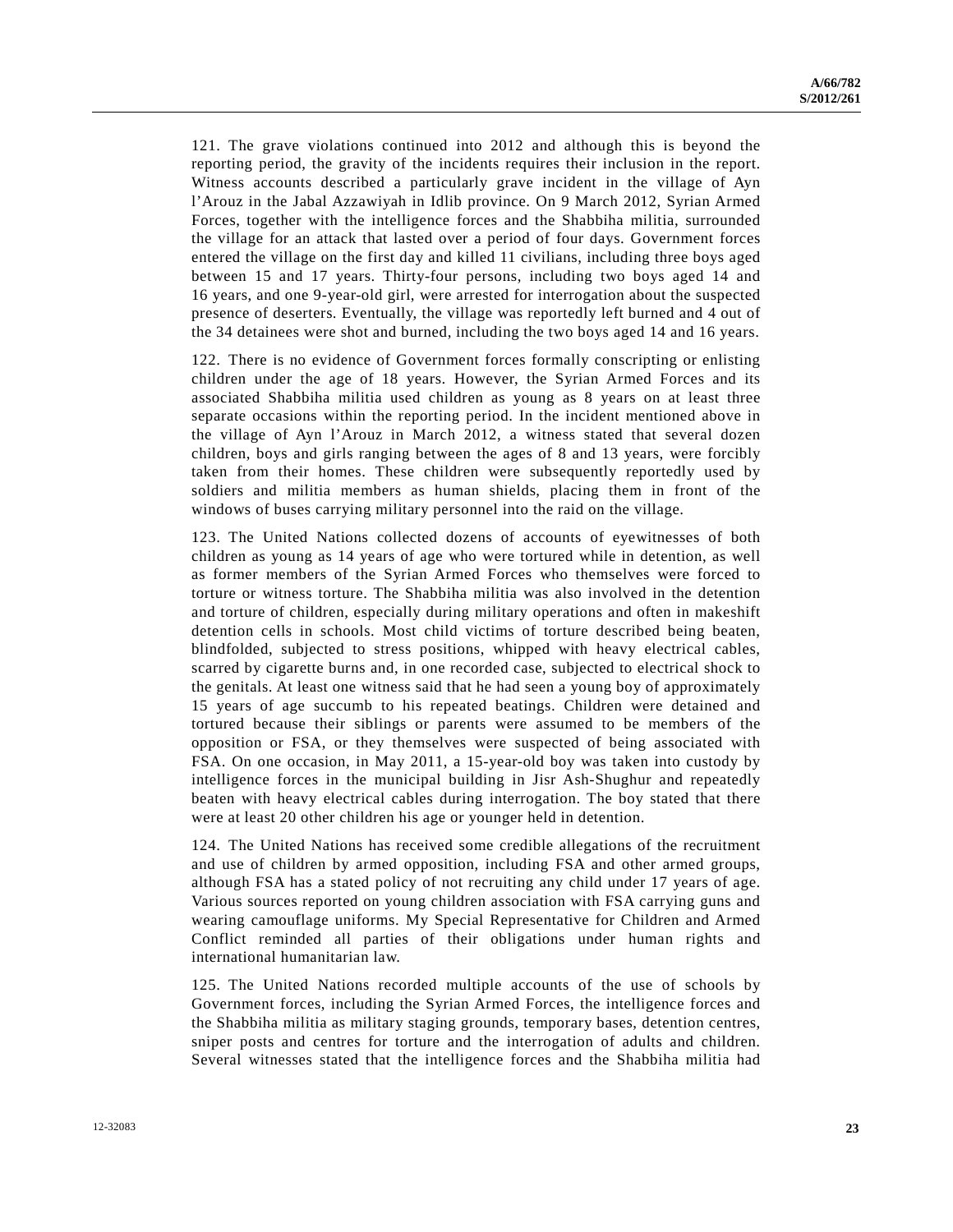gun emplacements installed on the roofs of schools while students were attending. Accounts also indicated that, on a number of occasions, children were killed or injured by Government forces during military operations on school grounds, and schools were looted and burned as retribution by Government forces in response to student protests.

126. Reports also pointed out that, during the reporting period, hospitals were struck by heavy artillery by Government forces. Aside from the conduct of military operations that prevent civilians from accessing hospitals, reports also indicated that injured persons, including children and their families, were afraid to seek medical treatment out of fear of reprisals by the Government for suspected association with the opposition. Similarly, reports were also received of medical workers being intimidated and threatened by Government forces for having provided or being suspected of providing medical assistance to members of the opposition.

## **B. Information on grave violations against children in situations not on the agenda of the Security Council or in other situations**

## **Colombia**

127. The armed conflict continued to pose considerable challenges for the protection of children in 2011. Children of African descent and of indigenous communities were disproportionately affected.

128. Widespread and systematic recruitment and use of children by non-State armed groups in Colombia continued in 2011. Although the actual scale and scope remains unknown, 300 cases of recruitment and use were reported in 29 of the 32 departments in the country. The early warning system of the Office of the Human Rights Ombudsman, which monitors and flags imminent risks of human rights violations against civilians, identified 50 risk situations in 16 departments (104 municipalities) in 2011, including 20 cases of risk related to child recruitment.

129. The Fuerzas Armadas Revolucionarias de Colombia — Ejército del Pueblo (FARC-EP) and the Ejército de Liberación Nacional (ELN) continued to recruit and use children. For example, in May in Antioquia, in two separate events, 15 children were recruited by FARC-EP and 13 children were recruited by ELN. In May and June 2011, in Meta, five children were recruited by FARC-EP. The non-State armed groups that emerged after the demobilization of the paramilitary group Autodefensas Unidas de Colombia (AUC) also continued to recruit and use children. In February 2011, for example, in Antioquia, at least 13 children were recruited by several of these groups, including Los Paisas, Los Rastrojos and Los Urabeños. In a 2011 report, the Office of the Ombudsman noted a strengthening of these non-State armed groups, following a process of reconfiguration, expansion and consolidation in various regions of the country.

130. In 2011, reports were received regarding the use of children for intelligence purposes by the Colombian National Army. On several occasions, children separated from non-State armed groups remained in military premises for periods exceeding 36 hours, in violation of the Code on Children and Adolescents and directives by the Ministry of National Defence. For example, in August 2011, in Putumayo, a 15-year-old boy who escaped from FARC-EP and surrendered to the Colombian National Army, was held in military premises for 72 hours. The Colombian National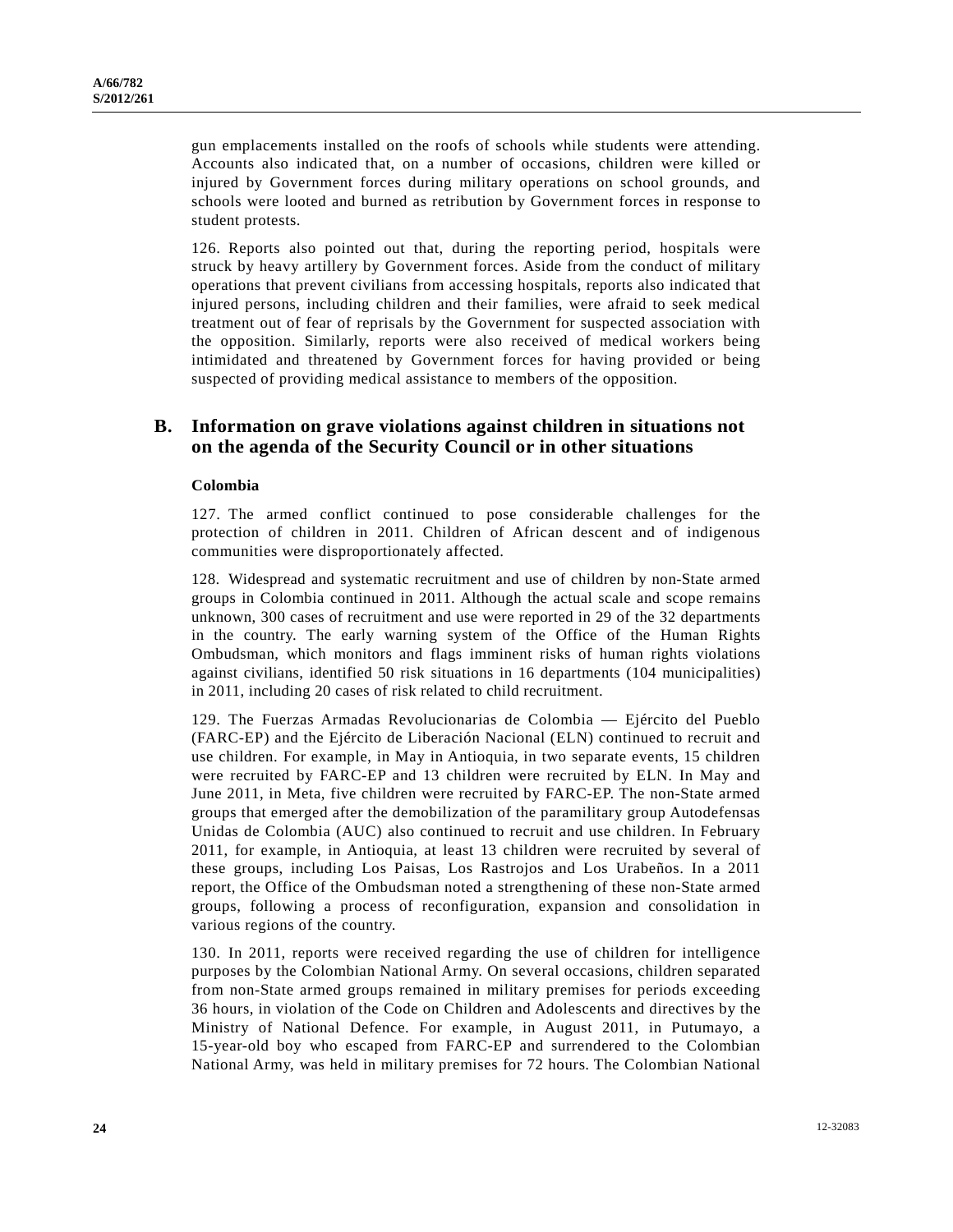Army also continued to use children in civil-military activities. Such activities, when undertaken in conflict-affected areas, put children at risk and expose them to retaliation by members of non-State armed groups.

131. Children continued to be victims of attacks, including indiscriminate attacks carried out by armed groups, or as a result of crossfire among non-State armed groups or between non-State armed groups and security forces. In January and February 2011, in various attacks by FARC-EP and other non-State armed groups targeting community leaders and local authorities, three boys and one girl, relatives of these leaders, were killed. In June 2011, in Nariño, an 11-year-old boy was killed and three boys injured in a FARC-EP attack on the police. As at December 2011, at least 32 children had been injured and 7 children were killed by anti-personnel mines and explosive remnants of war.

132. While underreported, girls continued to be victims of sexual violence attributed to members of non-State armed groups. Girls associated with non-State armed groups were often required to have sexual relations with adults at an early age and forced to abort if they became pregnant. In September 2011, a 16-year-old girl separated from FARC-EP reported having undergone five forced abortions during the four years she was associated with the group, in Antioquia. In December 2011, in Nariño, a pregnant 17-year-old girl and a 12-year-old indigenous girl were raped during a massacre by members of Los Rastrojos. In November 2011, in Putumayo, a 12-year-old indigenous girl was raped, tortured and murdered by members of an unidentified non-State armed group. In March 2011, in Nariño, a 17-year-old girl was raped, forced to clean a public place naked, tortured and forced to eat excrement, and subsequently killed in front of the community, allegedly by members of Los Rastrojos. Reports have also been received of cases of sexual violence against children involving members of the security forces.

133. Attacks against schools by non-State armed groups continued to be reported. Schools were damaged as a result of hostilities as well as by anti-personnel mines and explosive remnants of war. In addition, teachers and students were targeted by non-State armed groups, for preventing recruitment and for recruitment and use, respectively. In May 2011, in Arauca and Norte de Santander, 15 teachers were threatened by FARC-EP, ELN and other non-State armed groups. In August 2011 in Córdoba, 44 teachers were threatened. At least 18 of these resorted to displacement for protection. These threats left 1,160 children without schooling.

134. The military use of schools by the Colombian National Army was reported in several departments, including Antioquia, Arauca, Cauca, Córdoba, Huila, Nariño, Norte de Santander and Valle del Cauca. In August 2011, in Cauca, members of the Colombian National Army used a school for seven days, resulting in the suspension of classes.

135. Humanitarian access was restricted owing to the armed conflict, particularly affecting children and indigenous peoples. The departments of Antioquia, Arauca, Cauca, Caquetá, Chocó, Guaviare, Huila, Meta, Córdoba, Nariño and Norte de Santander were particularly affected. Some communities did not receive humanitarian assistance and basic services as a result of armed confrontations, the establishment of illegal armed checkpoints and massive mine laying.

136. Information on the abduction of children was limited during the reporting period. In May 2011, a 14-year-old indigenous girl, the sister of a community leader,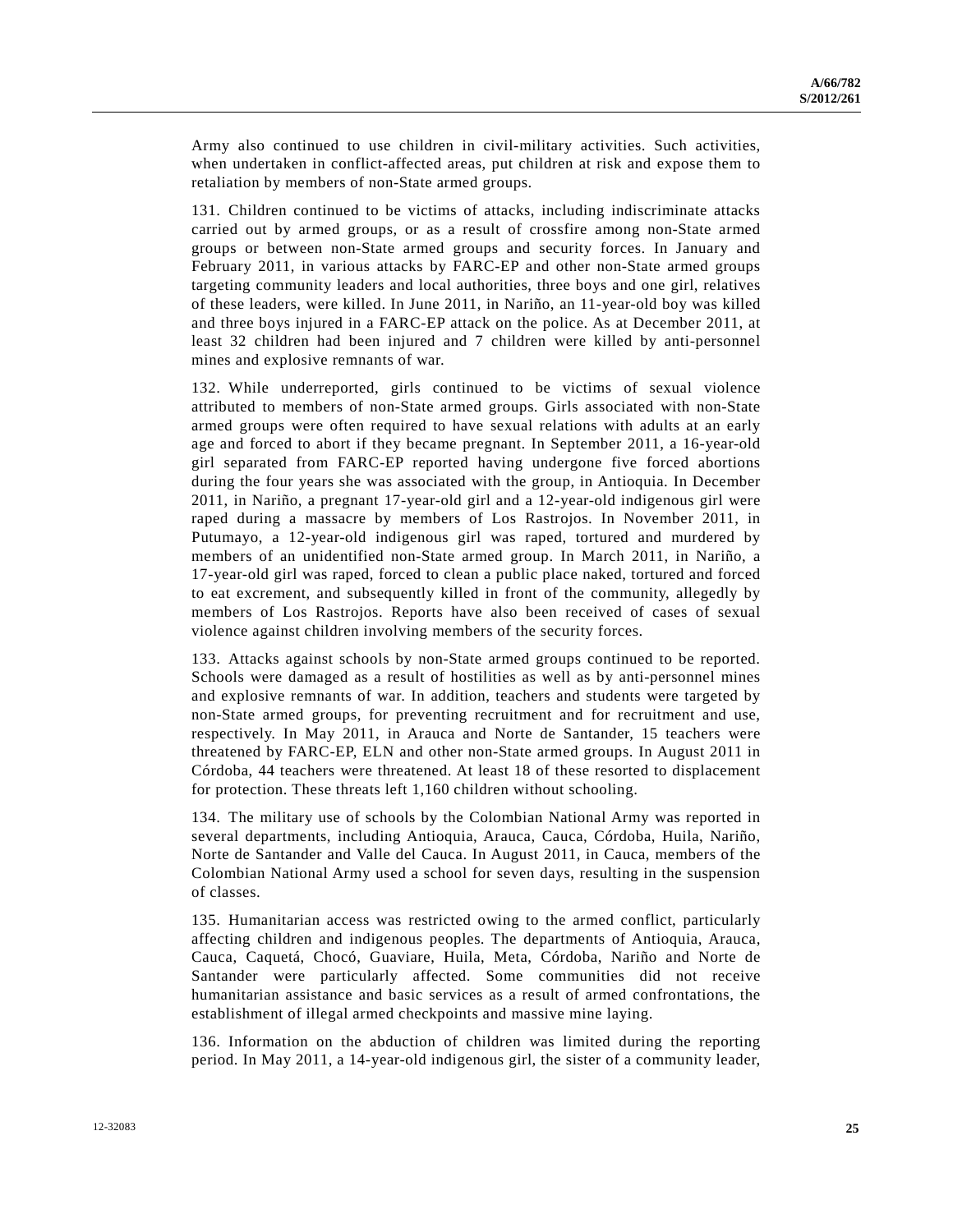was abducted and tortured for four days, allegedly by members of Los Rastrojos, in Nariño. Also in Nariño, in July and August 2011, the abduction of two girls, aged 13 and 16 years, was attributed to FARC-EP, reportedly as a reprisal for maintaining relationships with members of the National police.

#### **India**

137. In 2011, reports were received of recruitment and use of children by Maoist armed groups, also known as Naxalites, particularly in Chhattisgarh State and some districts in adjoining states. In December 2011, the Ministry of State for Women and Child Development stated in Parliament that Maoist armed groups were recruiting and indoctrinating children, and had constituted children's squads and associations (*Bal Dastas, Bal Sangham* and *Bal Manch*) as part of mass mobilization. This is supported by a 2010 National Commission for Protection of Child Rights report, which indicated that children were being recruited by Maoist armed groups through, inter alia, intimidation and abduction, and were used in support roles, including as lookouts, messengers, porters and cooks. The report also pointed to the recruitment of children by the militia Salwa Judum. In its judgement of 5 July 2011, the Supreme Court of India ordered the State of Chhattisgarh to take all appropriate measures to prevent the operation of any group, including but not limited to Salwa Judum, that in any manner sought to take the law into its own hands, act unconstitutionally or violate human rights.

138. In 2011, incidents of attacks on schools by Maoist armed groups continued to be reported. Home Ministry statistics indicated that between 2006 and November 2011, Maoist armed groups destroyed 258 school buildings, mostly in Chhattisgarh, Jharkand and Bihar States, of which 21 schools were destroyed between January and November 2011. Government statistics indicate that the number of attacks on school buildings has declined progressively since 2009. The Supreme Court has, on at least two occasions, ordered security forces to vacate schools in Chhattisgarh State, most recently in its order of 18 November 2011. In January 2011, the Government of Chhattisgarh conceded that security forces were using 31 schools. The use of schools by the security forces continued to be reported in various states in 2011.

139. The Government of India has strongly condemned the acts of Naxalites. Based on recommendations from relevant stakeholders, including the National Commission for Protection of Child Rights, the Government of India has undertaken a multifaceted approach to address the protection of children in areas of civil unrest, involving focused development efforts, capacity-building and improvement in local governance, in coordination with the concerned state government authorities. While some recommendations of the National Commission remain to be implemented, in 2010 the Government of India launched a pilot scheme, *Bal Bandhu*, in 10 districts of Andhra Pradesh, Assam, Bihar, Chhattisgarh and Maharashtra to address children's needs comprehensively, focusing on protection, education, health, nutrition, sanitation and safety aspects, including through local community participation. As at 2011, the project had been initiated in nine districts. In September 2011, the Prime Minister announced the launch of the Integrated Action Plan for 60 Naxal-affected districts, with the purpose of implementing public infrastructure projects and improving services.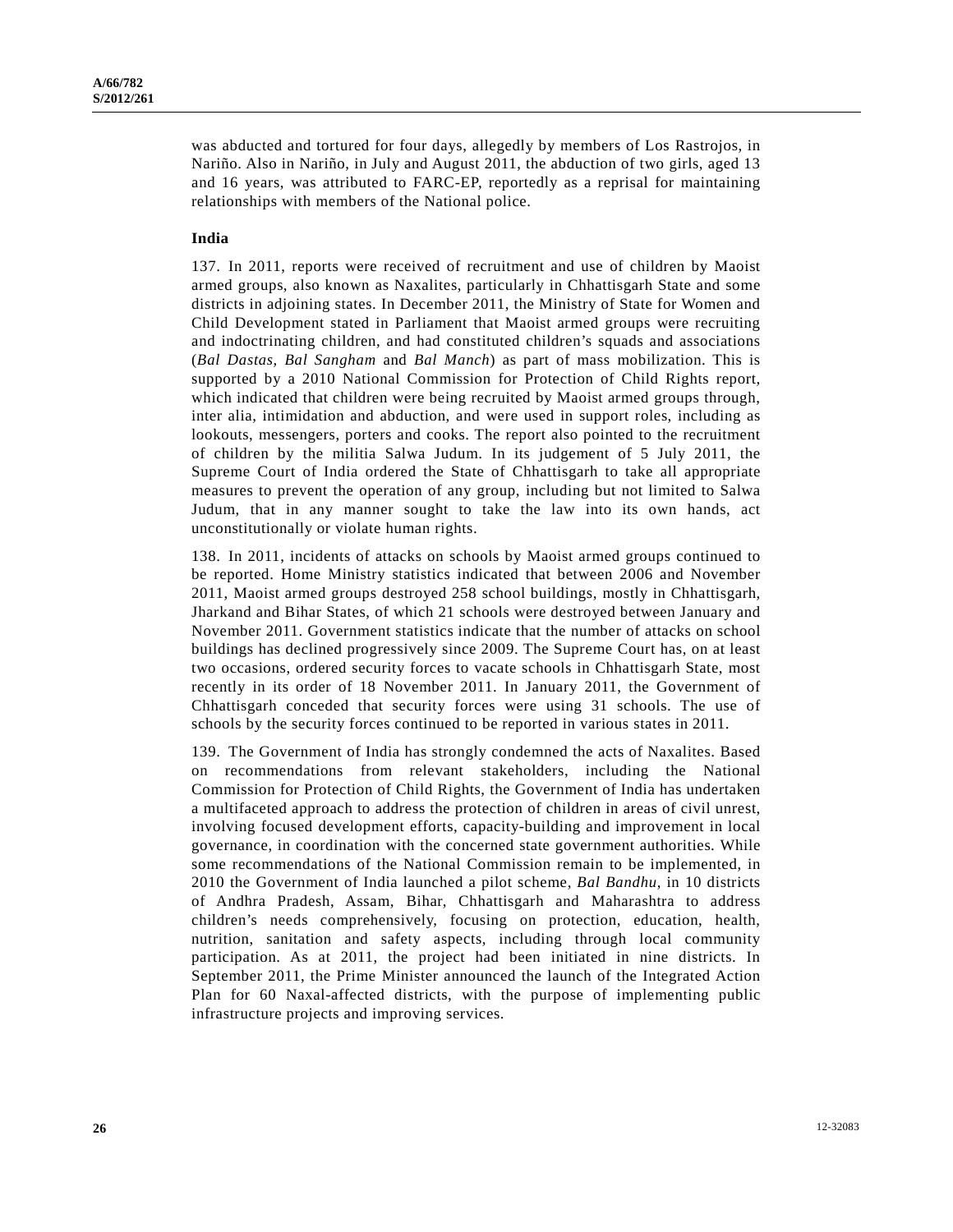#### **Pakistan**

140. In 2011, Pakistan continued to experience attacks by armed groups using terror tactics and influenced by and/or associated with the Taliban or Al-Qaida, including the Tehrik-i-Taliban Pakistan (TTP). Attacks have targeted Government sites, schools and civilians, including children, in Khyber-Pakhtunkhwa, the Federally Administered Tribal Areas and urban centres.

141. In 2011, 11 incidents were reported of children being used by armed groups to carry out suicide attacks, involving 10 boys, some as young as 13, and one 9-yearold girl. In one such incident, on 3 April 2011, one boy was killed and another was arrested in a double suicide attack on a Sufi shrine in Dera Ghazi Khan, southern Punjab, which killed 50 people and injured 120. A 14-year-old survivor reported having been trained for two months in Taliban camps in North Waziristan. In another incident on 19 August 2011, a boy was used in a suicide attack during Friday prayers at a mosque in the Ghundai area of Khyber Agency, killing 48 people and injuring more than 100.

142. In 2011, children continued to be victims of indiscriminate attacks, including by improvised explosive devices and suicide bombings. Reports indicate that a total of 57 children were killed during the reporting period from landmines, explosive remnants of war and improvised explosive devices (38), bomb blasts (11), shelling (4) and targeted attacks (4). In one case, on 5 June 2011, a bomb blast in a bazaar outside Peshawar killed seven people, including an 11-year-old girl, and injured four other children, for which TTP claimed responsibility. In another case, on 13 September 2011, TPP allegedly attacked a school bus in Khyber-Pakhtunkhwa, killing four children.

143. Child casualties as a result of landmines and other explosive devices remained a serious concern in 2011. The majority of the casualties were reported in Khyber-Pakhtunkhwa and the Federally Administered Tribal Areas, including the killing of 30 children (25 boys and 5 girls) and injuring of 49 children (29 boys and 20 girls).

144. Throughout the year, schools continued to be directly targeted by armed groups in bomb and improvised explosive device attacks, resulting in 152 incidents of partial or complete destruction of school facilities in the Federally Administered Tribal Areas and Khyber-Pakhtunkhwa. According to the Federally Administered Tribal Areas Department of Education, a total number of 73 schools were damaged in the Federally Administered Tribal Areas, with the remainder occurring in Khyber-Pakhtunkhwa. In a double attack on 20 December 2011 in Charsadda District, a Government primary school for girls and a primary school for boys were blown up. In neighbouring Mohmand Agency, TTP claimed responsibility for the attack, reportedly to avenge military operations in the region and in opposition to secular and girls' education.

145. With regard to the abduction of children, it was reported that on 31 August 2011 at least 27 boys from Bajaur Agency were abducted along the border with Afghanistan by armed militants of TTP. Seventeen children under the age of 10 were released by TTP and two other boys managed to escape, leaving at least eight children with TTP. The remaining children are believed to be in the neighbouring Kunar Province in Afghanistan.

146. On 10 January 2012, the Governor of Khyber-Pakhtunkhwa launched a child protection policy in the Federally Administered Tribal Areas, implementing a plan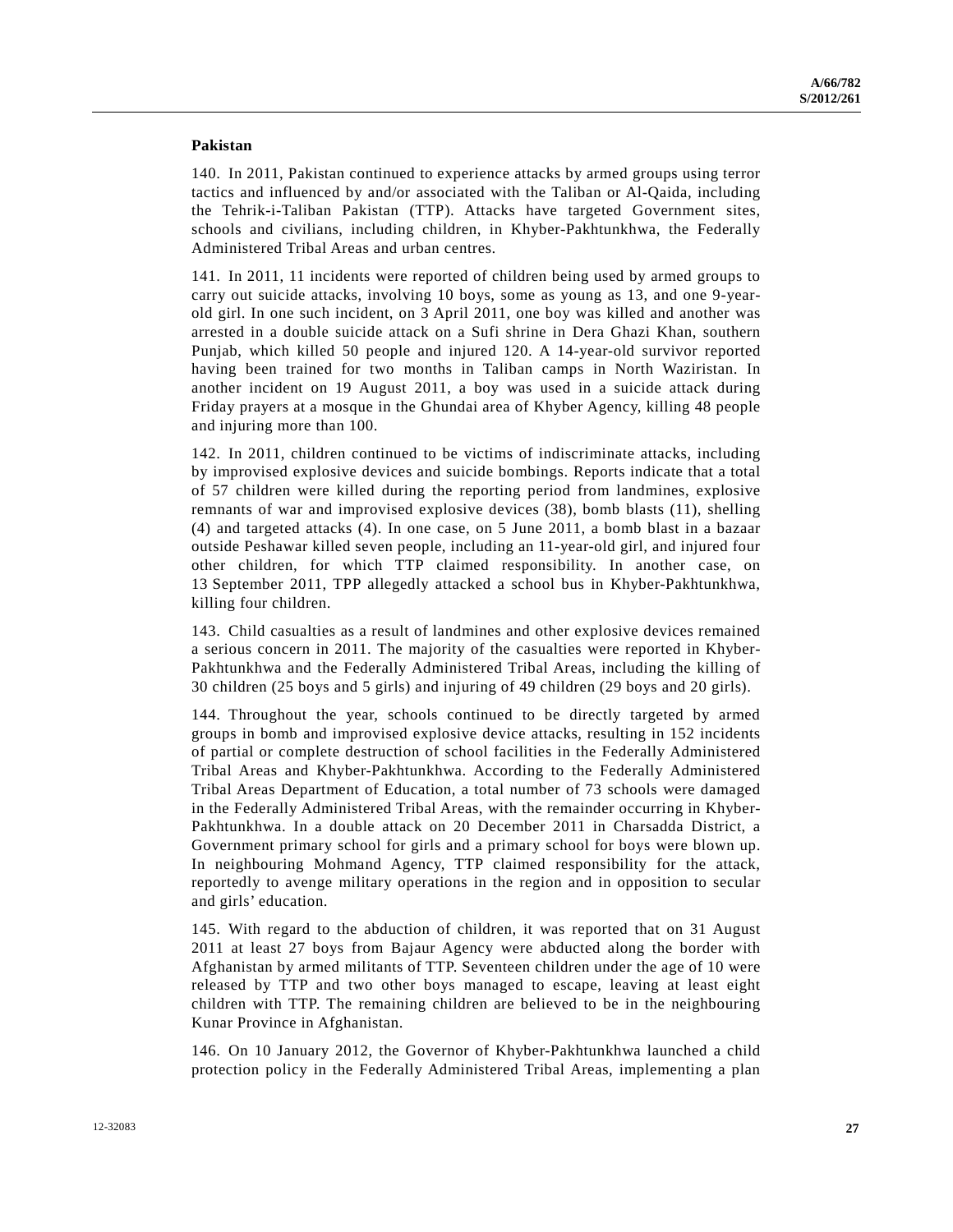for protective services and child protection units in all Federally Administered Tribal Areas Agencies. The Malakand-based Sabaoon rehabilitation and reintegration programme for children taken into custody by the Pakistan security forces for alleged association with armed groups received 29 new cases in 2011, bringing the total number of children in the Sabaoon Centre to 170; 102 of these children have been reintegrated into their families, including two girls.

## **Philippines**

147. An increase was noted in the recorded number of cases of recruitment and use of children by armed groups in 2011 (54 children) compared with 2010 (24 children). The country task forces on monitoring and reporting documented 26 incidents, involving 33 boys and 21 girls. Of that number, the country task force verified two incidents, involving two boys and four girls aged between 14 and 17, attributed to the New People's Army (NPA). The Moro Islamic Liberation Front (MILF) was implicated in two verified incidents, involving seven boys, who were armed and performing military functions. Although the United Nations currently has no access to the areas under control of the Bangsamoro Islamic Freedom Movement (BIFM), a breakaway faction of MILF led by commander "Kato", the country task force received reports that the armed group had children within its ranks. Four incidents, involving six boys aged between 13 and 17 years, were attributed to the Abu Sayyaf Group (ASG). Reports indicate that ASG used children as combatants against Armed Forces of the Philippines targets, but these cases could not be verified owing to security concerns.

148. A number of incidents of association of children and/or false labelling of children as NPA combatants were attributed to AFP and the Citizen Armed Force Geographical Units, its associated paramilitary groups. The country task force verified six cases, involving at least 12 boys and 7 girls aged between 10 and 17. There were also allegations that as part of the implementation of the new Internal Peace and Security Plan (*Bayanihan*) children were used for military intelligence by AFP and its associated Units. There have also been reports of four cases of detention by AFP and the Units, involving two boys aged 13 and 17, and two girls aged 6 and 14, as part of counterinsurgency operations.

149. During the reporting period, children continued to be victims of bomb explosions, shootings, explosive remnants of war and improvised explosive device attacks. Although fewer encounters took place between Government security forces and MILF, fighting with other armed groups, including NPA, ASG and private militia remained relatively unchanged compared with the previous reporting period. In 2011, 44 incidents of killing and maiming of children were recorded, signifying an increase in the number of child casualties. Twenty-six children, including 16 boys and 10 girls, were reportedly killed, and 41 children, including 21 boys and 20 girls, were reportedly maimed. Of those incidents, nine implicated AFP and the Citizen Armed Force Geographical Units, five implicated MILF, three implicated ASG and one implicated NPA. Twenty-seven incidents were attributed to private militia and unknown perpetrators. It is important to note that violations allegedly committed by armed groups, in particular ASG and NPA, are more difficult to verify, as few primary sources are willing to come forward, and the United Nations has restricted access to the concerned areas for security reasons.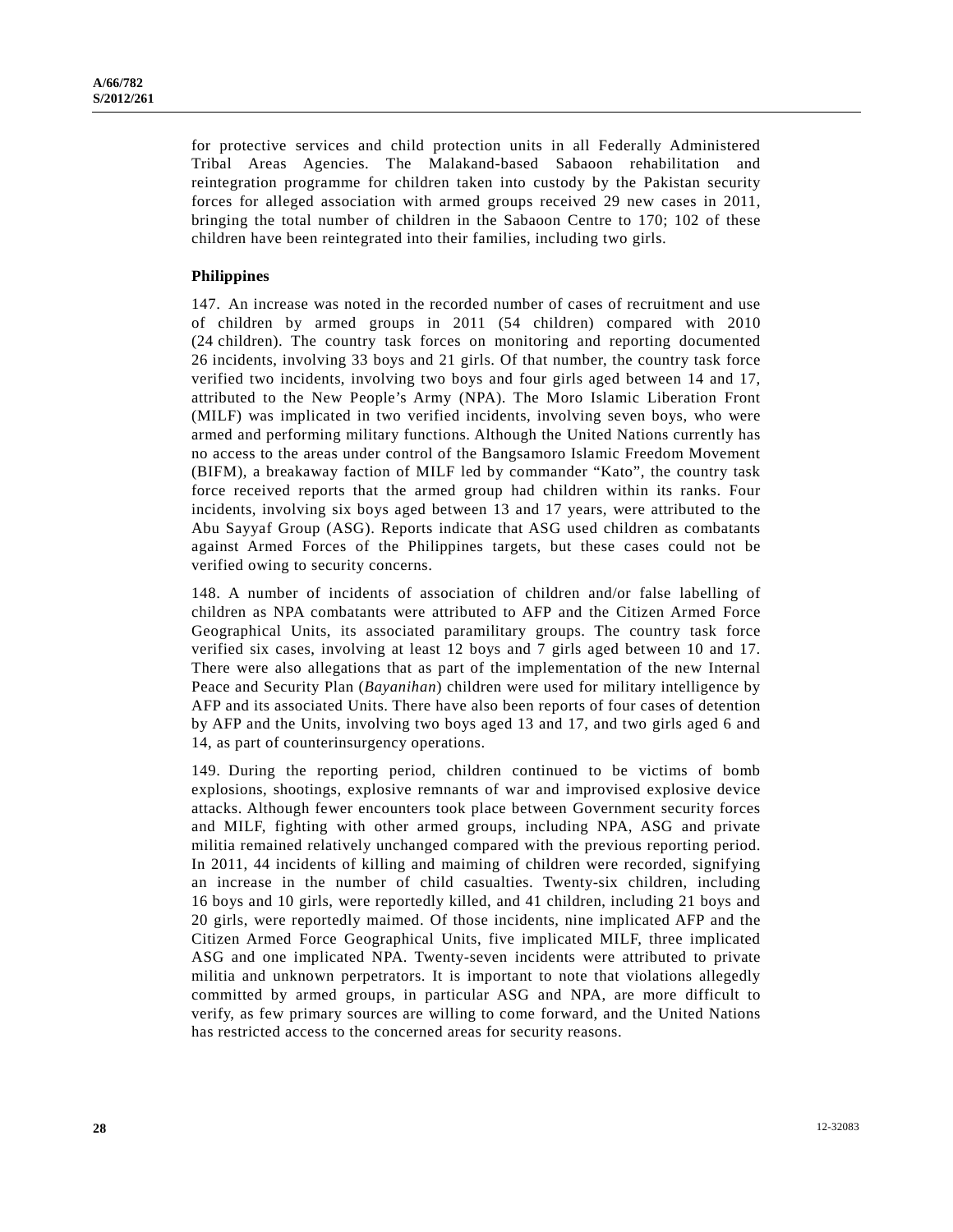150. There was a significant increase in incidents affecting schools and hospitals in 2011. During the reporting period, a total number of 52 cases were recorded. Twenty-seven cases, of which 16 were verified, were attributed to AFP and its associated Citizen Armed Force Geographical Units, including one incident of military use of a health centre, one incident of a school being burned during an airstrike operation, and 14 incidents of military use of schools in the course of counterinsurgency operations.

151. The remainder of the recorded incidents of attacks on schools and hospitals were attributed to MILF  $(6)$ , NPA  $(4)$ , ASG  $(3)$  and unknown perpetrators  $(12)$ . During the clashes between MILF and the breakaway faction BIFM in August 2011, the country task force verified that two schools were used and another partially destroyed during the fighting. An increase was also observed of improvised explosive devices being planted by NPA and other unknown perpetrators near and on school grounds, targeting AFP detachments.

152. Throughout the reporting period, 13 incidents of abduction of children have been recorded, involving at least 12 boys and 8 girls aged between 4 and 17. A pattern of kidnap-for-ransom activity to finance armed groups was observed in the conflict-affected regions of Mindanao. ASG was identified as perpetrator in three incidents of abduction of children, involving three boys, and MILF was identified in one incident, involving a 7-year-old girl. Nine more incidents, involving at least seven boys and five girls following similar modus operandi were recorded, but the perpetrators remain unknown.

## **Sri Lanka**

153. During the reporting period, the security situation in the country stabilized, gradually moving towards an early recovery. However, assistance for the most vulnerable families in the north remained a challenge. There continued to be a heavy military presence, and the civil administration is in need of further strengthening. The Government stated that this would be a priority. The implementation of these commitments as well as the recommendations of the Lessons Learned and Reconciliation Commission, including on children, will positively contribute towards post-conflict efforts.

154. No new cases of recruitment of children by armed groups have been reported since October 2009. However, the whereabouts of 1,373 children of a total of 6,905 who had been recruited by the Liberation Tigers of Tamil Eelam (LTTE) remains unknown, and the location of five boys previously recruited by the Tamil Makkal Viduthalai Pulikal (TMVP), three of which have been traced to the forces of Inya Bharathi, is also unknown. The Government of Sri Lanka has been actively following up on these allegations. The National Child Protection Authority has undertaken an independent investigation and made recommendations to the Government of Sri Lanka which are being pursued by the Criminal Investigation Division of the police. To date, no prosecution has been initiated.

155. Since 2008, three rehabilitation centres have been in operation, providing education, care, psychosocial support and reunification assistance to children associated with LTTE, TMVP and Inya Bharathi. To date, 594 children aged between 12 and 18 years, including 364 boys and 230 girls, have completed the rehabilitation programme and have been reunited with their families. However, recent community awareness programmes have revealed that a number of children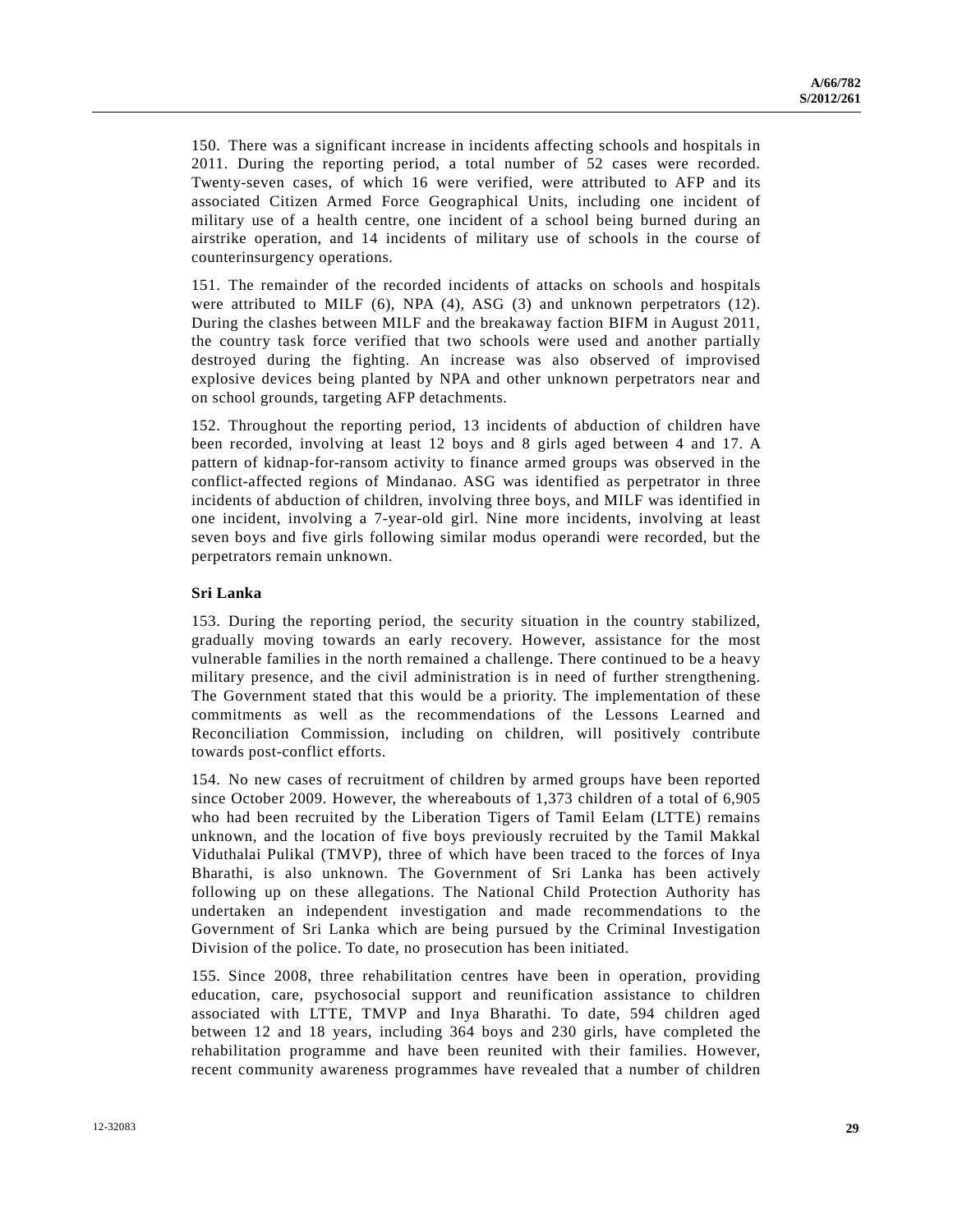formerly associated with armed groups have not accessed reintegration programmes, including a trend of underreporting of girls. The country task forces on monitoring and reporting is engaging with the Government on the need to identify the possible reintegration needs of these individuals.

156. In December of 2009, the Vavuniya Government Agent and the Probation and Child Care Commissioner (Northern Province) jointly established the Family Tracing and Reunification Unit for unaccompanied and separated children, with UNICEF support. At the time of writing, 736 tracing applications had been registered concerning children, the majority of whom were recruited by LTTE. To date, 139 children have been matched and referred to the Unit for tracing and verification, of which 42 have been reunited with their family members.

157. The Government of Sri Lanka has made headway in the evacuation of school premises in the reporting period, vacating four out of five schools recorded in my previous report. However, one school in Poonahri, Kilinochchi District, remains in use by the Sri Lankan Army. The Government has indicated that the school will be vacated by May 2012. I remain concerned that 14 additional schools in Mullaitivu, Kilinochchi and Jaffna districts continue to be used by Sri Lankan security forces, although these areas are not opened for civilian return.

## **Southern border provinces of Thailand**

158. Although no exact figures are available, children continued to be victims of attacks by armed groups against Government officials, security forces and civilians in the four southern border provinces of Thailand: Yala, Pattani, Narathiwat and Songkhla. On 3 February 2011, for example, armed assailants reportedly opened fire on a group of civilians in Panare district, Pattani Province, killing five people and injuring four others, including a 12-year-old boy. In another incident, on 16 September 2011, three bombs exploded at 30-minute intervals in different public places in Sungai Kolok district, Narathiwat province, reportedly killing five civilians, including a 3-year-old girl, and injuring another 115 people. On 1 February 2011, members of a family in Rueso district, Yala Province, including a 15-year-old girl and a 7-year-old boy, were reportedly executed by armed assailants.

159. During the reporting period, armed groups reportedly continued to carry out targeted attacks against schools, teachers and students, purportedly because they were perceived as a symbol of Government authority. The practice of having Government soldiers present on some school grounds in the southern border provinces to provide protection is also worrisome. On 28 September 2011, various sources reported that 18 members of a uniformed armed group attacked Ban Lamoh school in Rueso district, Narathiwat Province. The gunmen reportedly opened fire on soldiers waiting to escort teachers home, killing one 7-year-old child in the crossfire. In another incident, on 19 July 2011, three students were allegedly injured when a motorcycle bomb exploded in front of a school in Bannang Sata district, Yala Province.

160. Armed groups were also allegedly responsible for the killing of at least 31 Government teachers and educational personnel in the southern border provinces during 2011. All reported incidents follow a similar modus operandi characterized by a combination of hit-and-run attacks and the use of improvised explosive devices. On 15 January 2011, a teacher at Decha Pattayanukul in Muang district, Pattani Province, was reportedly killed in a drive-by shooting. In another case, on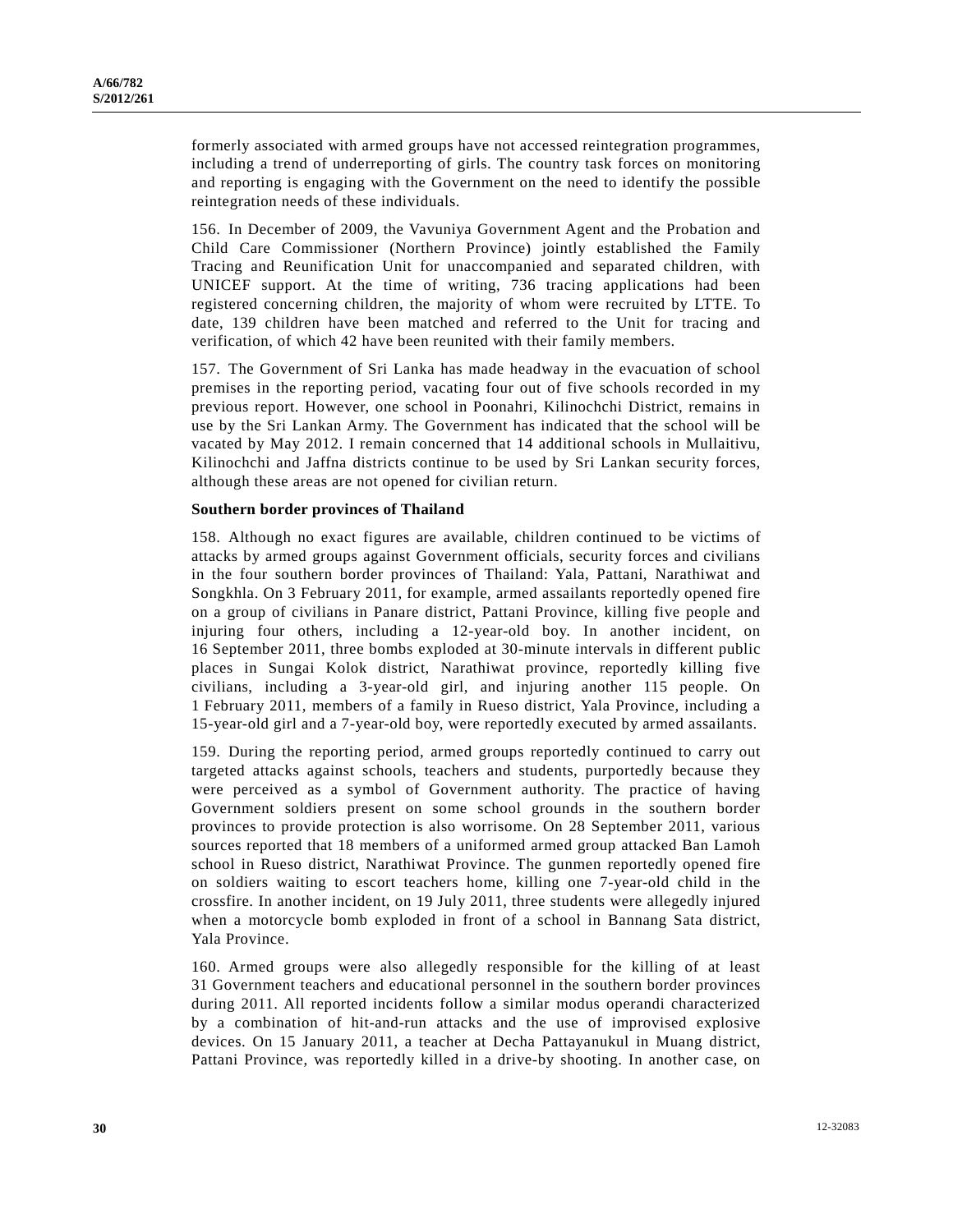25 July 2011, five teachers were reportedly injured in a bomb attack at the entrance of Ban Lamud School in Muang district, Yala Province.

161. Reports continue to indicate that children in the southern border provinces were targeted for recruitment by armed groups, and that these children were used in a variety of roles, including for intelligence gathering, diversion tactics and arson attacks. The United Nations has also received allegations of association of children with the Chor Ror Bor (village defence volunteers). These reports indicated that children were engaged by the Chor Ror Bor to patrol villages, man checkpoints and identify police suspects.

162. The Government of Thailand has taken positive action to protect children in the southern border provinces. The Government made increasing efforts to prevent the involvement of children with armed groups under the guidance of the Plan for the Development of the Five Southern Border Provinces Special Areas (2009-2012), as well as the Educational Development Plan in the Southern Border Provinces (2010-2012). It should also be noted that, on 19 April 2011, the Government amended its 2008 regulation on the Chor Ror Bor to explicitly prohibit the recruitment of children below 18 years of age. In addition, the United Nations has been informed that the Government is in the process of setting up a Subcommittee on the Protection and Development of Children and Youth to oversee and respond to the situation of children in the southern border provinces.

163. The United Nations country team in Thailand has informed my Special Representative for Children and Armed Conflict that it is not in a position to monitor, report or verify the aforementioned allegations of violations against children in the southern border provinces. It is therefore critical that the United Nations country team be granted such access to the southern border provinces that is necessary to independently verify and report on alleged violations against children in the region, as requested. I strongly encourage the Government of Thailand to strengthen cooperation with the country team to enable such access.

#### **Yemen**

164. The United Nations and its partners documented the association of children to the Yemeni armed forces and various armed groups. Members of the Yemeni armed forces indicated that children were in the ranks of the Republican Guard, and in Sana'a and Taiz, were seen armed at military checkpoints of the Yemeni armed forces. In the districts of Khanfar and Zinjibar in Abyan Governorate, the recruitment and use of children by the Yemeni armed forces and pro-Government tribal militia to fight against Ansar Al-Shari'a/Al-Qaida in the Arabian Peninsula (AQAP) was observed, with many families enlisting their children for financial reasons.

165. The recruitment and use of children by the breakaway First Armoured Division (FAD), led by defected General Ali Mohsen, was also documented during 2011. Children associated with FAD were seen carrying out security duties in Sana'a. Elements in FAD indicated to the United Nations that many children were associated with the armed group. They also described how FAD encouraged voluntary enlistment among demonstrators in Change Square in Sana'a.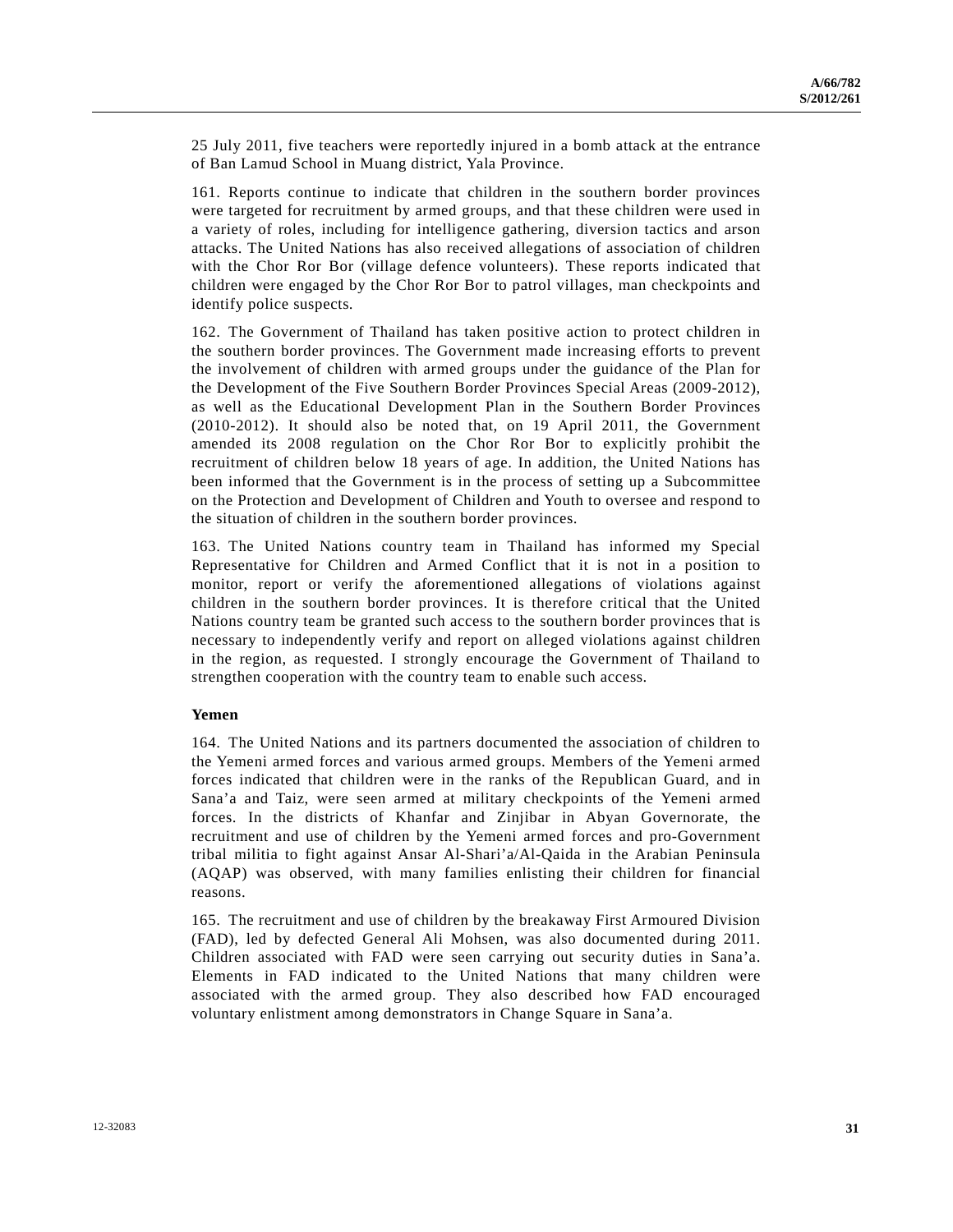166. In Sa'da, recruitment drives by the Al-Houthi armed group included the targeting of children. New recruits, including children, were seen manning Al-Houthi checkpoints in Sa'da city and fighting armed tribal groups in neighbouring Al-Jawf Governorate. In the districts of Khanfar and Zinjibar in Abyan Governorate, children were observed being recruited in mosques by the Ansar Al-Shari'a/AQAP. One 15-year-old boy reportedly joined Ansar Al-Shari'a/AQAP and was later killed during fighting in 2011.

167. A total of 159 children (138 boys and 21 girls) were reportedly killed in 2011, compared with 76 cases in 2010. The number of children maimed increased fourfold to 363 (312 boys and 51 girls), from 79 in 2010. Another 322 child demonstrators (319 boys and 3 girls) reportedly suffered tear-gas suffocation. Most cases of killing and maiming occurred in Sana'a (47 killed and 141 maimed), Taiz (27 killed and 112 maimed) and Aden (19 killed and 21 maimed). Killing and maiming resulted from, inter alia, children being fired upon alongside adult demonstrators; proximity to clashes between Government forces and opposition groups (including FAD and armed tribal groups such as the Al-Ahmar group); or indiscriminate shelling by Government forces or armed groups. While the verification of perpetrators has been challenging, some 76 per cent of the reported cases received by the United Nations were attributed to Government forces (the Republican Guard and Central Security Forces) and pro-Government militias in Sana'a, Taiz and Aden. In Abyan Governorate, 31 children were killed and 28 maimed as a result of the fighting in late May between Government forces and Ansar Al-Shari'a/AQAP. Fourteen children were reported killed and 29 children maimed in Al-Houthi controlled areas of Sa'da Governorate, mainly in the village of Damaj, home to a (Sunni) Salafist religious group, which was under siege by the (Shiite) Al-Houthis in late 2011, before an agreement was reached by the parties. Twenty-eight children were killed and nine maimed by mines or explosive remnants of war during the reporting period, including 18 children who were killed and 4 injured in an explosion at an ammunitions factory in Abyan Governorate, in March 2011.

168. A surge in attacks on schools was recorded, including 211 attacks on schools affecting a total of 150 schools, including in Sana'a (130), Taiz (72), Abyan (7), Hajja (1) and Sa'da (1). Incidents against schools included looting; military use of schools by armed forces (Republican Guard and Central Security Forces) and armed groups (FAD and the Al-Ahmar group); shelling; aerial bombardment; arson; and intimidation. In Sana'a, at least 77 schools were attacked, the majority of which was reported to have been carried out by armed groups such as FAD and the Al-Ahmar group. The operations of Al-Houthi in Hajjah decreased school attendance. Fortyfive schools were closed as a result of armed conflict and violence. In total, the schooling of some 200,000 children was disrupted in 2011.

169. In total, 23 attacks on hospitals and medical personnel were reported, including nine health-care facilities in Sana'a and the killing of two medical staff in Change Square, while they were reportedly assisting injured demonstrators. In Abyan, the Al-Razi Hospital was bombed, resulting in the maiming of two children. Three hospitals in Abyan were allegedly used by pro-Government tribal militia. In Taiz, four hospitals were reportedly attacked, including Al-Thawrah Hospital, which was used by the Republican Guards in October 2011 as a base for military operations while patients were being treated. It was subsequently attacked on 3 December 2011, allegedly by armed groups. In Sa'da, the only primary health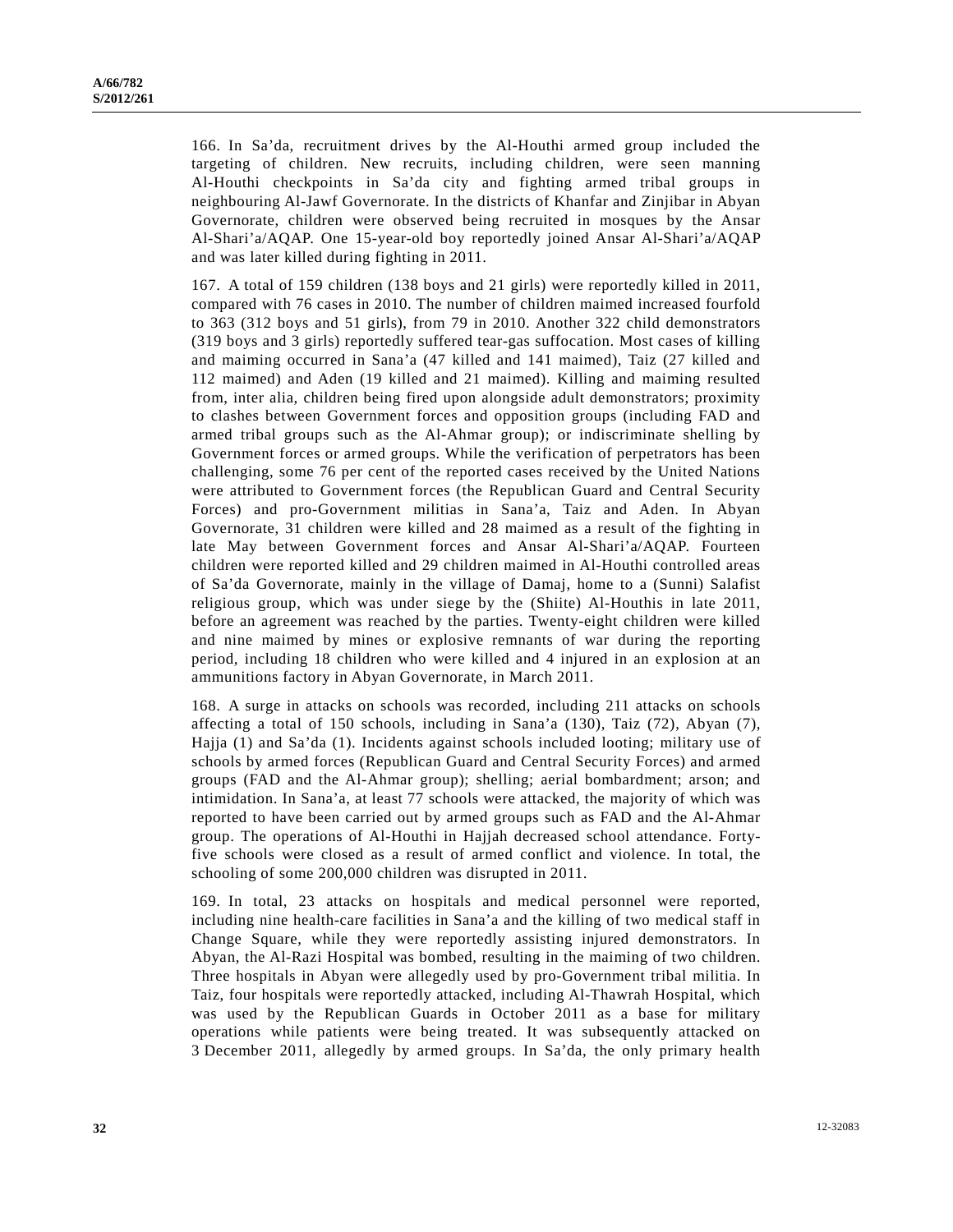centre in the As Safra district of Damaj was shelled by Al-Houthi during the first half of November of 2011; damage forced the closure of the centre.

170. In total, 46 incidents of denial of humanitarian access for children were reported. In addition to Al-Jawf Governorate, safe and unhindered humanitarian access in Abyan Governorate was impeded by fighting between Government forces and the Ansar Al-Shari'a/AQAP. A siege by Al-Houthi on the village of Damaj, Sa'da Governorate, from October to December 2011, disrupted the provision of basic services, affecting 12,000 inhabitants. Meanwhile, Al-Houthi placed conditions on humanitarian assistance in their area of control; some humanitarian agencies completely withdrew from Sa'da Governorate as a result. Sixty-seven security incidents affecting humanitarian actors were reported, perpetrated predominantly by tribal armed groups and Al-Houthi.

## **III. Information on progress made by parties to conflict on dialogue, action plans and the release of children**

## **Afghanistan**

171. On 30 January 2011, an action plan for the prevention of underage recruitment by the Afghan National Security Forces, including annexes on sexual violence and killing and maiming in contravention of international humanitarian law, was signed by the Government of Afghanistan and the United Nations, and witnessed by my Special Representative for Children and Armed Conflict. A working group composed of Ministry representatives was established to report on the implementation of the Action Plan. A first compliance report was submitted to the United Nations at the beginning of 2012.

172. Positive initiatives were taken by individual ministries in moving towards the prevention of recruitment and use of children, and progress was noted in the course of 2011. For example, the Ministry of the Interior trained more than 150 staff of the Afghan National Police on age-assessment procedures and launched a nationwide awareness-raising campaign for the prevention of underage recruitment. The Ministry of the Interior also initiated investigations into 19 cases of alleged underage recruitment into the Afghan National Security Forces. In the western region, the Afghan National Police established child centres in four provincial recruitment centres, which began systematically documenting and rejecting attempts by children to enlist. Also in compliance with the Action Plan, the Ministries of the Interior and Defence have provided the United Nations with unimpeded access to Afghan National Police and Afghan National Army recruitment and training centres, and the Ministry of Justice to detainees in juvenile rehabilitation centres across the country. Also, in line with the addendum to the Action Plan, both the Ministry of the Interior and the Minister of Defence issued directives to prevent the recruitment and sexual abuse of children in the ranks of the Afghan National Security Forces, specifically stating sanctions for the perpetrators. Finally, the Government of Afghanistan mapped all the programmes and legislation that identified gaps and enhanced implementation of the Action Plan. This effort is welcome as a step towards full compliance with the Action Plan.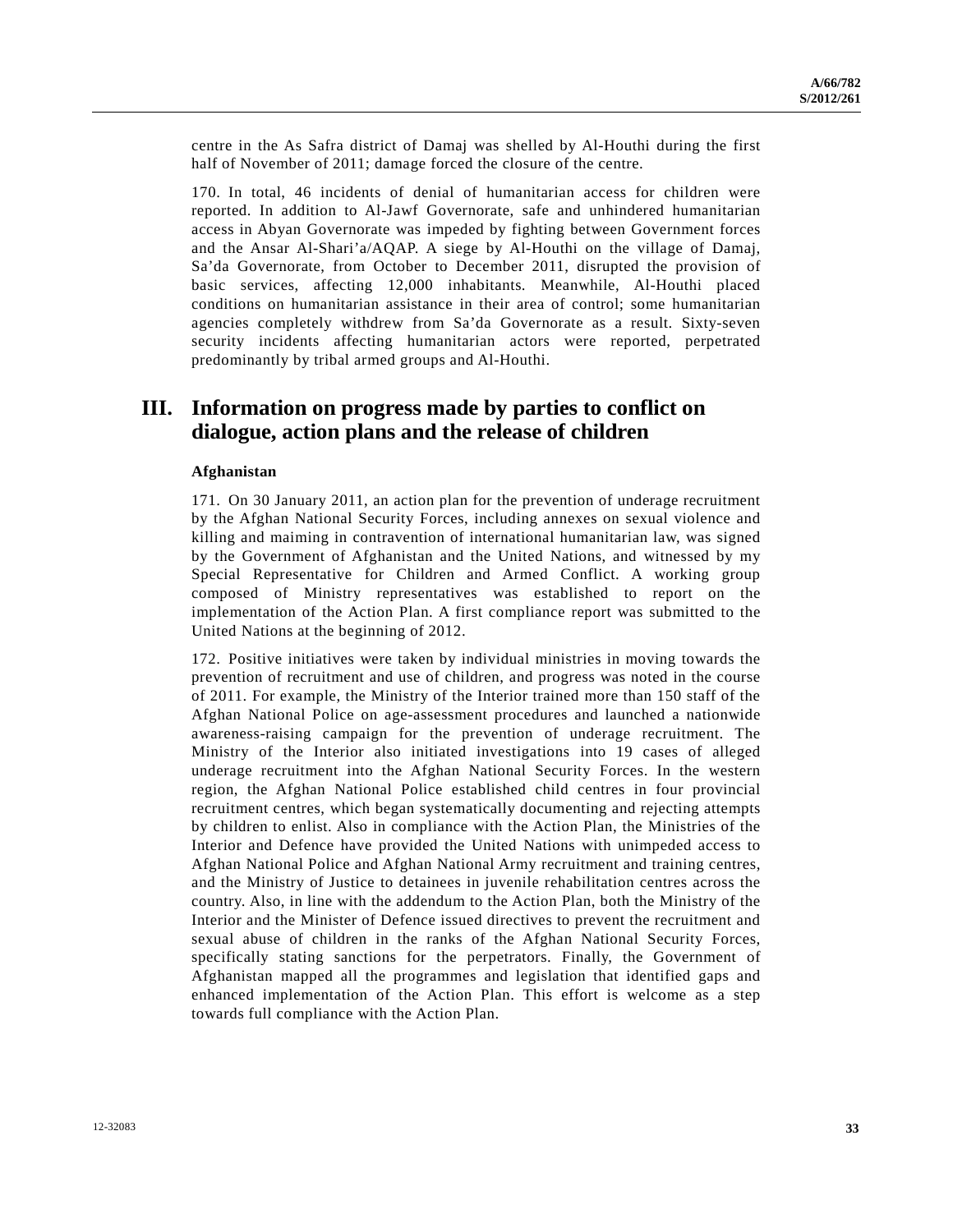173. However, the lack of regular follow-up with the United Nations on the development of a comprehensive interministerial strategy has delayed the full implementation of the Action Plan, despite constructive engagement and initiatives taken by individual ministries.

174. Limited access to certain areas and the fragmentation of armed groups impeded dialogue on the recruitment and use of children. However, dialogue with elders in communities has proven partially successful, in particular for the reopening of schools and the safe access for humanitarian assistance. It should also be noted that the highest religious council, the *Ulema Shura*, issued a fatwa in March 2011, which condemns child recruitment, attacks against education and killing and maiming in contravention of international humanitarian law.

## **Central African Republic**

175. On 19 October 2011, APRD, which had released approximately 1,300 children between 2009 and 2010, signed an action plan with the United Nations to end the recruitment and use of children. On 20 November, another action plan on the recruitment and use of children was signed by CPJP, and witnessed by my Special Representative for Children and Armed Conflict. Furthermore, on 20 November, the leader of UFDR, in dialogue with my Special Representative for Children and Armed Conflict and my Special Representative in the Central African Republic, reiterated his commitment to release children remaining in UFDR ranks, and undertook to allow United Nations verification of the presence of children. In 2007, UFDR had signed an action plan to end recruitment and use of children with the United Nations.

176. Since the signing of the action plans, two implementation committees were created with CPJP and UFDR, respectively, to oversee the release of children. Attempts to contact APRD leadership and put in place an implementation committee failed following the arrest of the APRD leader. Further, owing to security constraints, the United Nations was not able to verify the absence of children in the ranks of APRD.

177. In April 2011, the Government of the Central African Republic established an Interministerial National Council on Child Protection to support the development and validation of new legislation, policies and strategies on child protection, as well the reinforcement of data collection and profiling of different vulnerabilities to which children are exposed in the country. In 2011, the National Assembly ratified the two Optional Protocols to the Convention on the Rights of the Child. The Government has also drafted a child protection law, which was being finalized in 2011.

178. During the reporting period, an estimated 400 children were separated from self-defence groups in the Ouham-Pende prefecture.

## **Chad**

179. On 14 June 2011, an action plan to end the recruitment and use of children by the Armée nationale tchadienne was signed in N'djamena between the Government of Chad and the United Nations, and witnessed by my Special Representative for Children and Armed Conflict. In the action plan, the Government committed to preventing underage recruitment in the Armée nationale tchadienne and associated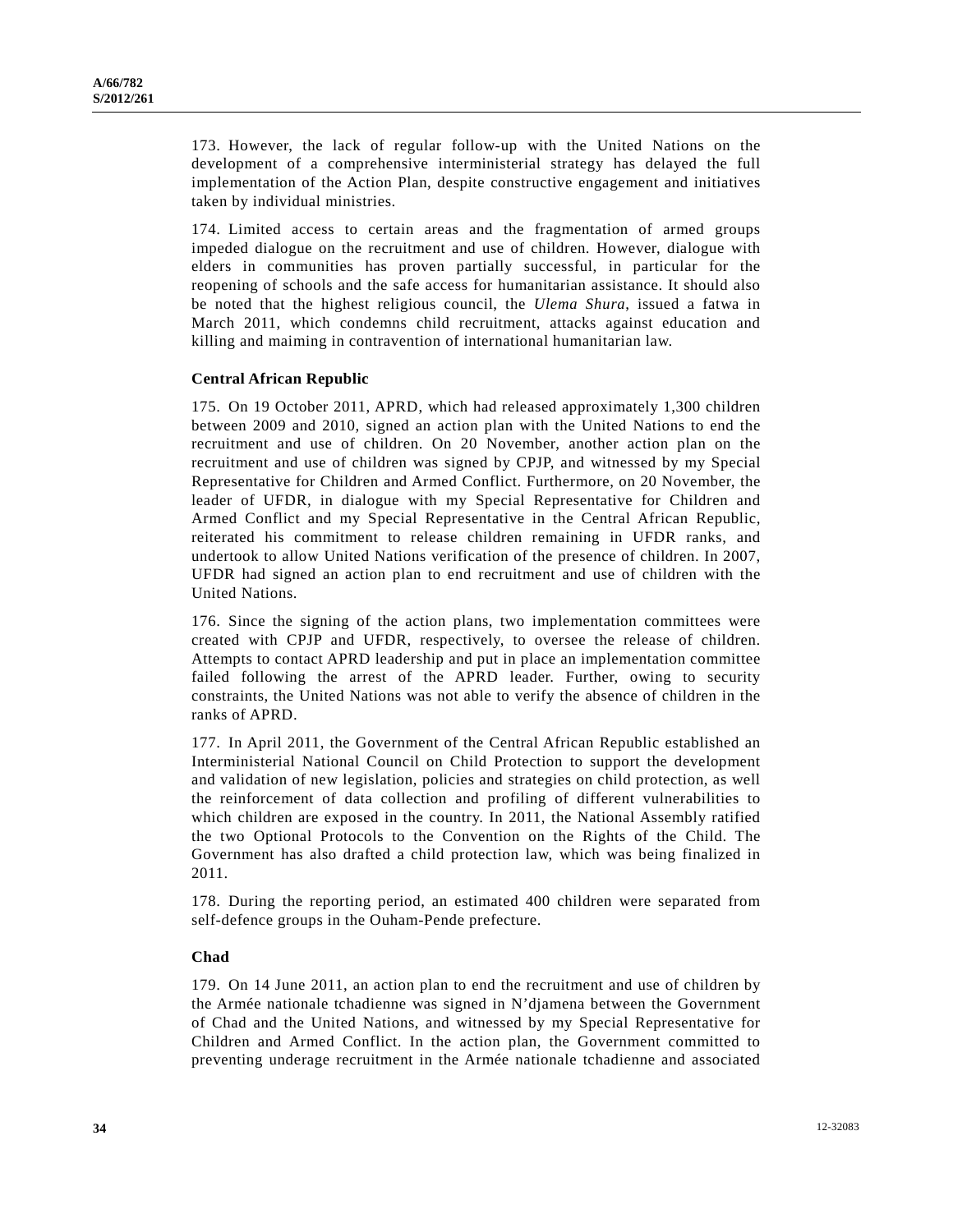forces by, inter alia, allowing United Nations verification of the presence of children in their ranks, and criminalizing the recruitment and use of children in armed conflict under domestic law.

180. In August 2011, a committee of experts composed of the Government, the United Nations and civil society developed a road map to guide the implementation of the action plan, as well as terms of reference for focal points in the Ministries of Social Action and National Defence. The implementation of the action plan remains limited, despite advocacy by the country task forces on monitoring and reporting, representatives of the international community in Chad and my Special Representative for Children and Armed Conflict. In February 2012, the Ministries of Social Action and National Defence nominated focal points in their respective Ministries to ensure, in cooperation with the United Nations, the supervision and monitoring of the implementation process.

181. During 2011, a total of 165 children formerly associated with armed forces and groups, all boys, were supported in two transitional care centres in N'djamena. Of the 55 children separated from armed groups in 2011, 50 children between the ages of 14 and 17 years (including 13 girls) were separated from the Chadian armed group Mouvement pour la démocratie et la justice au Tchad, 4 children were separated by the Armée nationale tchadienne from CPJP, an armed group based in the Central African Republic, and one child was separated from the Chadian armed group Union des forces républicaines. The latter boy had been captured in 2010 but was held for over 10 months in the prison of N'djamena before being handed over to child protection actors.

## **Colombia**

182. The Government voluntarily accepted the monitoring and reporting mechanism pursuant to Security Council resolution 1612 (2005) on the condition that any dialogue between my Special Representative for Children and Armed Conflict, the United Nations country team or the country task forces on monitoring and reporting and illegal armed groups is possible only with the prior and explicit consent of the Government of Colombia. There was no contact or dialogue between the United Nations system and non-State armed groups during the period covered by the report on the preparation and implementation of action plans to address grave violations against children, delaying progress in the implementation of resolution 1612 (2005).

183. During the reporting period, the Colombian Institute of Family Welfare provided protection to 282 children (76 girls and 206 boys) separated from non-State armed groups. Of these, 207 were separated from FARC-EP, 44 from ELN and 24 from non-State armed groups that emerged after the demobilization of paramilitary organizations, considered as criminal gangs by the Government. In 2011, the Institute also provided protection to three children who had separated from AUC, the Ejército Popular de Liberación and the former Ejército Revolucionario Guevarista. Children separated from other non-State armed groups formed after the demobilization of paramilitary organizations were not systematically referred to the Institute; some were referred to the Attorney General's Office for prosecution. All children, as victims, should be accorded the same benefits and protection, regardless of the group that recruited or used them.

184. The Inter-Sectoral Commission for the prevention of recruitment and use of children by illegal armed groups, composed of 17 governmental entities, continued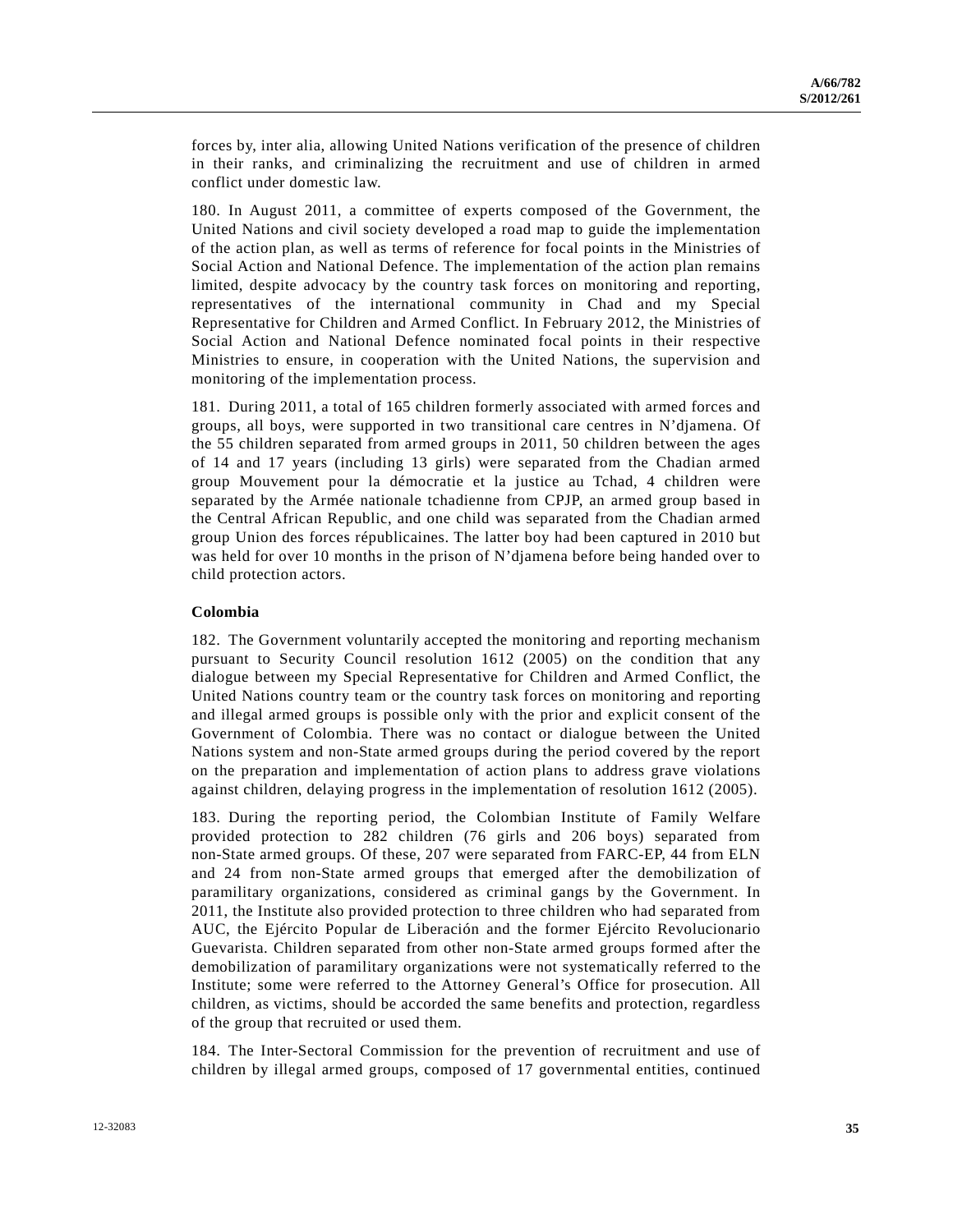activities aimed at the prevention of child recruitment, including supporting the development of regional action plans on prevention and awareness-raising. The Commission also addressed the prevention of conflict-related sexual violence. Coordination mechanisms for the prevention of recruitment at the departmental and municipal level were also established. The impact of the work of the Commission would be reinforced by the strengthening of its coordination and leadership role, ensuring financial sustainability and by increasing its institutional capacity.

185. Other child protection activities conducted by the Government of Colombia include prevention measures adopted under the national development plan, "Prosperity for all", endorsed by local authorities in six departments to date; the Colombian Institute of Family Welfare protection and reintegration programme; and the Office of the Human Rights Ombudsman early warning system, operationalized with help of the Inter-Institutional Early Warning Committee.

186. As at 31 August, 1,448 cases of child recruitment had been registered, out of a total of 26,026 crimes confessed in the framework of the Justice and Peace Law (Law 975). In December, the first conviction under this legal framework was handed down for the recruitment between 1997 and 2002 of 309 children in Antioquia and Chocó, by former AUC commander "El Aleman".

## **Democratic Republic of the Congo**

187. Despite entering its seventh year on my list of parties that commit grave violations against children, the Government and FARDC made little progress towards the development and implementation of an action plan to halt the recruitment and use of children. Nevertheless, the Ministries of Defence and of Justice and Human Rights created a joint inter-ministerial committee/working group to discuss an action plan to end recruitment and use of children by FARDC in line with Security Council resolution 1612 (2005).

188. While some progress was made in separating children from FARDC through the security sector reform process, concerns remain over the ineffectiveness of the mechanisms to verify the ages of incoming recruits, further compounded by low levels of birth registration.

189. In 2011, 1,244 children (1,226 boys and 18 girls) were separated from armed forces and groups, in North Kivu (69 per cent), South Kivu (23 per cent) and Orientale Province (7.6 per cent). Forty-two of the children were foreigners (40 Rwandans and 2 Ugandans). Three factors explain the higher number of documented releases in North Kivu: FARDC operations against armed group operations in the province; the comparatively high presence of protection actors; and the difficulty of accessing many locations in South Kivu and Orientale Province. In July 2011, General Kirikicho Mirimba, commander of the Mai-Mai Kirikicho armed group operating in South Kivu, made a written commitment to separate children from the ranks of his armed group.

190. Most of the children separated during 2011 had been recruited and used by FDLR, various Mai-Mai groups and FARDC. The majority escaped and approached bases or partners of the United Nations Organization Stabilization Mission in the Democratic Republic of the Congo (MONUSCO) for assistance; others were identified through MONUSCO screenings during FARDC "regimentation", biometric registration and training events. Most of the 1,244 children released had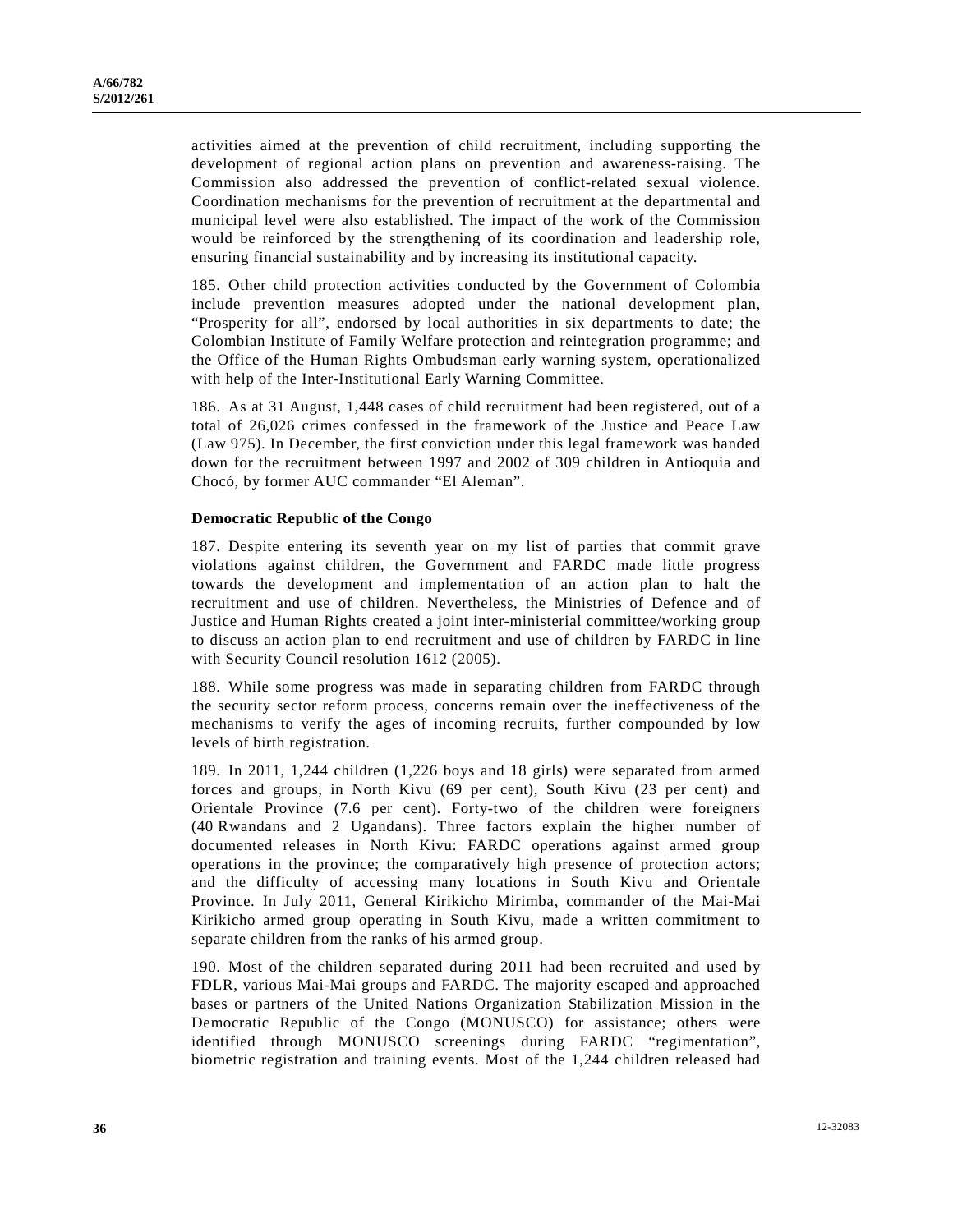been recruited before 2011 and had been associated with armed forces and armed groups between one and three years, corresponding to the 2008-2011 period of increased hostilities between armed groups and FARDC, as well as clashes between armed groups such as CNDP and the Patriotes résistants congolais (PARECO). It is unclear whether the small number of girls separated in 2011 reflects the extent of girls' association with armed forces or armed groups. Child protection actors commonly identify girls long after they have separated from an armed force or armed group.

## **Myanmar**

191. Beginning in October 2010, the co-chairs of the country task forces on monitoring and reporting participated in seven meetings to negotiate an action plan with the Tatmadaw, including the integrated border guard forces. Discussions on the action plan were also held between my Special Representative for Children and Armed Conflict and the Myanmar delegation in New York during September to November 2011 and are ongoing. There has been much progress in the negotiation process, and the country task force reported that it is optimistic that an action plan will be signed in 2012. However, the country task force and my Special Representative for Children and Armed Conflict also reported that a number of issues remain outstanding before this can be done. This includes access of the country task force to affected children, in particular to military facilities and prisons, and permission to have additional international staff for monitoring purposes.

192. There was no dialogue with non-State actors during the reporting period, despite the fact that the issue has been pursued throughout the reporting period by the co-chairs of the country task force at the highest level. Access to vulnerable groups in many areas of the country, including children, continued to be challenging for United Nations system agencies and other international humanitarian actors. However, there was some progress by the end of the reporting period, as the Government, in principle, has agreed to provide the country task force with a written assurance that once an action plan is signed with the Tatmadaw, it would facilitate access to non-State armed groups. The terms of that access are yet to be agreed. The country task force has advocated with the Government to include the protection of children in armed conflict as an important aspect of any comprehensive strategy to negotiate the transformation of ceasefire groups to border guard forces or to resolve the conflict with KIA, KNU/KNLA, KNPP/KA and SSA-S.

193. The country task force verified the release of 109 underage recruits, all boys, from the Tatmadaw in 2011. Of these, 61 were released under the ILO forced labour complaints mechanism. In 2011, the Government continued to regularly submit a list of discharged children.

194. In addition to those formally released, the country task force obtained information from the Government of an additional 417 potential new recruits rejected at the recruitment unit screening between January and the end of September 2011 for the reason of being under 18 years of age. However, despite increasing visits to Tatmadaw recruitment units and training schools, it remained difficult for the country task force to determine that these vetting measures were consistently applied. During informal discussions, Tatmadaw soldiers have highlighted the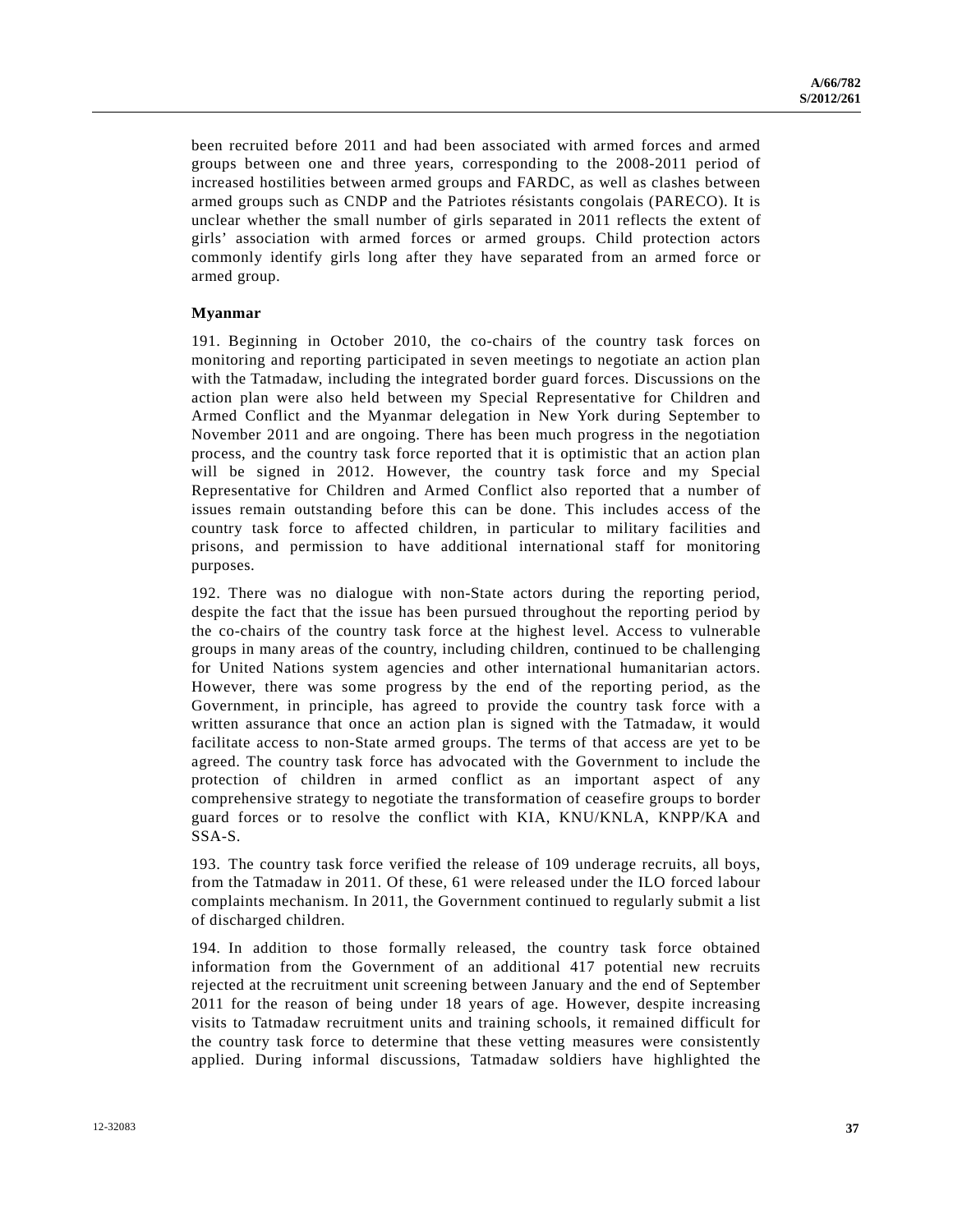conflicting pressure they are under, with instructions to find new recruits often taking precedence over the age restrictions on recruitment.

195. Furthermore, arrests of underage recruits as "deserters" continued in 2011. ILO documented a total of 22 children arrested and charged with desertion in 2011, of whom three were released and discharged from service.

196. New military instructions continued to be issued in 2011 on the prevention of underage recruitment. The Government shared documents indicating that, in 2011, 51 soldiers of the Tatmadaw were either warned, had their pay and allowances cut, received a serious reprimand or were demoted for recruitment and use of children. However, the country task force noted that, in most cases, the penalties meted out to those convicted of underage recruitment were not commensurate with the crimes committed.

#### **Nepal**

197. A technical mission from the Office of my Special Representative for Children and Armed Conflict was undertaken in coordination with the United Nations Monitoring Team in Nepal, from 12 to 16 December 2011. The purpose of the mission was to advocate with the UCPN-M to fully comply with the action plan and to assist the Monitoring Team in this regard. The mission met with the UCPN-M Chair, Pushpa Kamal Dahal "Prachanda", senior Maoist army leaders, members of the diplomatic community and members of the Government of Nepal. A matrix of UCPN-M compliance with the action plan was developed and shared with the relevant Maoist leaders to help UCPN-M address the remaining challenges towards full compliance.

198. Following the technical mission, a letter was sent by the UCPN-M Chair to the Maoist Army division commanders. The circular acknowledged some of the findings of the Monitoring Team and requested the division commanders to fully comply with the action plan. Subsequently, UCPN-M has taken steps to suspend payments, to cease providing housing and to encourage disqualified minors to register for the reintegration programme provided by the United Nations. In the light of the above, it has been determined that UCPN-M has come into full compliance.

#### **Philippines**

199. During her visit to the Philippines in April 2011, my Special Representative for Children and Armed Conflict met with the MILF leadership to discuss the implementation of the action plan between MILF and the United Nations, signed in August 2009. It was agreed with MILF that the registration of children across the 21 base commands would be completed within nine months, while more determined criteria on the degrees of association with the armed group would be applied to the identification of children. MILF reaffirmed its position that no child under the age of 18 would be recruited or used, yet acknowledged that children might become involved through the community fabric.

200. The extension of the United Nations-MILF action plan remains pending. While the MILF agreement in principle to continue with implementation of the action plan remains, the expiry of the action plan in July 2011 after two years of implementation has been followed by a significant period of inactivity. This period, from August 2011 to the present, coincided with the MILF withdrawal from the peace talks with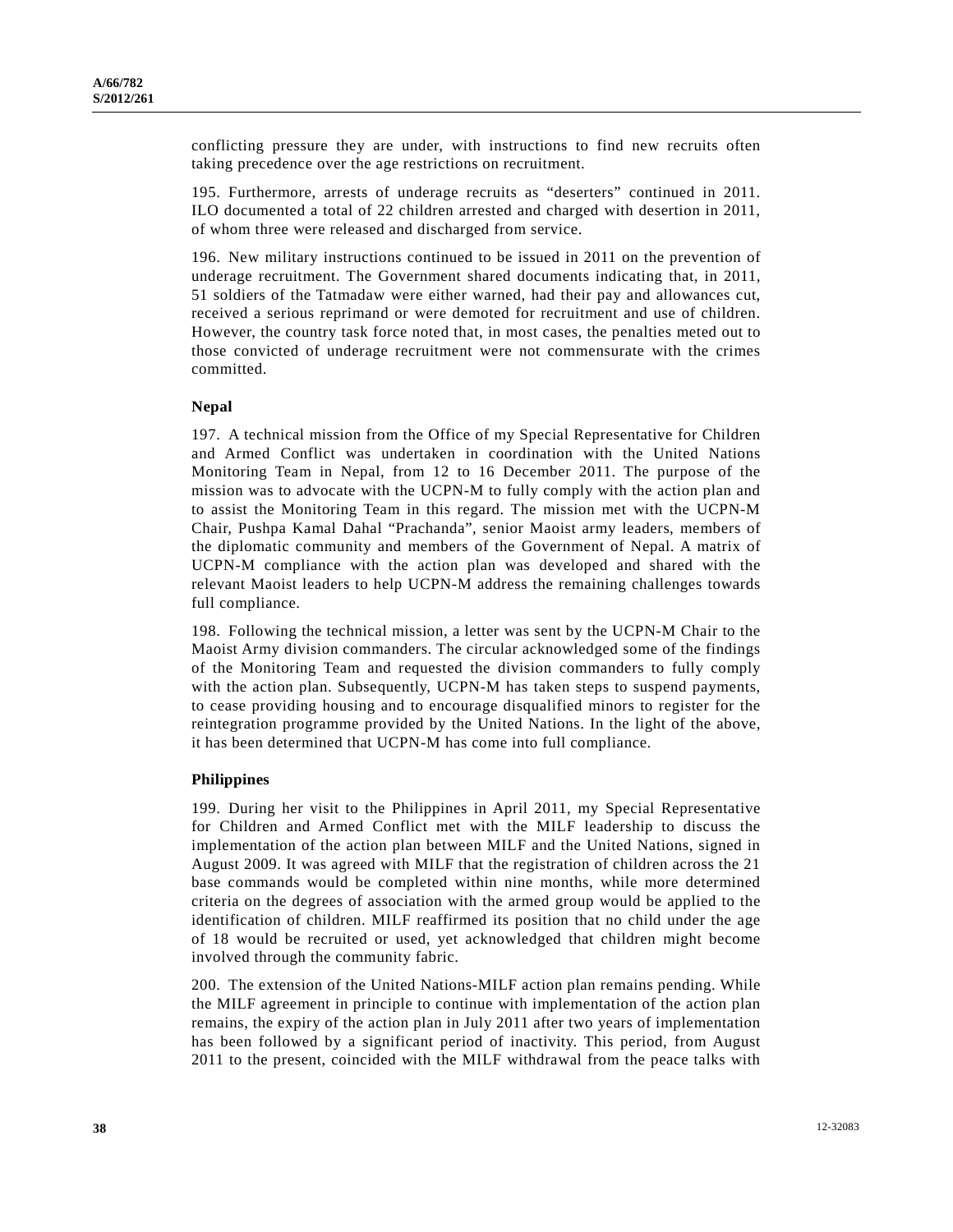the Government of the Philippines, and an escalation in armed skirmishes between AFP, MILF and the breakaway BIFM. Direct communication between the United Nations and MILF resumed in December 2011, allowing for constructive dialogue on the challenges to the complete registration of children associated with MILF. This dialogue is expected to result in the signing of an addendum on the extension of the action plan within the first quarter of 2012.

201. The National Democratic Front of the Philippines (NDFP), the political front of NPA, agreed on 7 April 2011 to meet for talks on the possibility of an action plan with the United Nations to prevent and halt the recruitment and use of children. In January 2012, with the knowledge of the Government of the Philippines, a technical team from the United Nations met with members of the NDFP negotiating panel for an initial discussion. NDFP continues to deny that NPA has any children in its ranks, and claims to have a policy of no underage recruitment. NDFP requested more time for internal consultation and committed to continue a protection dialogue with the United Nations.

202. Owing to the security risks involved, the United Nations has not been able to engage with ASG to date.

203. During her field visit in April 2011, my Special Representative for Children and Armed Conflict was able to gain the commitment of the Department of National Defense and AFP to develop a strategic plan for the protection of children affected by armed conflict. This strategy aims to address concerns surrounding the association of children with AFP paramilitary units, including the Citizen Armed Force Geographical Units, by ensuring child protection training for AFP personnel, the establishment of vetting procedures at the local level, and the secondment of international specialized staff to the AFP Human Rights Office.

#### **Somalia**

204. While the implementation of the recommendations of the Security Council Working Group on children and armed conflict was delayed owing to a change of Government in 2011, the political commitment of the post-June 2011 Government to end grave violations against children by the Transitional Federal Government was encouraging. A number of important steps have been taken. In July, the Transitional Federal Government issued General Order No. 1, which underlined that the recruitment and use of children by members of Somali National Security Forces was a violation of national law and the Code of Conduct of the armed forces. In November, during a mission of my Special Representative for Children and Armed Conflict to Mogadishu, the Transitional Federal Government appointed military and civilian focal points to interact with the country task forces on monitoring and reporting, including on the development of an action plan to address recruitment and use of children by Transitional Federal Government forces. Procedures to ensure that children are screened during recruitment exercises and are separated on an ongoing basis from the Transitional Federal Government forces will be the cornerstone of the action plan that the Transitional Federal Government will develop with United Nations support. Engagement with Al-Shabaab on the protection of children was not possible during the course of the year.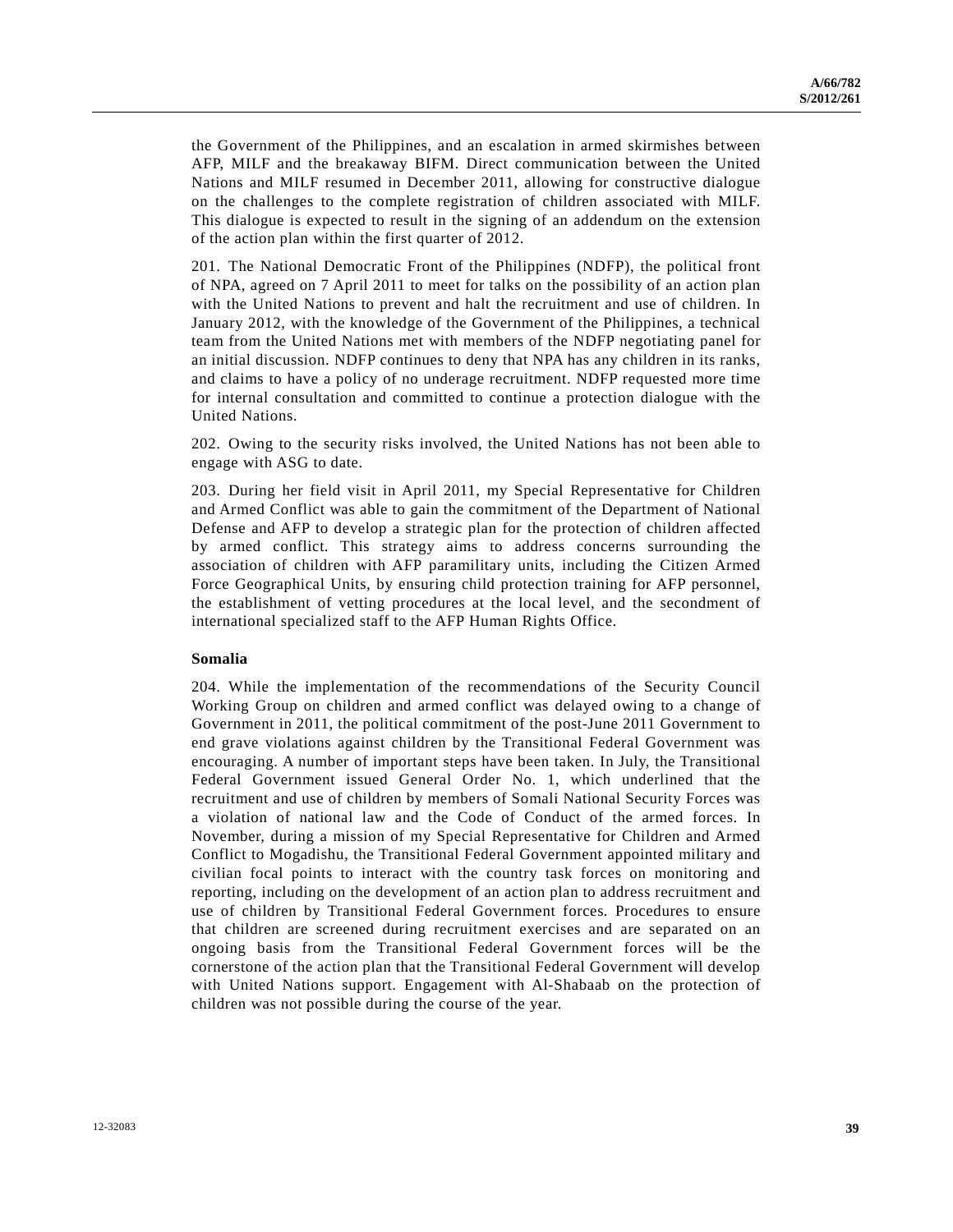#### **South Sudan**

205. The country task forces on monitoring and reporting was formally established in September 2011, following the independence of South Sudan and the establishment of the United Nations Mission in South Sudan (UNMISS). Following consultations, a new action plan was signed by the Government of South Sudan on 13 March 2012 during the visit of my Special Representative for Children and Armed Conflict. SPLA has continuously granted access to military barracks or training centres for child protection actors to verify the presence of children. Following the August 2010 establishment of the SPLA Child Protection Unit at SPLA headquarters, such units have been established in seven other SPLA divisions.

206. SPLA offered the rebel militia groups in South Sudan amnesty if they surrendered and accepted integration into SPLA within a certain deadline. Three armed groups (allied to David YauYau, Peter Gatdet and the late Gatluak Gai) accepted that arrangement. The children associated with those three groups were released prior to integration.

207. Four military orders were issued during the reporting period by SPLA for the immediate release of all children and for halting all recruitment and use of children within SPLA. As a result, seven military barracks submitted the names of 392 boys who were released from SPLA.

208. As part of the programme for release and reintegration of children associated with armed forces or groups in South Sudan, a total of 352 children (351 boys and 1 girl) were registered by the South Sudan Disarmament Demobilization and Reintegration Commission in 2011. Of these, 272 (all boys) were released through the disarmament, demobilization and reintegration programme in 2011. Some 255 children were reunited and received reintegration assistance. In addition, 210 children released in 2010 continued to receive assistance during 2011.

#### **Sri Lanka**

209. In relation to the continued listing of the Inya Bharathi faction and in response to efforts by the Government of Sri Lanka to implement the recommendations of the Working Group of the Security Council on children and armed conflict, a United Nations Headquarters compliance mission visited Sri Lanka in January 2012. The mission found that the Government had undertaken serious efforts to locate the five children allegedly still associated with the Inya Bharathi faction. Upon the request of the Ministry of Foreign Affairs, the Nation Child Protection Authority undertook initial investigations, which were subsequently handed over to the Criminal Investigation Division of the Police for further investigation. In addition, on 7 January 2012, additional enquiries were undertaken by the Secretary of Justice in the presence of the Director General for the United Nations of the Ministry of External Affairs and local authorities directly with Inya Bharathi. Mr. Bharathi denied the charges. The mission was able to verify that the police had approached the families and witnesses in the cases and those investigations continue. There has been no obtained evidence suggesting that Mr. Bharathi possesses a chain of command over the aforementioned cases. The United Nations in Sri Lanka will continue to monitor and report on the case.

210. In view of the efforts of the Government to investigate the whereabouts of the remaining children allegedly still associated with the Inya Bharathi faction, and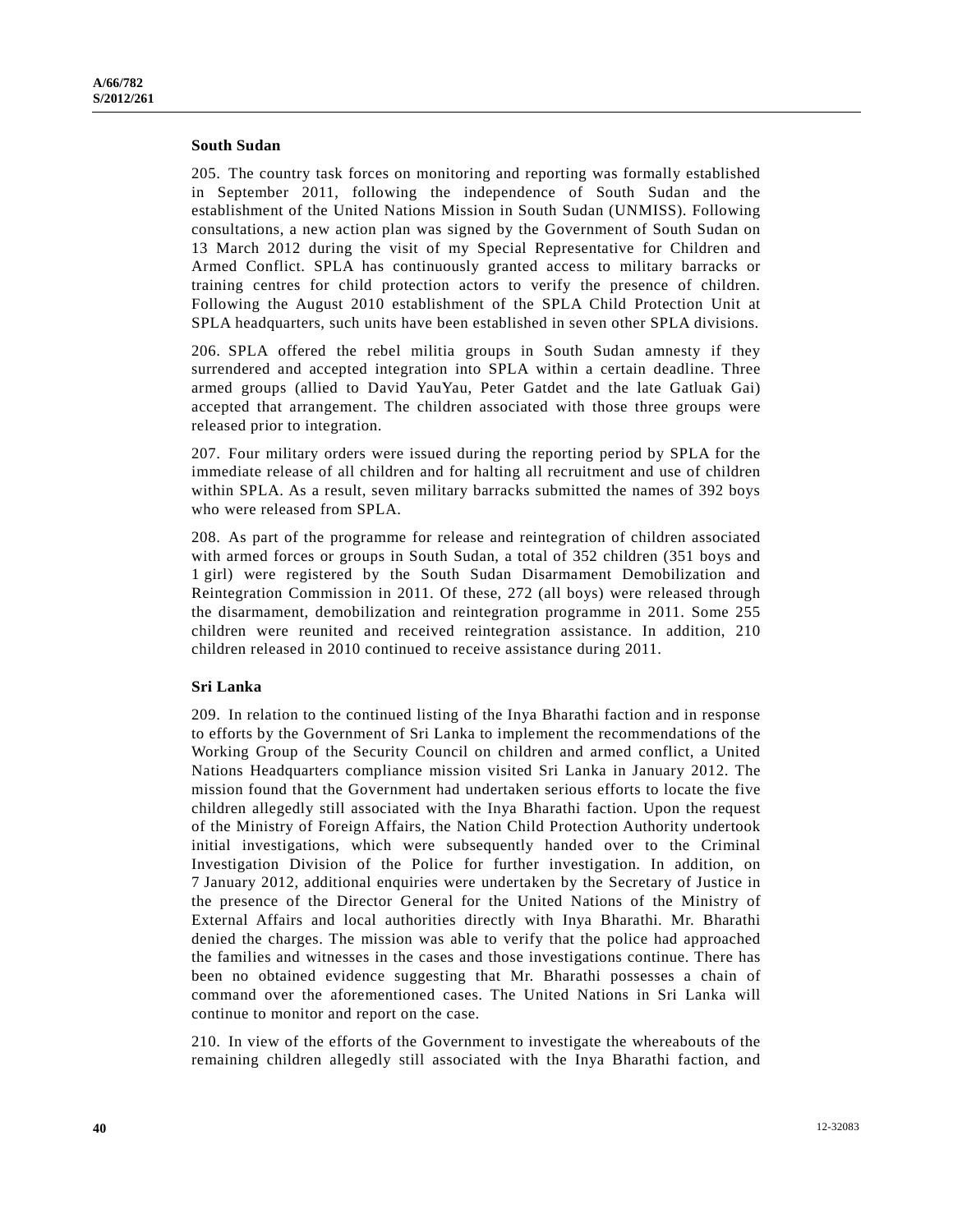their compliance with previous action plan commitments and the recommendations of the Working Group on children and armed conflict and the special envoys of my Special Representative for Children and Armed Conflict in Sri Lanka, I have delisted the Inya Bharathi faction from the annexes.

#### **Sudan**

211. In 2011, progress was made in discussions between the United Nations and the Sudanese Armed Forces on the preparation of a time-bound action plan. Discussions began during the course of the year with SLA/Abdul Wahid to establish an action plan to end the recruitment and use of children. In addition, SLA/Historical Leadership submitted a written commitment to the United Nations to end the recruitment and use of children in Darfur.

212. During the reporting period, 255 former child soldiers, including 94 young adults and 164 below 18 years of age, were registered in North and West Darfur by the North Sudan Disarmament, Demobilization and Reintegration Commission. They had been formerly associated to JEM/Peace Wing, SLA/Mustapha Terab and Liberals and Reform Movement (LRM). Separately, the SLA/Historical Leadership shared a list of 120 children associated with their group in South Darfur with the United Nations for registration with the Commission. In Blue Nile, 353 children, all of them boys between 13 and 17 years old, were released between 30 December 2010 and April 2011 from SPLA and registered by the Commission.

213. During the reporting period, there were encouraging signs of progress in the area of juvenile justice. In my previous report, concerns were raised over the death sentence imposed against four children who allegedly took part in a JEM attack on a convoy of the Government of the Sudan in Sanyi Afundu in 2010 (see A/65/820- S/2011/250, para. 150). On 20 June 2011, the Supreme Court of the Sudan handed down a ruling dismissing the death sentence imposed by the Court in Nyala, South Darfur, and ordered a retrial, citing failure to follow the established legal procedures necessary to guarantee a fair trial.

214. The country task force on monitoring and reporting registered progress by the Government to address rape cases with the opening of investigations by the police that resulted in the arrest of 16 alleged perpetrators, including Government officials. In addition, the Government of the Sudan and the Liberation and Justice Movement signed the Agreement on the adoption of the Doha Document for Peace in Darfur, on 14 July. The Doha Document contains provisions that comprehensively address the causes of the conflict in Darfur and assist in addressing violations against children.

#### **Yemen**

215. In May 2011, the Government of Yemen issued a statement expressing its commitment to end the recruitment and use of children. In follow up to the recommendations of the universal periodic review of Yemen by the Human Rights Council, a decree on the same matter was issued by the Government in November. In August 2011, in response to my 2010 report on children and armed conflict and the listing of two Yemeni parties, the Minister of Legal Affairs and the Higher Council for Motherhood and Childhood reaffirmed in writing their commitment to work with the United Nations on ending the use and recruitment of children. Defected General Ali Mohsen of FAD issued a decree in November 2011 for the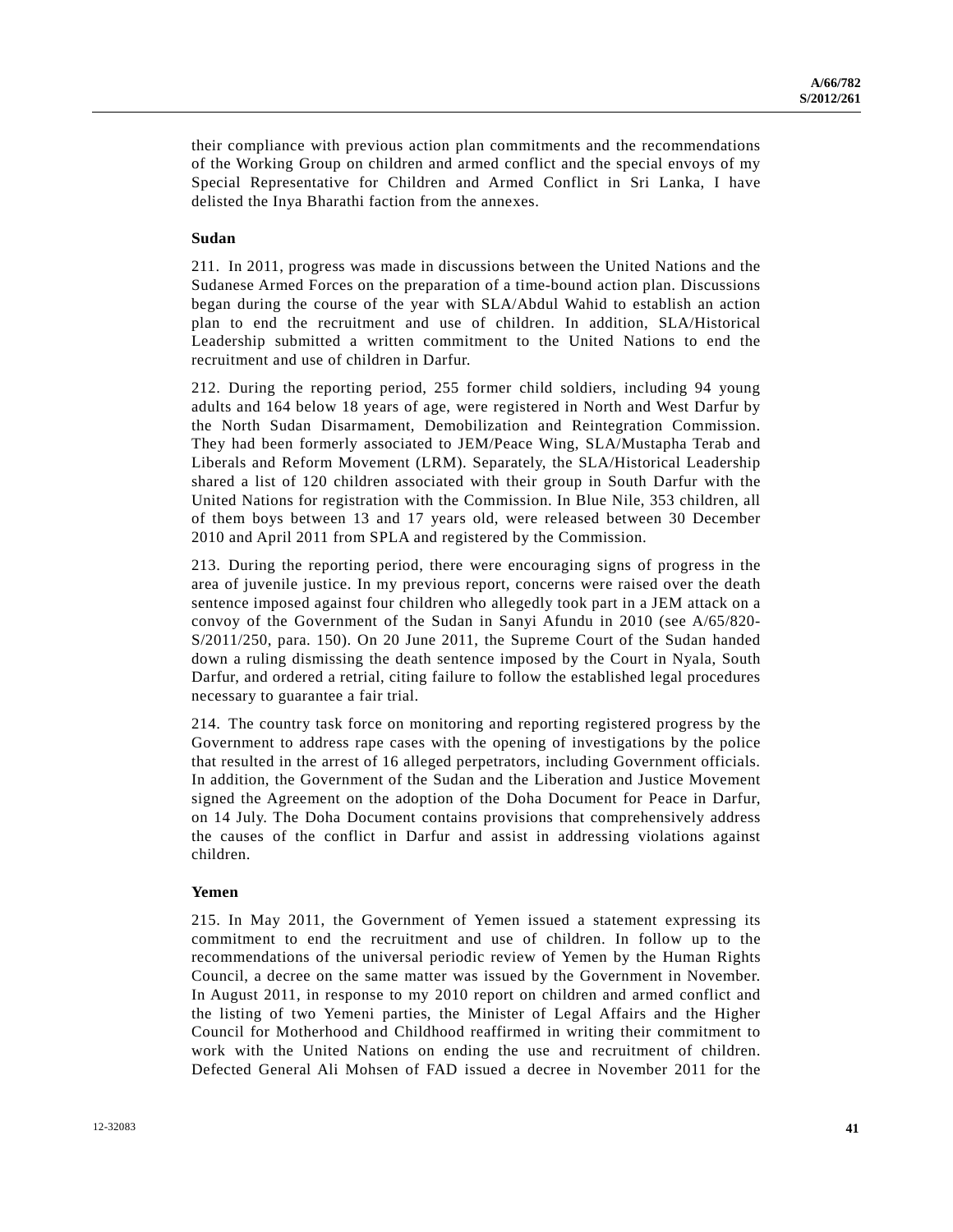release of 100 children. However, verification of this by the United Nations was not possible in 2011. Following the signing of the Gulf Cooperation Council (GCC) brokered agreement in November, a military affairs, security and stability committee was formed with a mandate to rehabilitate combatants who do not meet conditions for service with the armed forces. The United Nations began working with the Committee to develop a concrete, time-bound action plan to end the use and recruitment of children in the armed forces of Yemen.

216. No progress was made in 2011 on the release of children from pro-Government militia. In November 2011, in response to the universal periodic review recommendations on Yemen, the Government entrusted the Minister of Legal Affairs to form a committee to conduct independent and transparent investigations into allegations of human rights violations committed during the civil unrest that started in February 2011. However, progress has been slow. It is expected that this recommendation will be implemented with the establishment of a new transitional Government following the signing of the GCC initiative. The Higher Council for Motherhood and Childhood has, since the inception of the civil unrest, raised awareness and advocated against the use and exploitation of children, including through the media.

217. Dialogue with the Al-Houthi armed group on grave violations against children and the development of an action plan to end recruitment and use was not possible during the reporting period.

## **IV. Follow-up to specific requests in Security Council resolution 1998 (2011)**

## **Communications with sanctions committees**

218. Following a briefing by my Special Representative for Children and Armed Conflict on the situation of conflict-affected children in Somalia, the Security Council Sanctions Committee pursuant to resolutions 751 (1992) and 1907 (2009) concerning Somalia and Eritrea expanded in July 2011 its sanctions designation criteria to include grave violations against children, including recruitment and use, killing and maiming, sexual violence, abductions, attacks on schools and hospitals and forced displacement in Somalia. My Special Representative for Children and Armed Conflict continued to work closely with the Group of Experts established to monitor the implementation of the sanctions regime for the Democratic Republic of the Congo.

219. This brings to four the number of sanctions committees that now have designation criteria on grave violations against children (Côte d'Ivoire, the Democratic Republic of the Congo, Somalia and the Sudan). Other sanctions regimes involving individuals or entities that commit grave violations against children — in particular those against Al-Qaida and the Taliban — are encouraged to include designation criteria for grave violations against children.

220. The expansion of the sanctions architecture on grave violations against children is a significant step. The threat of sanctions sends a powerful signal to parties that perpetrate grave violations, and has contributed to greater compliance with the Security Council agenda on children and armed conflict. Further efforts are necessary to ensure that sanctions are imposed against perpetrators. To this end, the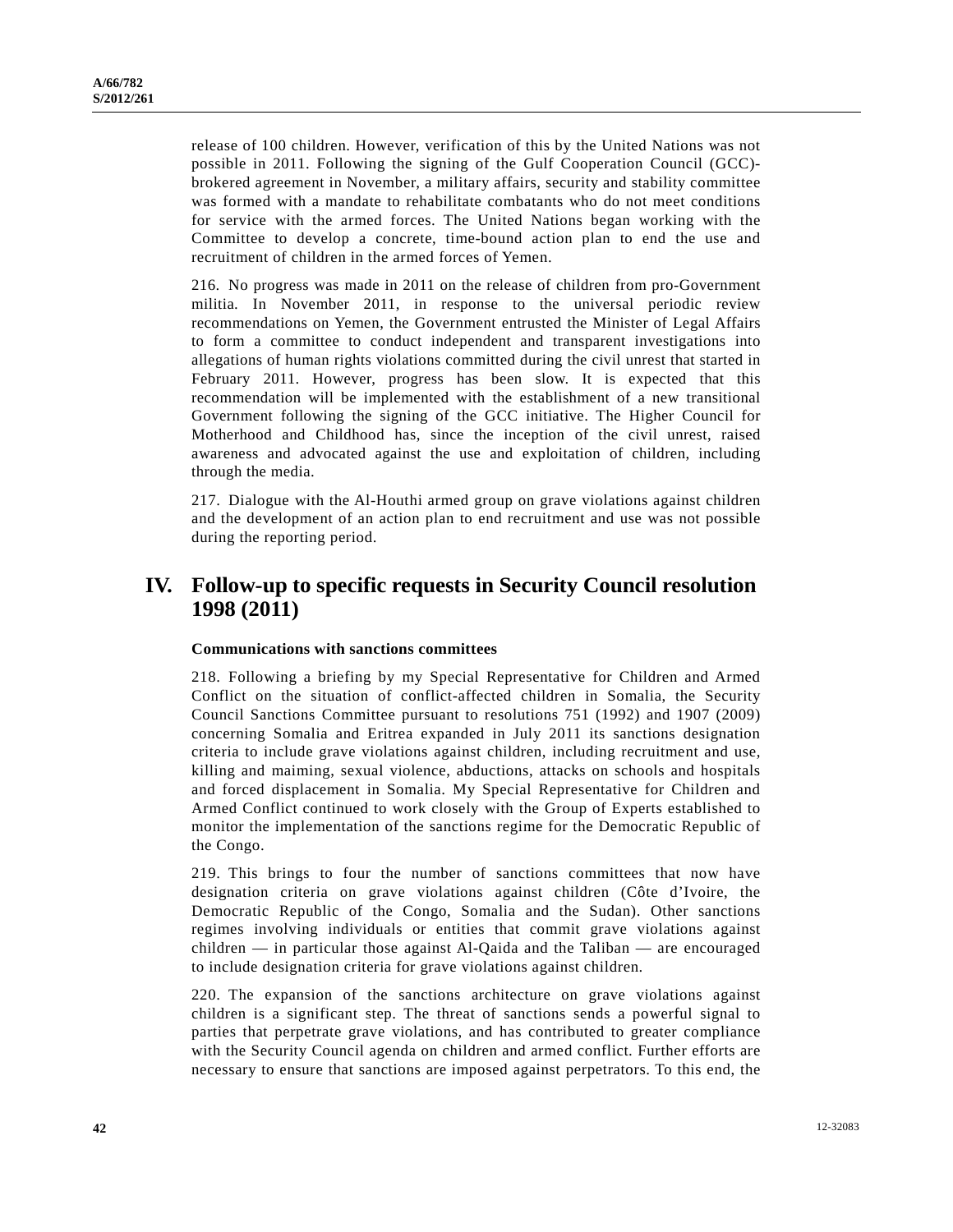Working Group of the Security Council on children and armed conflict and my Special Representative for Children and Armed Conflict are encouraged to increase transmission of specific information on alleged perpetrators to existing sanctions committees.

#### **Options for increasing pressure on persistent perpetrators**

221. Of grave concern is the unacceptably high, and growing, number of persistent perpetrators of grave violations against children listed in the annexes to my report. In the present report, 32 persistent perpetrators — that is, parties that have been listed for grave violations against children for five years or more — are listed, of which seven are Government security forces. While efforts by some persistent perpetrators to address the commission of grave violations are welcome, further decisive and immediate action is needed to halt these violations, and to ensure that persistent perpetrators are brought to account.

222. A number of actions could be considered. First, further linkages could be developed with the Security Council sanctions regimes. In addition to the expansion of designation criteria on grave violations against children to all relevant sanctions regimes, consideration could be given to ways by which sanctions may be imposed in contexts for which there is no existing sanctions committee, possibly beginning with relevant situations on the agenda of the Council. Secondly, high-level attention by the Council to the question of persistent perpetrators is warranted with a view to develop concrete measures, including specific consultations on persistent perpetrators. Thirdly, progressive and incremental measures could be taken by the Working Group on children and armed conflict, with the support of my Special Representative for Children and Armed Conflict, to develop close cooperation with national and international courts to address persistent perpetrators who have not taken concrete steps to halt grave violations.

## **Information on the criteria and procedures used for listing and delisting parties to conflict in the annexes to the annual report of the Secretary-General on children and armed conflict, in line with Security Council resolution 1998 (2011)**

#### *Authority*

223. In paragraph 3 of its resolution 1998 (2011), the Security Council requested the Secretary-General to include in the annexes to his annual reports on children and armed conflict those parties to conflict that engage in recurrent attacks on schools and/or hospitals, and/or recurrent attacks or threats of attacks against protected persons in relation to schools and/or hospitals in situations of armed conflict, bearing in mind all other violations and abuses against children, and noted that paragraph 3 would apply to situations in accordance with the conditions set out in paragraph 16 of its resolution 1379 (2001).

224. In paragraph 22 (a) of its resolution 1998 (2011), the Security Council requested the Secretary-General to attach to his report a list of parties to armed conflict on the agenda of the Council or in other situations, in accordance with paragraph 19 (a) of its resolution 1882 (2009) and paragraph 3 of its resolution 1998 (2011).

225. Paragraph 22 (d) of its resolution 1998 (2011), the Security Council also requested the Secretary-General to include in his 2012 report on children and armed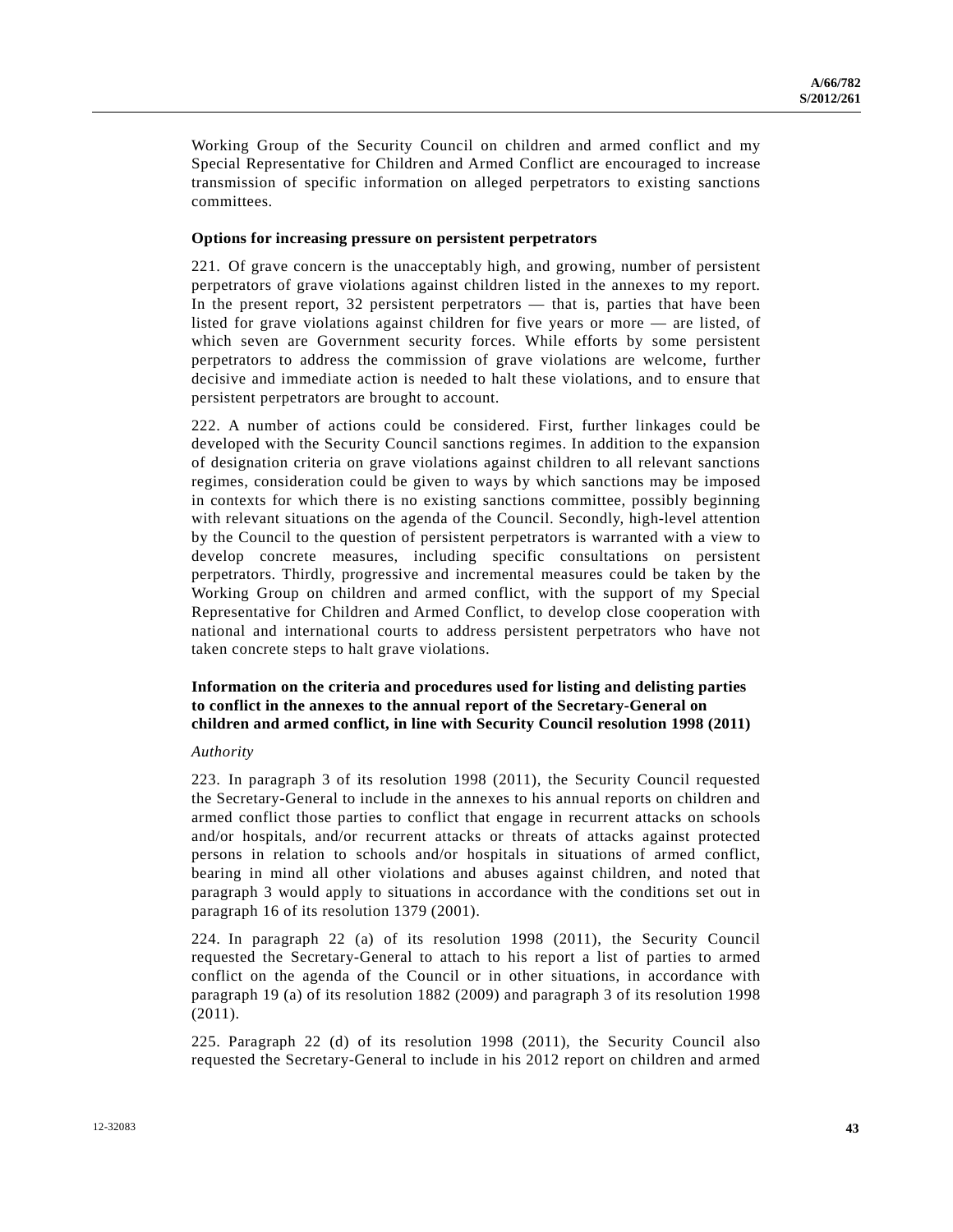conflict information on the criteria and procedures used for listing and delisting parties to armed conflict in the annexes to his periodic reports, bearing in mind the views expressed by all the members of the Working Group on children and armed conflict during informal briefings.

## *Specific listing and delisting criteria*

226. The concepts of "school" and "hospital" include all educational and medical facilities, determined by the local context, including informal facilities of education and health care. An attack on a school or hospital that has retained its civilian character constitutes a violation of international humanitarian law. In addition, even in cases where attacks on schools and/or hospitals may not result in child casualties, they may affect children through the disruption of educational and/or medical services.

227. Under international humanitarian law, schools and hospitals are protected civilian objects and therefore benefit from the principles of distinction, proportionality and precautions. For the purposes of listing, attacks on schools and/or hospitals include direct attacks against them as well as indiscriminate attacks, resulting in damage to or destruction of these facilities or which have the effect of impeding the ability of a school or hospital to function and/or placing children at risk, and acts of looting of these protected facilities. The country task forces on monitoring and reporting will continue to monitor and report on other concerns, including the military use of schools, although it does not constitute a trigger for listing.

228. Threats of attacks against protected persons in relation to schools and/or hospitals include a declaration of intention or determination to inflict harm, whether physical or moral, related to the provision of education or medical assistance. For the purpose of listing, these threats need to be credible and the consequences plausible.

229. Protected persons in relation to schools and/or hospitals refer to schoolchildren, teachers, medical personnel and any civilians involved in education or medical assistance, unless and for such time that such persons are directly participating in hostilities. For listing purposes, these attacks against protected persons need to have a link with the act of teaching and/or the provision of health care.

230. The references to "recurrent" attacks on schools and/or hospitals and "recurrent" attacks or threats of attacks against protected persons in relation to schools and/or hospitals suggest that such attacks or threats of attacks have been committed several times, which, as such, excludes single, isolated incidents or the random conduct of an individual acting alone.

231. Recruitment and use of children, killing and maiming of children in contravention of applicable international law, and rape and other forms of sexual violence against children, will continue to be the basis for listing and delisting, in conformity with past practice and my 2010 report on children and armed conflict (S/2010/181), and in line with applicable international law.

232. A party listed on the basis of Security Council resolutions 1539 (2004), 1612 (2005), 1882 (2009) and/or 1998 (2011) will be delisted on conditions specified in paragraphs 178-180 of my 2010 report on children and armed conflict (ibid.).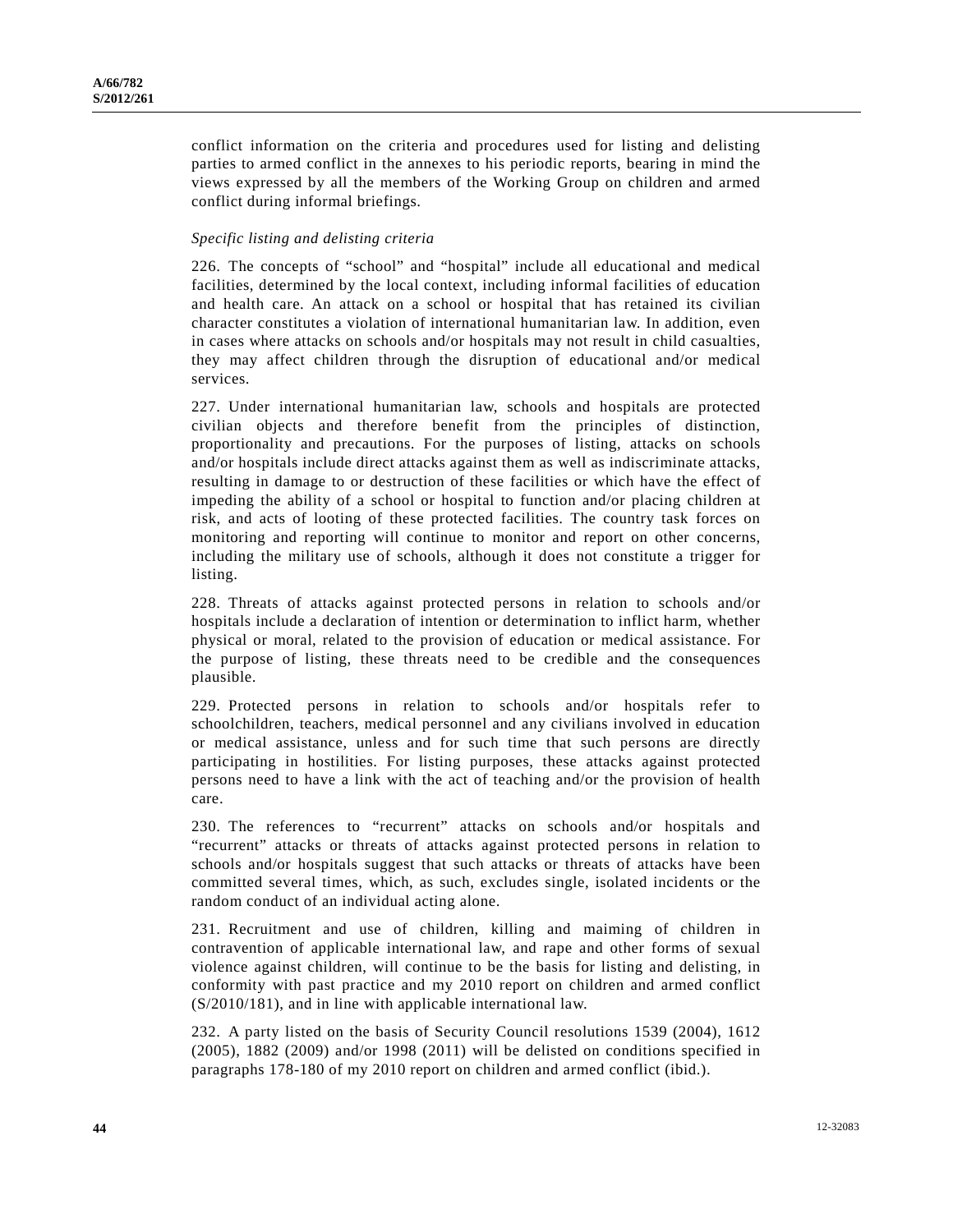#### **Security Council Working Group visit to Afghanistan**

233. The Working Group of the Security Council on children and armed conflict, led by the German Chair, visited Afghanistan from 4 to 9 June 2012, at the invitation of the Government. The purpose of the visit was to follow up on the implementation of the action plan signed between the Government of Afghanistan and the United Nations, in January 2011, with the purpose of ending the recruitment and use of children, as well as sexual violence committed by the Afghan National Security Forces. During the visit, the Working Group was able to assess first-hand the impact of attacks on schools and hospitals on the lives of Afghan children in preparation of Security Council resolution 1998 (2011). In addition, the Working Group followed up on recommendations made in its conclusions of May 2011 (S/AC.51/2011/3). The Working Group met with senior Government officials, religious leaders, the International Security Assistance Force (ISAF), United Nations representatives, as well as civil society partners and children affected by the conflict.

234. The Security Council delegation was encouraged by the efforts of the Government of Afghanistan to implement the action plan, including the Government's commitments to secure the full compliance of its forces. The Working Group also received assurances from the ISAF Commander with regard to support for the implementation of the action plan in its capacity-building activities with the Afghan National Security Forces and cooperation with the monitoring and reporting process, as well as commitments with regard to access to child detainees in Parwan detention facility.

## **First judgment at the International Criminal Court**

235. On 14 March 2012, the International Criminal Court (ICC) delivered its verdict in the case *Prosecutor vs. Thomas Lubanga Dyilo*. Mr. Lubanga was convicted for the war crime of conscripting and enlisting children under the age of 15 into the Forces patriotiques pour la libération du Congo, and for making them participate actively in hostilities. This was the Court's first judgment on the issue of child recruitment and sets important international jurisprudence for future cases.

236. In 2008, my Special Representative for Children and Armed Conflict filed an amicus curiae before the International Criminal Court arguing for a broad interpretation of the term "participate actively in hostilities" in article  $8(2)$  (b) (xxvi) of the Rome Statute to ensure justice and protection for all children associated with armed forces or armed groups. The Court in its judgment stated: "as regards the offence of using children under the age of 15 to participate actively in hostilities, the Chamber has concluded that this includes a wide range of activities, from those children on the front line (who participate directly) through the boys and girls who are involved in a myriad of roles that support the combatants […] The decisive factor is whether the support provided by the child to the combatants exposed him or her to real danger as a potential target". The Court makes a distinction between "direct participation in hostilities", which determines combatant status under international humanitarian law and "actively participating in hostilities", which is the criteria used for the recruitment of children, holding that the latter is to be interpreted broadly. The Chamber accepted the approach adopted by the Pre-Trial Chamber and suggested by my Special Representative for Children and Armed Conflict that "conscription" and "enlistment" are both forms of "recruitment", in that they refer to the incorporation of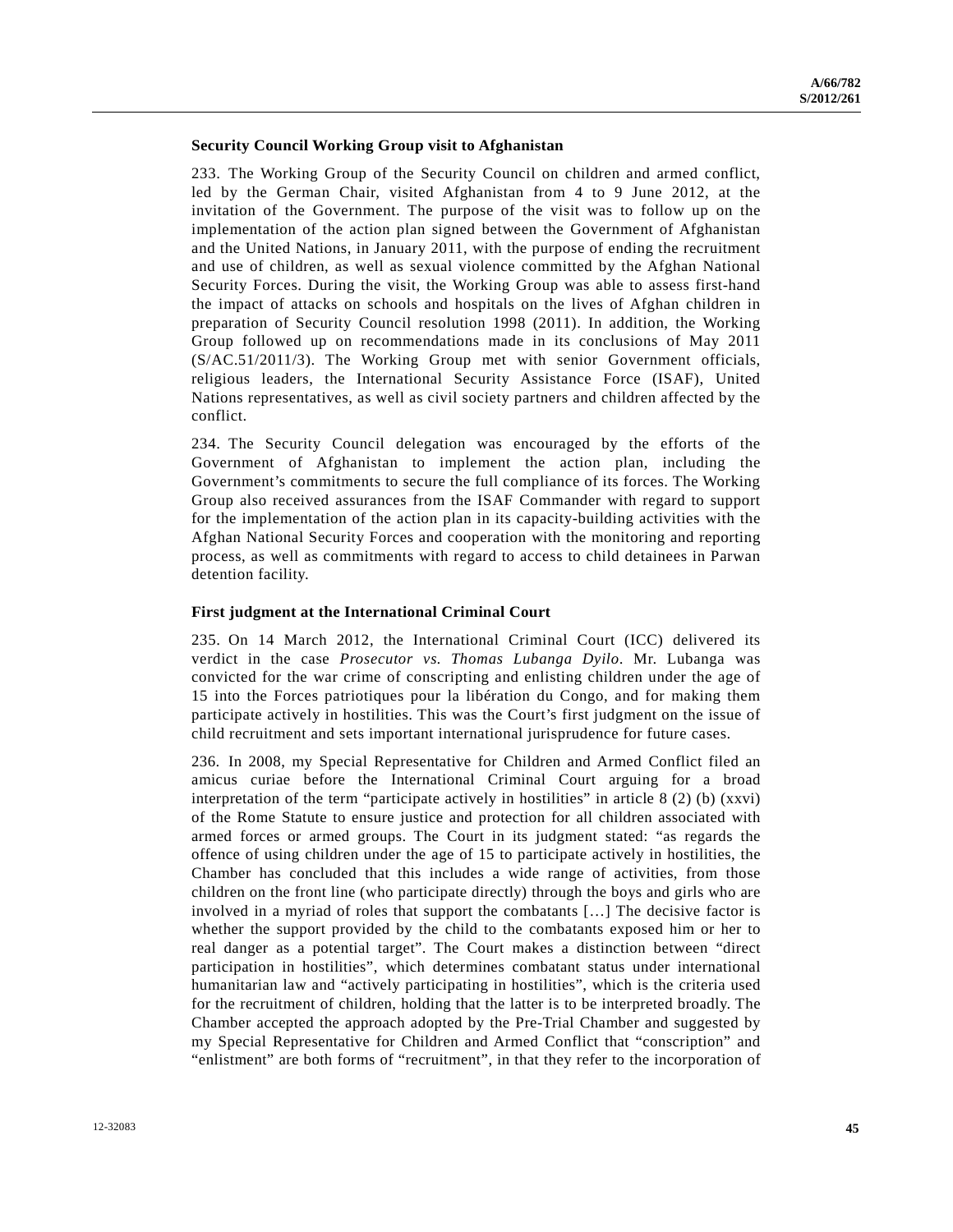a boy or a girl under the age of 15 into an armed group, whether coercively (conscription) or voluntarily (enlistment). These interpretations allow for greater protection for all children associated with armed forces or armed groups.

## **V. Recommendations**

237. I welcome the signing of action plans by the Afghan National Security Forces in Afghanistan, the Armée nationale tchadienne in Chad, SPLA in South Sudan, and APRD and CPJP in the Central African Republic, as well as the progress made by parties in releasing children, and in addressing impunity for perpetrators through investigations and prosecutions. I strongly urge parties who have been listed in my annual reports for recruitment and use of children, killing and maiming of children, sexual violence against children and/or attacks on schools and hospitals, and who have not concluded action plans to do so without delay, in conjunction with the respective country task forces on monitoring and reporting.

238. With an increase of action plans signed and under negotiation, I urge the donor community to address, as a matter of priority, the funding gaps for the implementation of action plans, including the monitoring of compliance with action plans, and sustainable, long-term reintegration needs of children formerly associated with armed forces or armed groups, including economic reintegration.

239. I encourage the Member States concerned to allow independent access to the United Nations for the purposes of monitoring and reporting on grave violations against children, and facilitate contact between the United Nations and non-State armed groups to ensure broad and effective protection for children, including for purposes of concluding action plans in accordance with Security Council resolutions 1539 (2004), 1612 (2005), 1882 (2009) and 1998 (2011), as well as undertaking specific commitments and measures to address all grave violations against children. Such contact will not prejudge the political or legal status of those non-State armed groups.

240. The Security Council is encouraged to put increasing pressure on those parties who are persistent perpetrators of grave violations against children and are listed in my annual reports, and to continue considering the application of targeted measures. These measures include the establishment of linkages with the Security Council sanction regimes; the development by the Council of other concrete measures, including specific consultations on persistent perpetrators; and the close cooperation with national and international courts to address persistent perpetrators who have not taken concrete steps to halt grave violations.

241. I urge the Security Council to ensure that specific provisions for the protection of children continue to be included in all relevant mandates of United Nations peacekeeping operations, as well as political and peacebuilding missions, including by means of the deployment of child protection advisers in accordance with the Child Protection Policy of the Department of Peacekeeping Operations. The need for child protection capacity in all situations mentioned in the present report, including in situations where there is no peacekeeping or political mission, should also be systematically addressed. Child protection concerns should be reflected in all United Nations planning instruments and processes, including budget provisions, technical assessment, review missions and reports to the Council.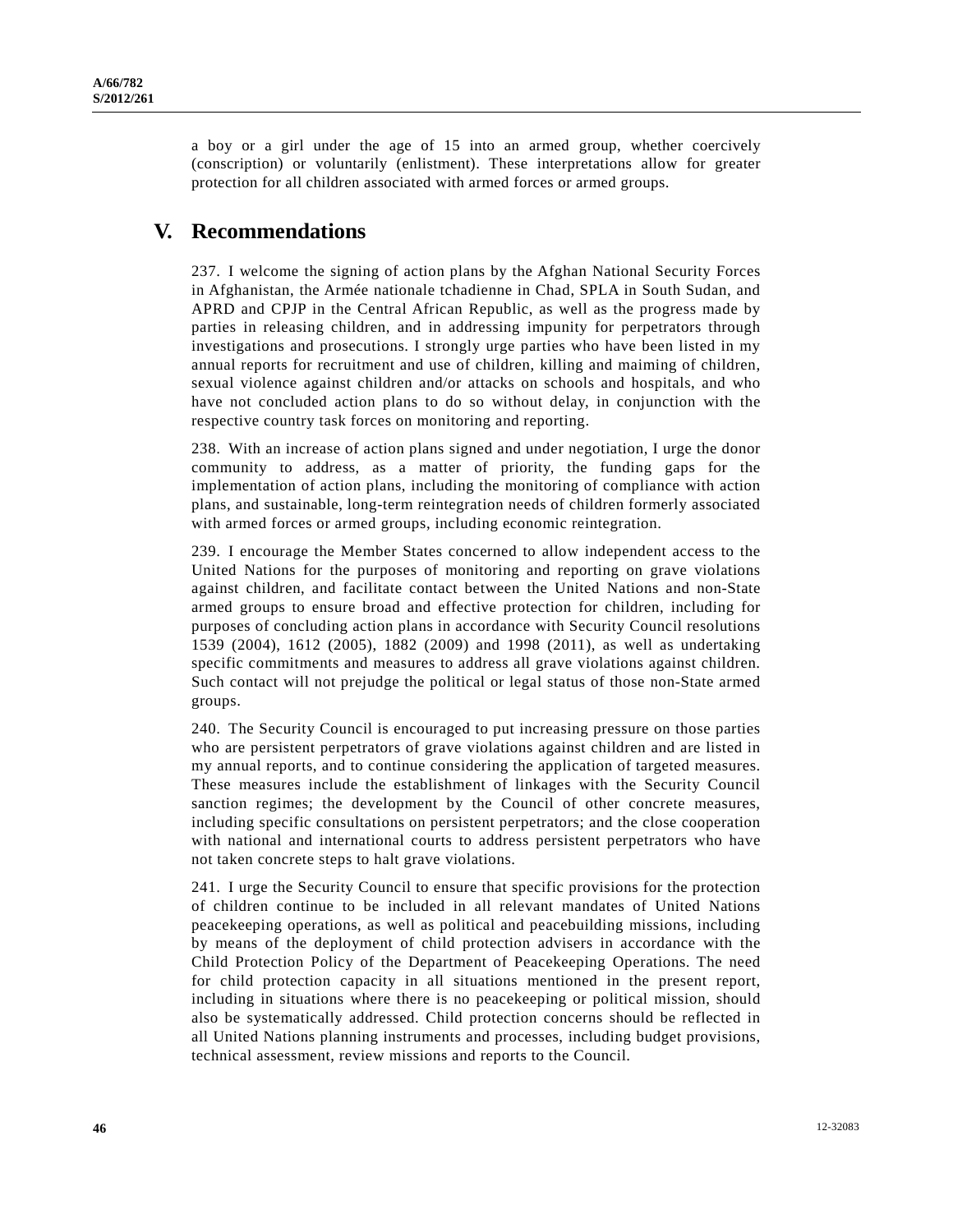242. Reports of child casualties in the course of military operations, including the use of explosive weapons, aerial bombardments and drones, continue to be of concern, and I remind all parties of their obligation under international human rights law and international humanitarian law, in particular the principles of distinction and proportionality and the duty to protect children and prevent violations, to take all necessary precautions to avoid civilian casualties. I strongly urge them to ensure that they continuously review tactical directives for the better protection of children during the conduct of military operations, and that military and police personnel are sensitized to the protection of children's rights under national and international laws.

243. I welcome the universal ratification campaign of my Special Representative for Children and Armed Conflict, UNICEF and the Office of the United Nations High Commissioner for Human Rights to encourage Member States that have not done so to sign and ratify the Optional Protocol to the Convention on the Rights of the Child on the involvement of children in armed conflict. As important mechanisms to strengthen national legal and policy frameworks for the protection of children, I call upon States parties to the Convention and its Optional Protocol on the involvement of children in armed conflict to implement recommendations by the Committee on the Rights of the Child and to submit timely reports under the Optional Protocol.

## **VI. Lists in the annexes to the report**

244. In the annexes to the present report, three new parties to conflict are listed for recruitment and use of children: SPLM-N, the Yemeni armed forces and the breakaway FAD. Two parties have been delisted after full implementation of the action plan: the UCPN-M and the Inya Bharathi faction. Three parties have been removed from the annexes as the armed groups no longer exist and no violations against children were reported during the reporting period: the Front nationaliste et intégrationaliste (FNI), the Chadian armed opposition groups and the Movement of Popular Force for Rights and Democracy. One new party has been listed for killing and maiming of children: the Syrian Government forces. Five parties have been listed for attacks on schools and/or hospitals: the Taliban forces, FDLR, Al-Qaida in Iraq, the Islamic State of Iraq and the Syrian Government forces. It is important to note that for the present report parties can only be listed for incidents of attacks on schools and/or hospitals that took place after July 2011 in accordance with Security Council resolution 1998 (2011). Thirty-two parties to conflict have been in the annexes for at least five years and are therefore considered persistent perpetrators.

245. It should be noted that the annexes do not list countries as such. The purpose of the lists is to identify particular parties to conflict that are responsible for specific grave violations against children. In that regard, the names of countries are referred to only in order to indicate the locations or situations where offending parties are committing the violations.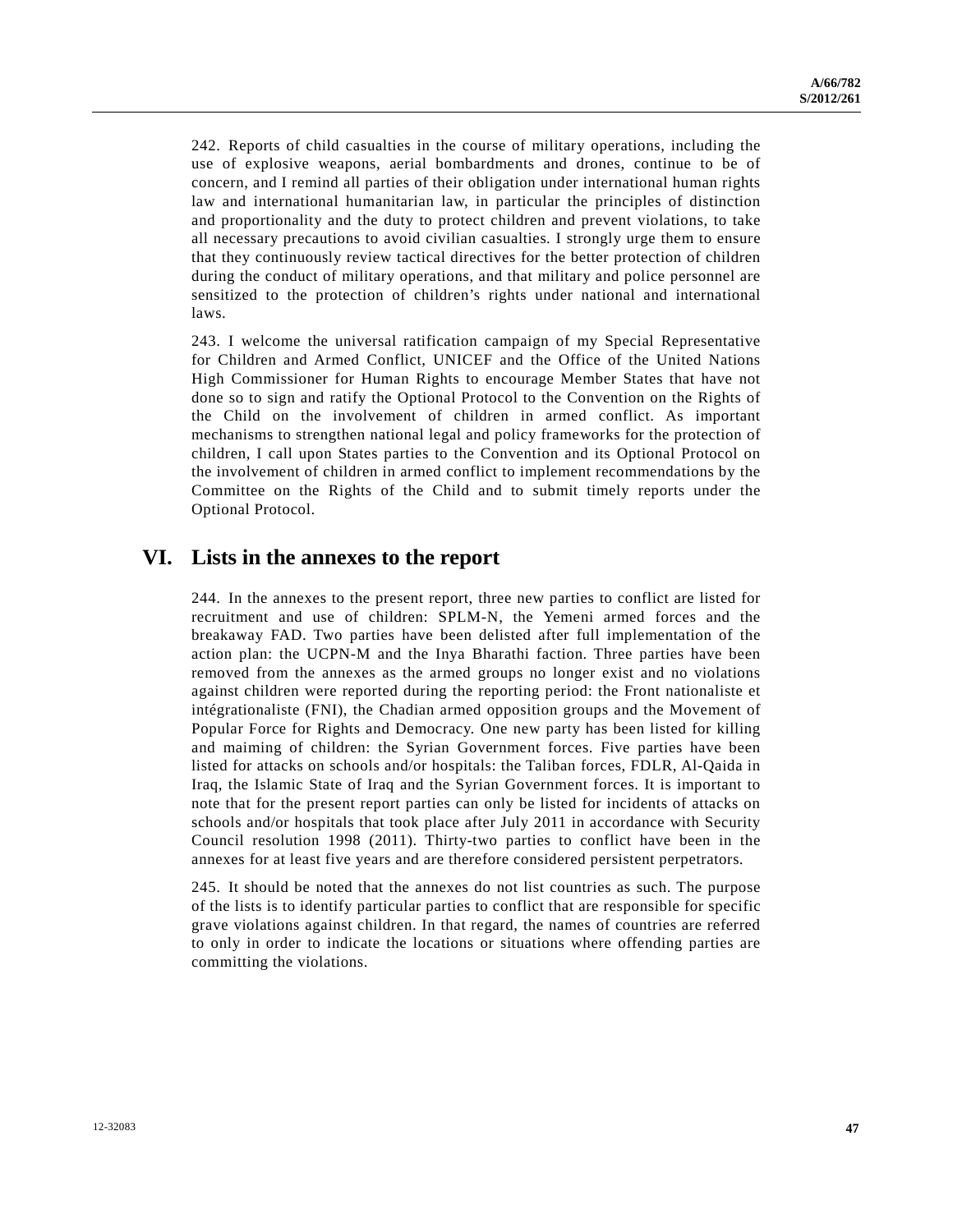# **Annex I**

 **List of parties that recruit or use children, kill or maim children, commit rape and other forms of sexual violence against children, or engage in attacks on schools and/or hospitals in situations of armed conflict on the agenda of the Security Council, bearing in mind other violations and abuses committed against children**\*

## **Parties in Afghanistan**

- 1. Afghan National Police, including Afghan Local Police.<sup>a</sup> This party has concluded an action plan with the United Nations in line with Security Council resolutions 1539 (2004) and 1612 (2005).
- 2. Haqqani network<sup>a,b</sup>
- 3. Hezb-e-Islami of Gulbuddin Hekmatyar<sup>a,b</sup>
- 4. Taliban forces, including the Tora Bora Front, the Jamat Sunat al-Dawa Salafia and the Latif Mansur Network<sup>a,b,d</sup>

## **Parties in the Central African region (Central African Republic, Democratic Republic of the Congo, South Sudan and Uganda)**

Lord's Resistance Army  $(LRA)^{a,b,c}$ 

## **Parties in the Central African Republic**

- 1. Armée populaire pour la restauration de la république et la démocratie (APRD).<sup>a</sup> This party has concluded an action plan with the United Nations in line with Security Council resolutions 1539 (2004) and 1612 (2005).
- 2. Convention des patriotes pour la justice et la paix  $(CPJP)$ .<sup>a</sup> This party has concluded an action plan with the United Nations in line with Security Council resolutions 1539 (2004) and 1612 (2005).
- 3. Front démocratique du peuple centrafricain (FDPC)<sup>a</sup>
- 4. Lord's Resistance Army (LRA)<sup>a,b,c</sup>
- 5. Mouvement des libérateurs centrafricain pour la justice (MLCJ)<sup>a</sup>
- 6. Self-defence militias supported by the Government of the Central African  $Republic<sup>a</sup>$
- 7. Union des forces démocratiques pour le rassemblement (UFDR).<sup>a</sup> This party has concluded an action plan with the United Nations in line with Security Council resolutions 1539 (2004) and 1612 (2005).

 <sup>\*</sup> The parties which are underlined have been in the annexes for at least five years and are therefore considered persistent perpetrators.

<sup>&</sup>lt;sup>a</sup> Parties that recruit and use children.

<sup>&</sup>lt;sup>b</sup> Parties that kill and maim children.

<sup>&</sup>lt;sup>c</sup> Parties that commit rape and other forms of sexual violence against children.

d Parties that engage in attacks on schools and/or hospitals.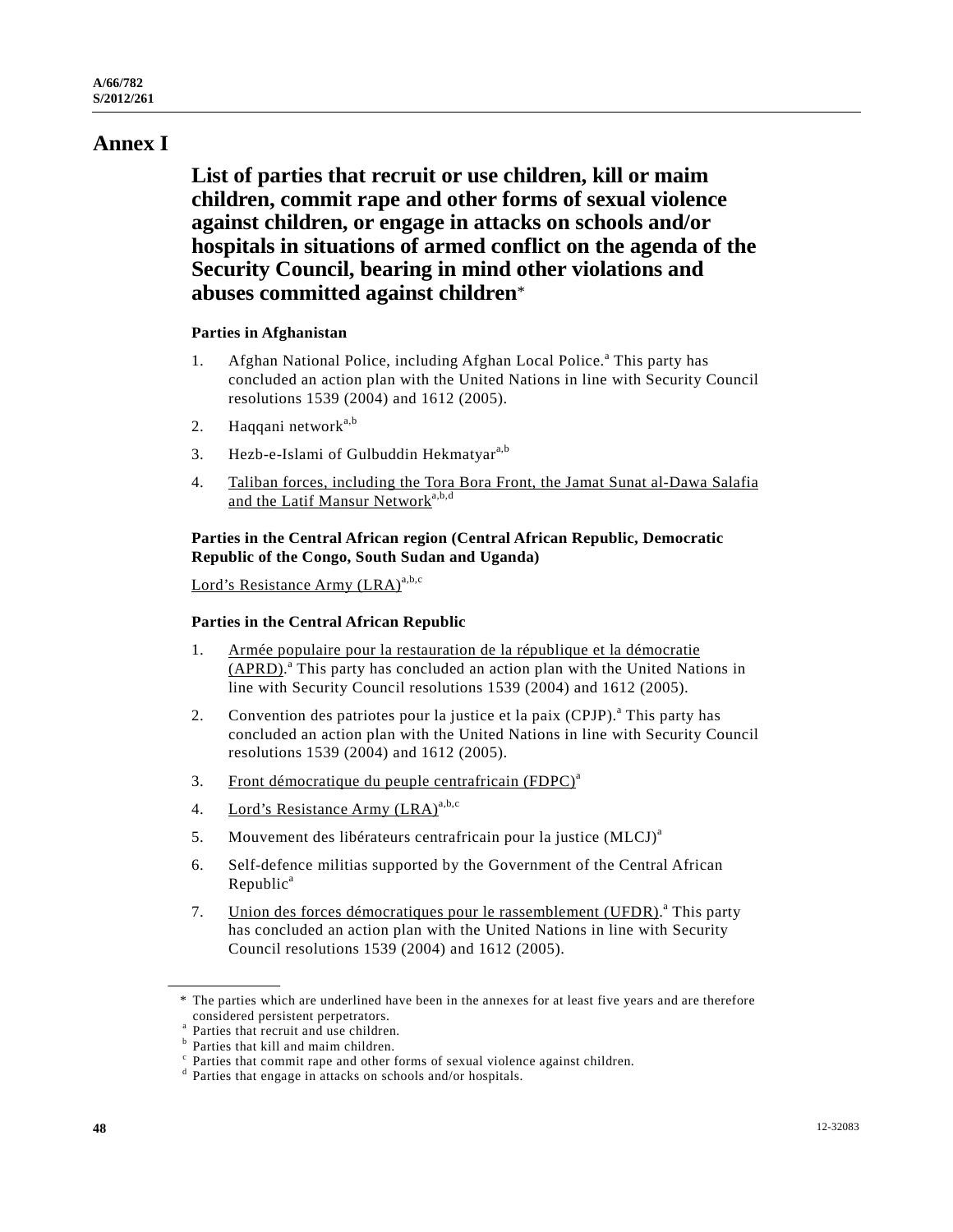## **Parties in Chad**

- 1. Armée nationale tchadienne, including newly integrated elements.<sup>a</sup> This party has concluded an action plan with the United Nations in line with Security Council resolutions 1539 (2004) and 1612 (2005).
- 2. Justice and Equality Movement (JEM)<sup>a</sup>

## **Parties in the Democratic Republic of the Congo**

- 1. Forces armées de la République Démocratique du Congo (FARDC), including integrated elements from various armed groups, including the Congrès national pour la défense du peuple (CNDP), formerly led by Laurent Nkunda as well as elements currently led by Bosco Ntaganda<sup>a,c</sup>
- 2. Forces démocratiques de libération du Rwanda (FDLR)<sup>a,c,d</sup>
- 3. Front de résistance patriotique en Ituri/Front populaire pour la justice au Congo  $(FRPI/FPJC)^{a,c}$
- 4. Lord's Resistance Army  $(LRA)^{a,c}$
- 5. Mai-Mai groups in North and South Kivu, including the Patriotes résistants congolais (PARECO)<sup>a,c</sup>

## **Parties in Iraq**

- 1. Al-Qaida in Iraq $a,b,d$
- 2. Islamic State of Iraq  $(ISI)^{b,d}$

#### **Parties in Myanmar**

- 1. Democratic Karen Buddhist Army (DKBA)<sup>a</sup>
- 2. Kachin Independence Army  $(KIA)^a$
- 3. Karen National Union/Karen National Liberation Army (KNU/KNLA).<sup>a</sup> This party has sought to conclude an action plan with the United Nations in line with Security Council resolutions 1539 (2004) and 1612 (2005), but the United Nations has been prevented from doing so by the Government of Myanmar.
- 4. Karenni National Progressive Party/Karenni Army (KNPP/KA).<sup>a</sup> This party has sought to conclude an action plan with the United Nations in line with Security Council resolutions 1539 (2004) and 1612 (2005), but the United Nations has been prevented from doing so by the Government of Myanmar.
- 5. Shan State Army South (SSA-S)<sup>a</sup>
- 6. Tatmadaw Kyi, including integrated border guard forces<sup>a</sup>
- 7. United Wa State Army (UWSA)<sup>a</sup>

#### **Parties in Somalia**

- 1. Al-Shabaab<sup>a,b</sup>
- 2. Transitional Federal Government<sup>a,b</sup>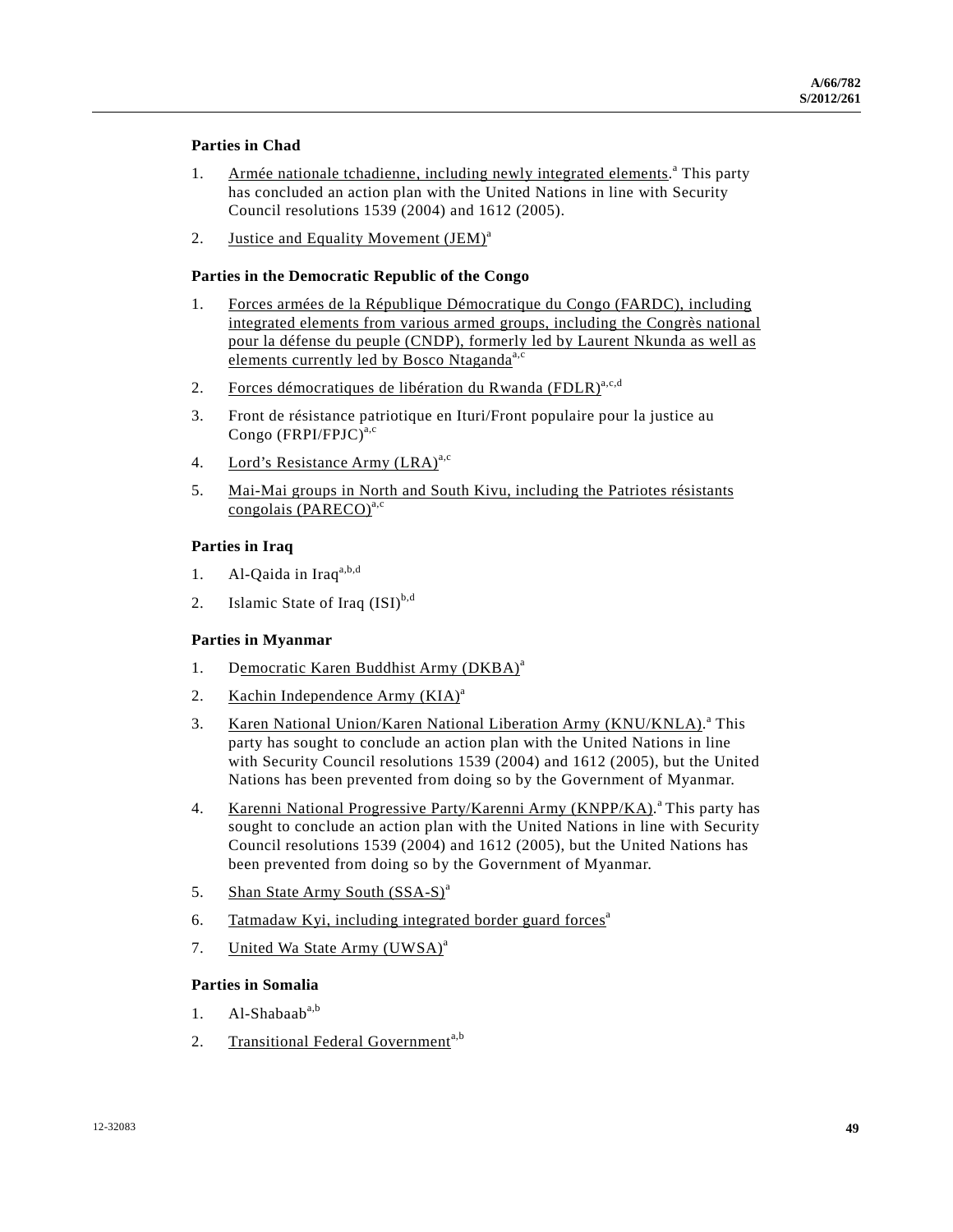## **Parties in South Sudan**

- 1. Lord's Resistance Army  $(LRA)^{a,b,c}$
- 2. Sudan People's Liberation Army (SPLA).<sup>a</sup> This party has concluded an action plan with the United Nations in line with Security Council resolutions 1539 (2004) and 1612 (2005).

#### **Parties in the Sudan**

- 1. Justice and Equality Movement (JEM)<sup>a</sup>
- 2. Justice and Equality Movement/Peace Wing (JEM/Peace Wing)<sup>a</sup>
- 3. Popular Defense Forces (PDF)<sup>a</sup>
- 4. Pro-Government militias<sup>a</sup>
- 5. Sudanese Armed Forces (SAF)<sup>a</sup>
- 6. Sudan Liberation Army (SLA)/Abdul Wahid<sup>a</sup>
- 7. Sudan Liberation Army (SLA)/Free Will<sup>a</sup>
- 8. Sudan Liberation Army (SLA)/Historical Leadership<sup>a</sup>
- 9. Sudan Liberation Army (SLA)/Minni Minawi<sup>a</sup>
- 10. Sudan Liberation Army (SLA)/Mother Wing (Abu Gasim)<sup>a</sup>
- 11. Sudan Liberation Army (SLA)/Peace Wing<sup>a</sup>
- 12. Sudan Liberation Army (SLA)/Unity<sup>a</sup>
- 13. Sudan People's Liberation Movement North (SPLM-N)<sup>a</sup>
- 14. Sudan police forces, including the Border Intelligence Forces (BIF) and the Central Reserve Police (CRP)<sup>a</sup>

#### **Parties in the Syrian Arab Republic**

Syrian Government forces, including the Syrian Armed Forces, the intelligence forces and the Shabbiha militia<sup>b,d</sup>